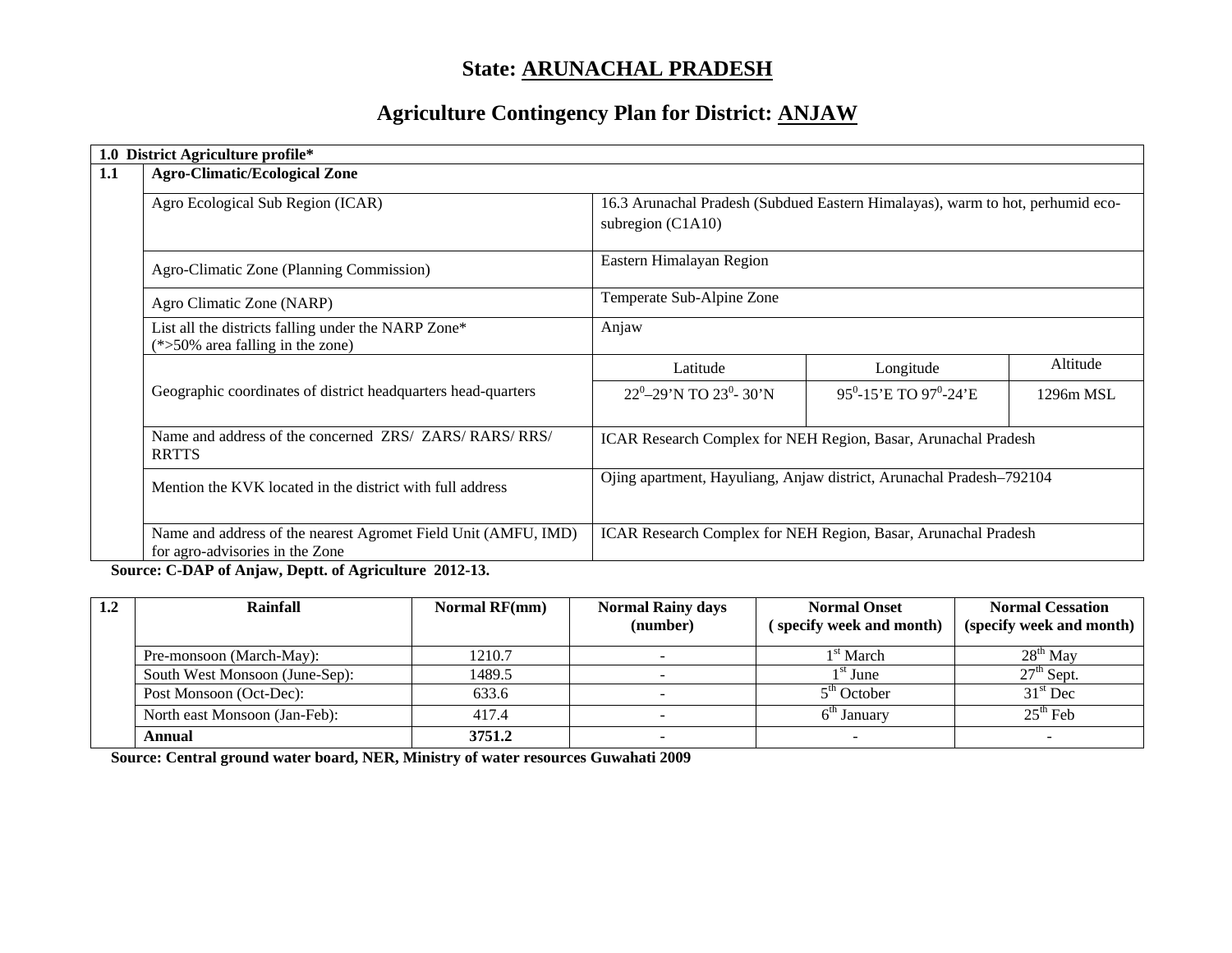| 1.3 | <b>Land use pattern of the district ('000ha.)</b> (latest statistics)                                                                                                                                                                                                                                |       |  |      |      |      |      |      |      |                      |
|-----|------------------------------------------------------------------------------------------------------------------------------------------------------------------------------------------------------------------------------------------------------------------------------------------------------|-------|--|------|------|------|------|------|------|----------------------|
|     | Geographical<br>Cultivable Forest area Land under non-<br><b>Cultivable</b><br><b>Land under</b><br>Permanent<br><b>Barren</b> and<br>Current<br>uncultivable<br>agricultural use<br><b>Fallows</b><br>Misc. tree crops<br>wasteland<br>pastures<br>Area<br>area<br>(000ha)<br>land<br>and<br>groves |       |  |      |      |      |      |      |      | <b>Other fallows</b> |
|     | 619.0                                                                                                                                                                                                                                                                                                | 19.03 |  | 0.67 | . 38 | 6.87 | 0.49 | 0.68 | . 42 | 2.17                 |

\*Source: Directorate of Economics and Statistics, Ministry of Agriculture, Govt. of. India.(Data provided for the year 2011)

| 1.4 | Major Soils (common names like shallow | Area $(900 \text{ Ha})$ | Percent $(\% )$ of total |
|-----|----------------------------------------|-------------------------|--------------------------|
|     | red soils, etc.)                       |                         |                          |
|     | 1. Sandy coarse loamy black soil       | 115.5                   |                          |
|     | 2. Sandy Fine loamy black soil         | 126.0                   | 20                       |
|     | 3. Black loamy soil                    | 242.5                   | 40                       |
|     | 4. Black loamy fine soil               | 135.0                   |                          |

\* mention colour, depth and texture (heavy, light, sandy, loamy, clayey etc) and give vernacular name, if any, in brackets (data source: Soil Resource Maps of NBSS & LUP); \*\* Pl. give the details of the major soils occupying more than 5% of total geographical area. Degree of soil acidity (pH) may also be indicated

#### **Soil pH – 4.2 - 6.5**

| ر. د | Agricultural land use    | Area ('000ha) | Cropping intensity $(\%)$ |  |  |
|------|--------------------------|---------------|---------------------------|--|--|
|      | Net sown area            | 8.08          |                           |  |  |
|      | Area sown more than once |               | 21%                       |  |  |
|      | Gross cropped area       | 9.78          |                           |  |  |

**Source:Director of Economic and Statistics Ministry of Agriculture Govt. of India, 2012.**

| 1.6 | Irrigation                                                                                                                     | Area ('000ha)            |                          |                                    |  |  |  |  |
|-----|--------------------------------------------------------------------------------------------------------------------------------|--------------------------|--------------------------|------------------------------------|--|--|--|--|
|     | Net irrigated area                                                                                                             |                          | 0.555                    |                                    |  |  |  |  |
|     | Gross irrigated area                                                                                                           | 0.555                    |                          |                                    |  |  |  |  |
|     | Rainfed area                                                                                                                   |                          |                          | 7.615                              |  |  |  |  |
|     | *Source: Directorate of Economics and Statistics, Ministry of Agriculture, Govt.of.India. (Data provided for the year 2008-09) |                          |                          |                                    |  |  |  |  |
|     | Sources of Irrigation                                                                                                          | Number                   | Area (ha)                | Percentage of total irrigated area |  |  |  |  |
|     | Canals                                                                                                                         | $\overline{\phantom{a}}$ | $\overline{\phantom{a}}$ |                                    |  |  |  |  |
|     | Tanks                                                                                                                          |                          | ۰.                       | $\overline{\phantom{a}}$           |  |  |  |  |
|     | Open wells                                                                                                                     | -                        | <b>.</b>                 | $\overline{\phantom{0}}$           |  |  |  |  |
|     | Bore wells                                                                                                                     | $\overline{\phantom{a}}$ |                          |                                    |  |  |  |  |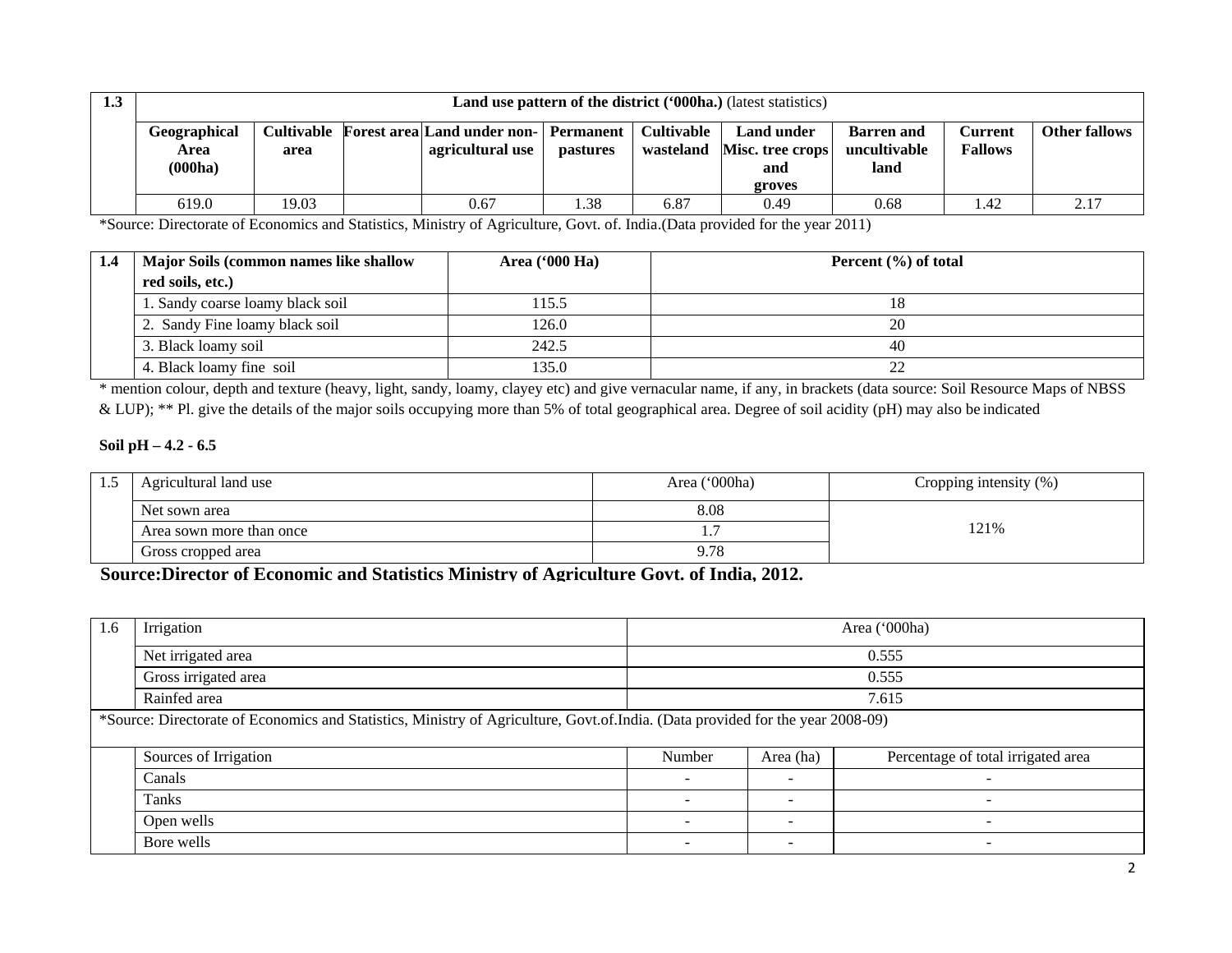| Lift irrigation schemes                                                                          |                                   | $\overline{\phantom{0}}$ |                                                                                                |  |  |
|--------------------------------------------------------------------------------------------------|-----------------------------------|--------------------------|------------------------------------------------------------------------------------------------|--|--|
| Micro-irrigation                                                                                 |                                   | $\overline{\phantom{0}}$ |                                                                                                |  |  |
| Other sources (please specify)                                                                   |                                   |                          |                                                                                                |  |  |
| Ponds, river                                                                                     |                                   |                          |                                                                                                |  |  |
| Total Irrigated Area                                                                             |                                   | ۰                        |                                                                                                |  |  |
| Pump sets                                                                                        |                                   | $\overline{\phantom{0}}$ | $\qquad \qquad \blacksquare$                                                                   |  |  |
| No. of Tractors                                                                                  |                                   | $\overline{\phantom{a}}$ |                                                                                                |  |  |
| Groundwater availability and use* (Data source: State/Central Ground<br>water Department /Board) | No. of blocks/<br><b>Tehsils</b>  | $(\% )$ area             | Quality of water (specify the problem such<br>as high levels of arsenic, fluoride, saline etc) |  |  |
| Over exploited                                                                                   |                                   |                          |                                                                                                |  |  |
| Critical                                                                                         |                                   | $\overline{\phantom{a}}$ | $\overline{\phantom{a}}$                                                                       |  |  |
| Semi-critical                                                                                    |                                   | $\overline{\phantom{0}}$ |                                                                                                |  |  |
| Safe                                                                                             | 04                                | 100                      |                                                                                                |  |  |
| Wastewater availability and use                                                                  |                                   | $\overline{\phantom{a}}$ |                                                                                                |  |  |
| Ground water quality                                                                             | Good (50.70% i.e. 1717.57 Sq. Km) |                          |                                                                                                |  |  |
|                                                                                                  |                                   |                          |                                                                                                |  |  |

## **Source: C-DAP of Anjaw, Deptt. of Agriculture 2012-13.**

| 1.6. a. | <b>Fertilizer and Pesticides use</b>                      | <b>Type</b>                  | Total quantity (Kg/ha) |  |
|---------|-----------------------------------------------------------|------------------------------|------------------------|--|
|         |                                                           |                              | $N-2.08$ ,             |  |
|         | Fertilizers* (per capita fertilizer consumption in kg/ha) | N.P.K                        | $P-1.11$               |  |
|         |                                                           |                              | K-0.45 Kg/ha           |  |
|         | Chemical Pesticides*                                      | Insecticides, Fungicides     | NA                     |  |
| ∼       |                                                           | Weedicides, Others (specify) |                        |  |

\* If break up is not available, indicate total quantity used in the district for any recent year, mention here the year and source of statistic Source: C-DAP of Anjaw, Dept. of Agriculture 2012-13.

### **1.7 Area under major field crops & horticulture (as per latest figures) (Specify year 2013-14)**

| 1.7 | S.  |                                        |                   | Area $(900 \text{ ha})$ |               |                  |                |              |                  |                |              |       |
|-----|-----|----------------------------------------|-------------------|-------------------------|---------------|------------------|----------------|--------------|------------------|----------------|--------------|-------|
|     | No. | <b>Major field crops</b><br>cultivated | <b>Pre-Kharif</b> |                         | <b>Kharif</b> |                  |                | Rabi         |                  |                | Grand        |       |
|     |     |                                        | <b>Irrigated</b>  | <b>Rainfed</b>          | <b>Total</b>  | <b>Irrigated</b> | <b>Rainfed</b> | <b>Total</b> | <b>Irrigated</b> | <b>Rainfed</b> | <b>Total</b> | total |
|     |     | Maize                                  | <b>NA</b>         | <b>NA</b>               | <b>NA</b>     | NA               | 3.995          | 3.995        | <b>NA</b>        | <b>NA</b>      | <b>NA</b>    | 3.995 |
|     | ∠   | Paddy                                  | 0.030             | 3.531                   | 3.561         | NA               | Na             | <b>NA</b>    | <b>NA</b>        | NA             | <b>NA</b>    | 3.561 |
|     |     | Millets                                | <b>NA</b>         | <b>NA</b>               | NA            | NA               | 1.381          | 1.381        | <b>NA</b>        | <b>NA</b>      | <b>NA</b>    | 1.381 |
|     | 4   | Potato                                 | <b>NA</b>         | <b>NA</b>               | <b>NA</b>     | NA               | <b>NA</b>      | <b>NA</b>    | NA               | 0.120          | 0.120        | 0.120 |
|     |     | Pulses                                 | <b>NA</b>         | <b>NA</b>               | NA            | NA               | <b>NA</b>      | <b>NA</b>    | <b>NA</b>        | 0.103          | 0.103        | 0.103 |
|     | 6   | Wheat                                  | <b>NA</b>         | <b>NA</b>               | NA            | <b>NA</b>        | <b>NA</b>      | <b>NA</b>    | <b>NA</b>        | 0.013          | 0.013        | 0.013 |

Source: Statistical abstracts of Arunachal Pradesh (Year 2013-14)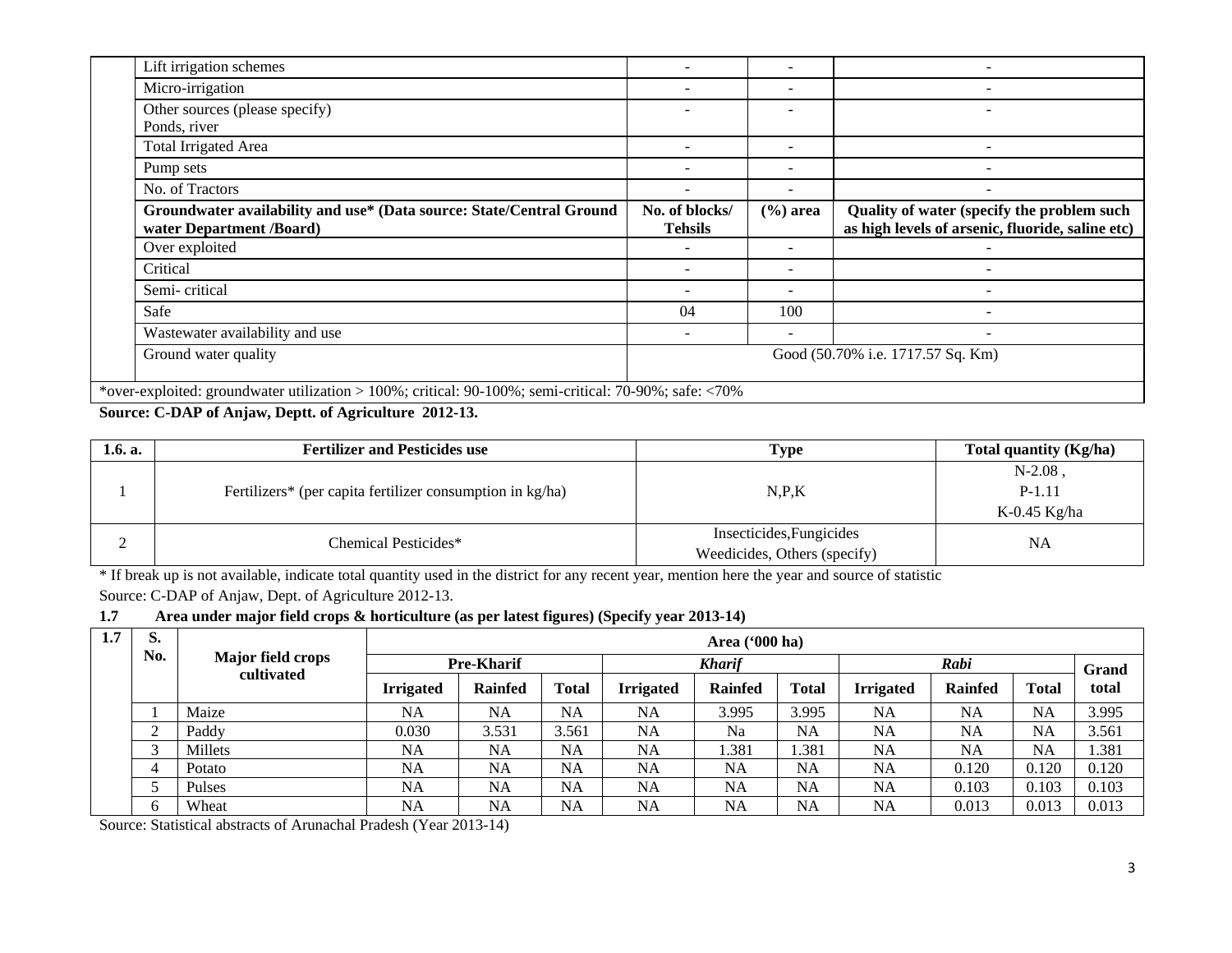| SL. No.             | Horticulture crops-                              |                          | Area ('000 ha)           |                |
|---------------------|--------------------------------------------------|--------------------------|--------------------------|----------------|
|                     | Fruits                                           | <b>Total</b>             | <b>Irrigated</b>         | <b>Rainfed</b> |
| 1.                  | Orange                                           | 0.3344                   | $\blacksquare$           | 0.3344         |
| $\overline{2}$ .    | Kiwi                                             | 0.0170                   | $\blacksquare$           | 0.0170         |
| 3.                  | Apple                                            | 0.0147                   | $\blacksquare$           | 0.0147         |
| $\overline{4}$ .    | Banana                                           | 0.0057                   | $\overline{\phantom{a}}$ | 0.0057         |
| $\overline{5}$ .    | Guava                                            | 0.0027                   | $\blacksquare$           | 0.0027         |
| $\overline{6}$ .    | Pineapple                                        | 0.0020                   | $\overline{\phantom{a}}$ | 0.0020         |
| 7.                  | Pear                                             | 0.0014                   | $\blacksquare$           | 0.0014         |
| $\overline{8}$ .    | Walnut                                           | 0.0004                   | $\blacksquare$           | 0.0004         |
| Others<br>(specify) |                                                  |                          |                          |                |
|                     | Horticulture crops-<br><b>Vegetables /spices</b> | <b>Total</b>             | <b>Irrigated</b>         | <b>Rainfed</b> |
| $\mathbf{1}$        | Pumpkin                                          | $\overline{0.0101}$      | $\blacksquare$           | 0.0101         |
| $\overline{2}$      | Radish                                           | 0.0083                   | $\blacksquare$           | 0.0083         |
| 3                   | Beans                                            | 0.0080                   | $\sim$                   | 0.0080         |
| $\overline{4}$      | Sweet potato                                     | 0.0074                   | $\overline{\phantom{a}}$ | 0.0074         |
| 5                   | Potato                                           | 0.0072                   | $\overline{\phantom{a}}$ | 0.0072         |
| 6                   | Chillies                                         | 0.0054                   | $\overline{\phantom{a}}$ | 0.0054         |
| $\tau$              | Tomato                                           | 0.0045                   | $\blacksquare$           | 0.0045         |
| $8\,$               | Bitter gourd                                     | 0.0038                   | $\blacksquare$           | 0.0038         |
| 9                   | Musk melon                                       | 0.0031                   | $\overline{\phantom{a}}$ | 0.0031         |
| 10                  | Cucumber                                         | 0.0027                   | $\blacksquare$           | 0.0027         |
| 11                  | <b>Brinjal</b>                                   | 0.0025                   | $\overline{\phantom{a}}$ | 0.0025         |
| $\overline{12}$     | Ginger                                           | 0.0054                   | $\blacksquare$           | 0.0054         |
| 13                  | Large cardamom                                   | 2.3000                   | $\overline{\phantom{a}}$ | 2.3000         |
|                     | <b>Medicinal</b><br>and                          | <b>Total</b>             | <b>Irrigated</b>         | <b>Rainfed</b> |
|                     | <b>Aromatic crops</b>                            |                          |                          |                |
|                     | <b>Plantation crops</b>                          | <b>Total</b>             | <b>Irrigated</b>         | <b>Rainfed</b> |
| $\mathbf{1}$        | Arecanut                                         | $\overline{a}$           | $\blacksquare$           | ä,             |
| $\sqrt{2}$          | Coconut                                          | $\overline{\phantom{a}}$ | $\blacksquare$           | ٠              |
| 3                   | Tea                                              | $\blacksquare$           | $\blacksquare$           | $\blacksquare$ |

## **Source: Deptt. of Horticulture, Govt. of Arunachal Pradesh, 2011-14.**

Source: 18<sup>th</sup> Quinquiennial Livestock Census, 2007, Deptt. of AH & Vety., Govt. of Arunachal Pradesh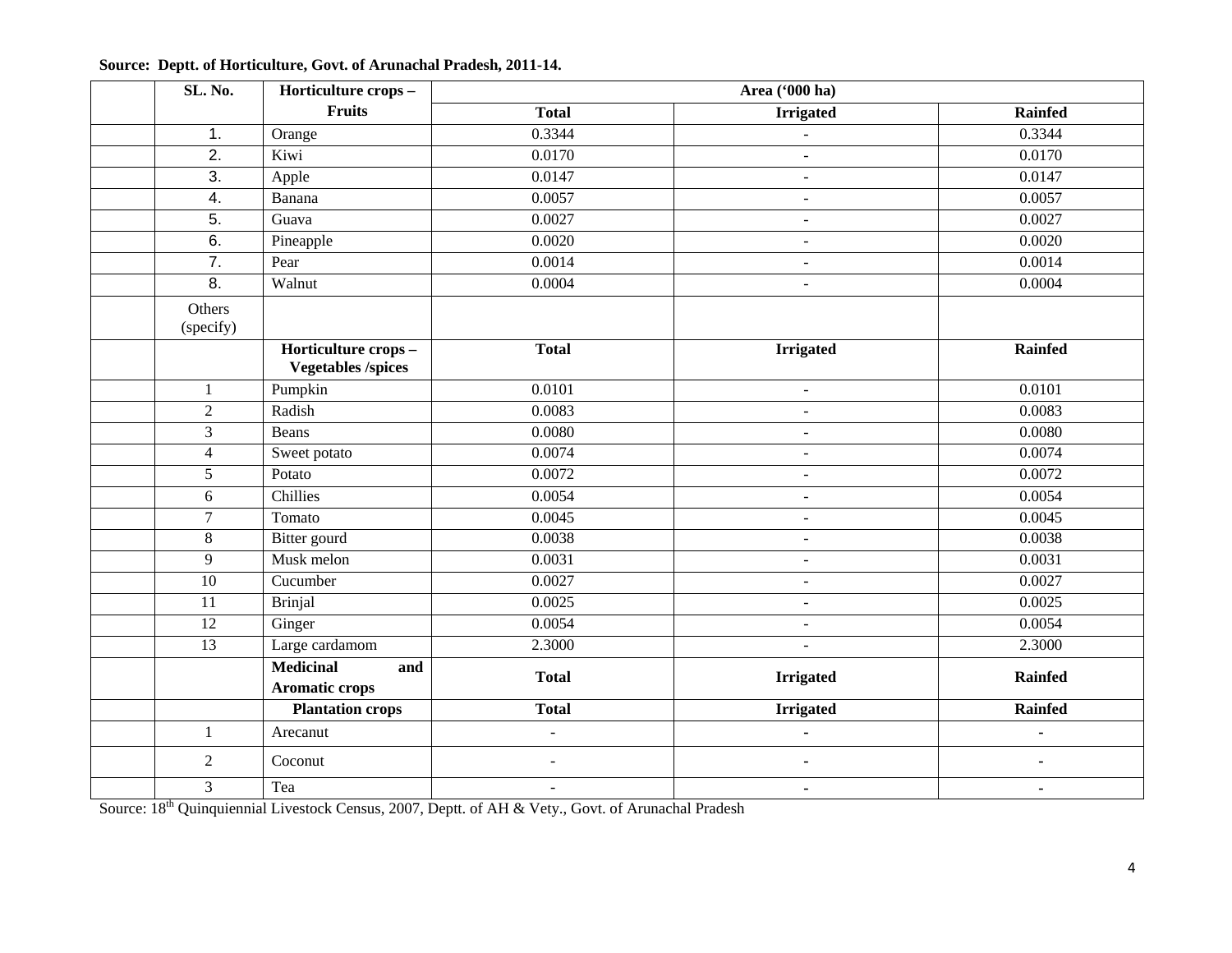| 1.8  | <b>Livestock</b>                                            |                        | <b>Male</b> ('000) |                | Female ('000)            |                        | <b>Total ('000)</b>       |                           |                   |  |
|------|-------------------------------------------------------------|------------------------|--------------------|----------------|--------------------------|------------------------|---------------------------|---------------------------|-------------------|--|
|      | Indigenous cattle                                           |                        | 2.376              |                | 2.569                    |                        | 4.945                     |                           |                   |  |
|      | Improved / Crossbred cattle                                 |                        |                    |                |                          |                        |                           |                           |                   |  |
|      | Buffaloes (local low yielding)                              |                        | Nil                |                | Nil                      |                        | Nil                       |                           |                   |  |
|      | <b>Improved Buffaloes</b>                                   |                        | Nil                |                | Nil                      |                        |                           |                           | Nil               |  |
|      | Goat                                                        |                        | 1.901              |                | 2.377                    |                        |                           |                           | 4.278             |  |
|      | Sheep                                                       |                        | 0.002              |                | 0.005                    |                        |                           |                           | 0.007             |  |
|      | Pig                                                         |                        | 4.803              |                | 4.947                    |                        |                           | 9.750                     |                   |  |
|      | Mithun                                                      | 4.129                  |                    | 3.658          |                          |                        |                           | 7.787                     |                   |  |
|      | Yak                                                         | Nil                    |                    | Nil            |                          |                        |                           | Nil                       |                   |  |
|      | Others (Dog)                                                |                        | 1.144              |                | 0.904                    |                        |                           |                           | 2.048             |  |
|      | Commercial dairy farms (Number)                             | Nil                    |                    | Nil            |                          |                        |                           | Nil                       |                   |  |
| 1.9  | <b>Poultry</b>                                              | No. of farms           |                    |                |                          |                        | Total No. of birds ('000) |                           |                   |  |
|      | Commercial                                                  |                        | Nil                |                |                          |                        |                           |                           |                   |  |
|      | Backyard                                                    |                        |                    | 24.424         |                          |                        |                           |                           |                   |  |
| 1.10 | Fisheries (Data source: Chief Planning Officer)             |                        |                    |                |                          |                        |                           |                           |                   |  |
|      | A. Capture                                                  |                        |                    |                |                          |                        |                           |                           |                   |  |
|      | i) Marine (Data Source: Fisheries Department)               | No. of fishermen       |                    | <b>Boats</b>   |                          |                        | <b>Nets</b>               | <b>Storage facilities</b> |                   |  |
|      |                                                             |                        | <b>Nil</b>         | Non-mechanized |                          | Nil<br>Nil             |                           | (Ice plants etc.)         |                   |  |
|      |                                                             |                        |                    |                |                          |                        |                           |                           |                   |  |
|      |                                                             |                        |                    |                |                          |                        |                           |                           |                   |  |
|      |                                                             | $\blacksquare$         | $\blacksquare$     | $\blacksquare$ |                          | $\blacksquare$         | $\blacksquare$            |                           | $\blacksquare$    |  |
|      | ii) Inland (Data Source: Fisheries Department)              | No. Farmer owned ponds |                    |                | <b>No. of Reservoirs</b> |                        | No. of village tanks      |                           |                   |  |
|      |                                                             |                        |                    |                |                          |                        |                           |                           |                   |  |
|      | <b>B.</b> Culture                                           |                        |                    |                |                          |                        |                           |                           |                   |  |
|      |                                                             |                        |                    |                |                          | Water Spread Area (ha) |                           | <b>Yield</b>              | <b>Production</b> |  |
|      |                                                             |                        |                    |                | (t/ha)                   | $(900 \text{ tons})$   |                           |                           |                   |  |
|      | i) Brackish water (Data Source: MPEDA/Fisheries Department) |                        |                    |                | $\overline{a}$           |                        | $\overline{a}$            |                           | $\sim$            |  |
|      | ii) Fresh water (Data Source: Fisheries Department)         |                        |                    |                |                          |                        |                           | $\equiv$                  | $\sim$            |  |
|      | <b>Others</b>                                               | ÷,                     |                    |                | $\ddot{\phantom{1}}$     | $\sim$                 |                           |                           |                   |  |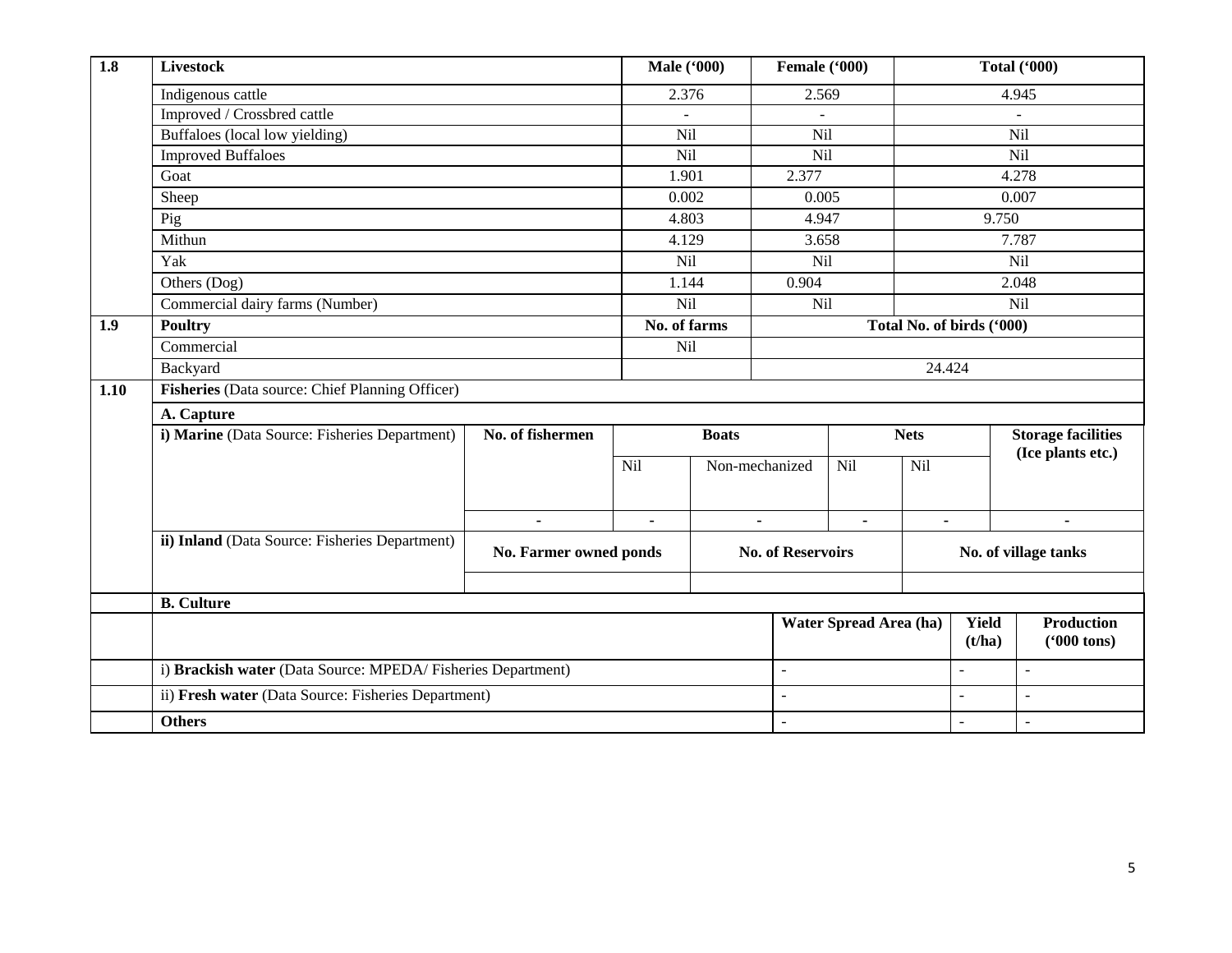| 1.11              | Name of                                                                   |                          | <b>Kharif</b>                             |          | $\frac{1}{2}$ . The contraction will be controlled by the mail of the color of $\frac{1}{2}$ and $\frac{1}{2}$<br>Rabi |                   | <b>Summer</b> |            | <b>Total</b> | <b>Crop Residue</b> |  |
|-------------------|---------------------------------------------------------------------------|--------------------------|-------------------------------------------|----------|------------------------------------------------------------------------------------------------------------------------|-------------------|---------------|------------|--------------|---------------------|--|
|                   | crop                                                                      |                          | <b>Production Productivity Production</b> |          | Productivity                                                                                                           | <b>Production</b> | Productivity  | Production | Productivity | as fodder ('000     |  |
|                   |                                                                           | ('000 t)                 | (kg/ha)                                   | ('000 t) | (kg/ha)                                                                                                                | ''000 t)          | (kg/ha)       | ('000 t)   | (kg/ha)      | tons)               |  |
|                   | Major Field crops (Crops to be identified based on total acreage)         |                          |                                           |          |                                                                                                                        |                   |               |            |              |                     |  |
| Crop <sub>1</sub> | Rice                                                                      | 4.494                    | 1262.005                                  |          |                                                                                                                        |                   |               | 4.494      | 1262         |                     |  |
| Crop 2            | Maize                                                                     | 3.995                    | 972.465                                   |          |                                                                                                                        |                   |               | 3.995      | 972          |                     |  |
| Crop 3            | Potato                                                                    | -                        | $\overline{\phantom{0}}$                  | 1.022    | 8616.667                                                                                                               |                   |               | 1.022      | 867          |                     |  |
| Crop 4            | Pulses                                                                    | $\overline{\phantom{0}}$ | $\overline{\phantom{0}}$                  | 0.155    | 1504.854                                                                                                               |                   |               | 0.155      | 1505         |                     |  |
| Crop 5            | <b>Oilseeds</b>                                                           | -                        |                                           | 0.139    | 1000.000                                                                                                               |                   |               | 0.139      | 1000         |                     |  |
| <b>Others</b>     |                                                                           | $\overline{\phantom{a}}$ | $\overline{\phantom{0}}$                  |          |                                                                                                                        |                   |               |            |              |                     |  |
|                   | Major Horticultural crops (Crops to be identified based on total acreage) |                          |                                           |          |                                                                                                                        |                   |               |            |              |                     |  |
| Crop 1            | Large                                                                     |                          |                                           |          |                                                                                                                        |                   |               |            |              |                     |  |
|                   | cardamom                                                                  |                          |                                           | 121.93   | 60.00                                                                                                                  |                   |               | 121.93     | 60.00        |                     |  |
|                   | (dry)                                                                     |                          |                                           |          |                                                                                                                        |                   |               |            |              |                     |  |
| Crop 2            | Ginger                                                                    |                          |                                           | 15.45    | 1212.60                                                                                                                |                   |               | 15.45      | 1212.60      |                     |  |
| Crop 3            | Orange                                                                    |                          |                                           | 155.3    | 608.73                                                                                                                 |                   |               | 155.3      | 608.73       |                     |  |
| Crop 4            | Pineapple                                                                 |                          |                                           | 4.33     | 1850.00                                                                                                                |                   |               | 4.33       | 1850.00      |                     |  |
| Crop 5            | Pumpkin                                                                   | 16.18                    | 1527.79                                   |          |                                                                                                                        |                   |               | 16.18      | 1527.79      |                     |  |
| Crop 6            | Vegetable                                                                 | 2.127                    | 3132.548                                  |          |                                                                                                                        |                   |               | 2.127      | 3132.548     |                     |  |

| 1.11<br>Area, Production and Productivity of major crops for the last 5 years |  |
|-------------------------------------------------------------------------------|--|
|-------------------------------------------------------------------------------|--|

| 1.12 | Sowing window for 5 major field<br>crops (start and end of normal sowing<br>period) | Maize                    | WRC/<br>TRC Paddy | Millet<br>(Finger millet, foxtail,<br>kodo etc) | Potato    | Pulses  | Vegetables  |
|------|-------------------------------------------------------------------------------------|--------------------------|-------------------|-------------------------------------------------|-----------|---------|-------------|
|      | Pre Kharif-rainfed<br>(pre monsoon)                                                 | March-April              |                   | March-May                                       |           |         | March-April |
|      | Kharif-Rainfed (Monsoon)                                                            | May-June                 | June-July         |                                                 |           |         | May-June    |
|      | Kharif-Irrigated                                                                    |                          | -                 |                                                 |           |         |             |
|      | Rabi-Rainfed                                                                        | Oct-Nov                  |                   | Oct-Nov                                         | Sept-Oct* | Oct-Nov | Oct-Nov     |
|      | Rabi-Irrigated                                                                      | $\overline{\phantom{0}}$ |                   |                                                 |           |         |             |
|      | Summer-Irrigated                                                                    |                          |                   |                                                 |           |         |             |

**Note: \* In higher altitude sowing window: Jan-Feb**

| 1.13 | What is the major contingency the district is prone to? (Tick mark) | Regular* | <b>Occasional</b> | <b>None</b> |
|------|---------------------------------------------------------------------|----------|-------------------|-------------|
|      | Drought                                                             |          |                   |             |
|      | Flood                                                               |          |                   |             |
|      | Cyclone                                                             |          |                   |             |
|      | Hail storm                                                          |          |                   |             |
|      | Heat wave                                                           |          |                   |             |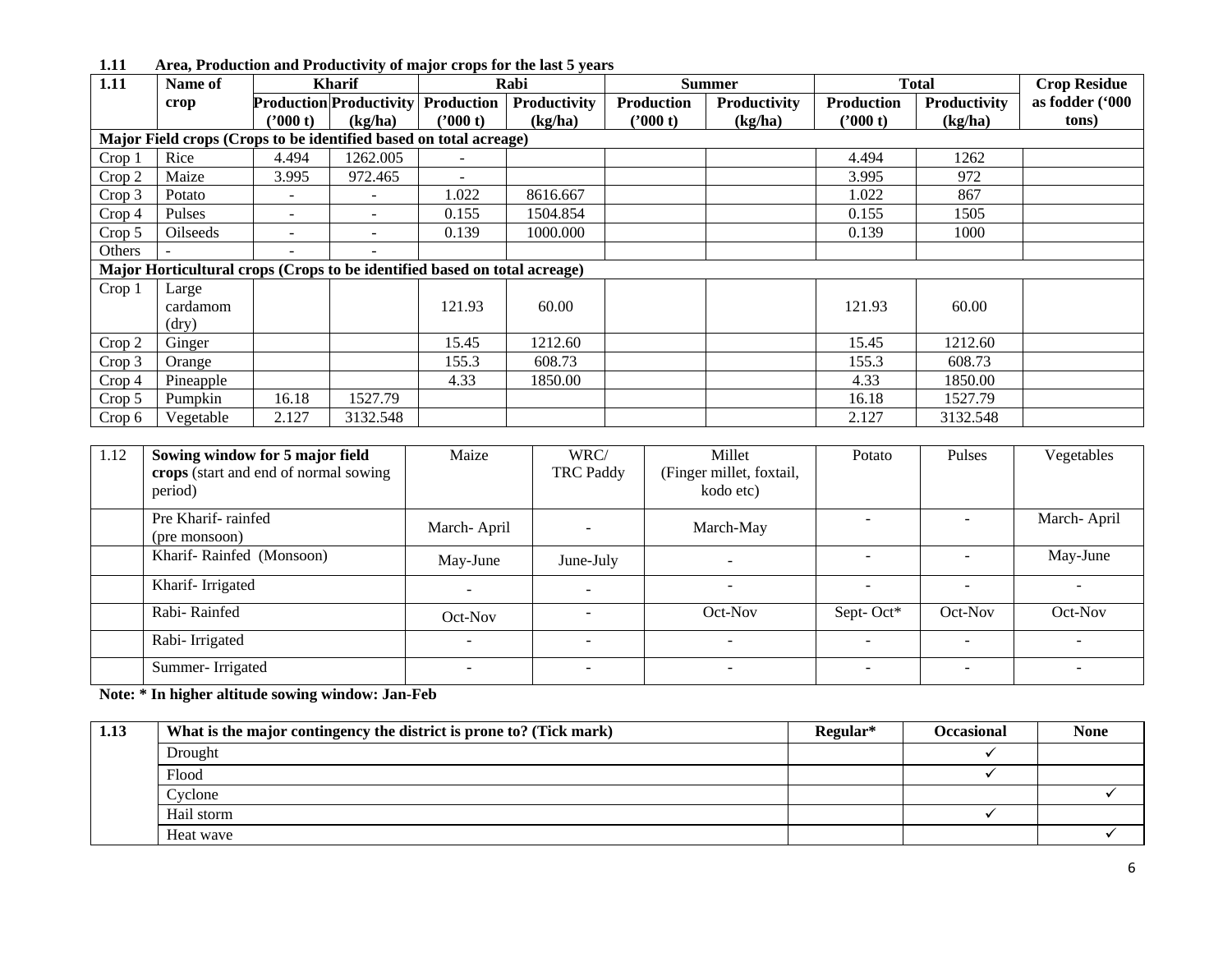| Cold wave                              |  |  |
|----------------------------------------|--|--|
| Frost                                  |  |  |
| Sea water intrusion                    |  |  |
| Snowfall in temperate zone             |  |  |
| Landslides                             |  |  |
| Earthquake                             |  |  |
| Pests and disease outbreak (specify)   |  |  |
| Others (like fog, cloud bursting etc.) |  |  |

\*When contingency occurs in six out of 10 years

| 1.14 | Include Digital maps of the district for | Location map of district within State as Annexure I | Enclosed: Yes |
|------|------------------------------------------|-----------------------------------------------------|---------------|
|      |                                          | Mean annual rainfall as Annexure 2                  | Enclosed: No  |
|      |                                          | Soil map as Annexure 3                              | Enclosed: No  |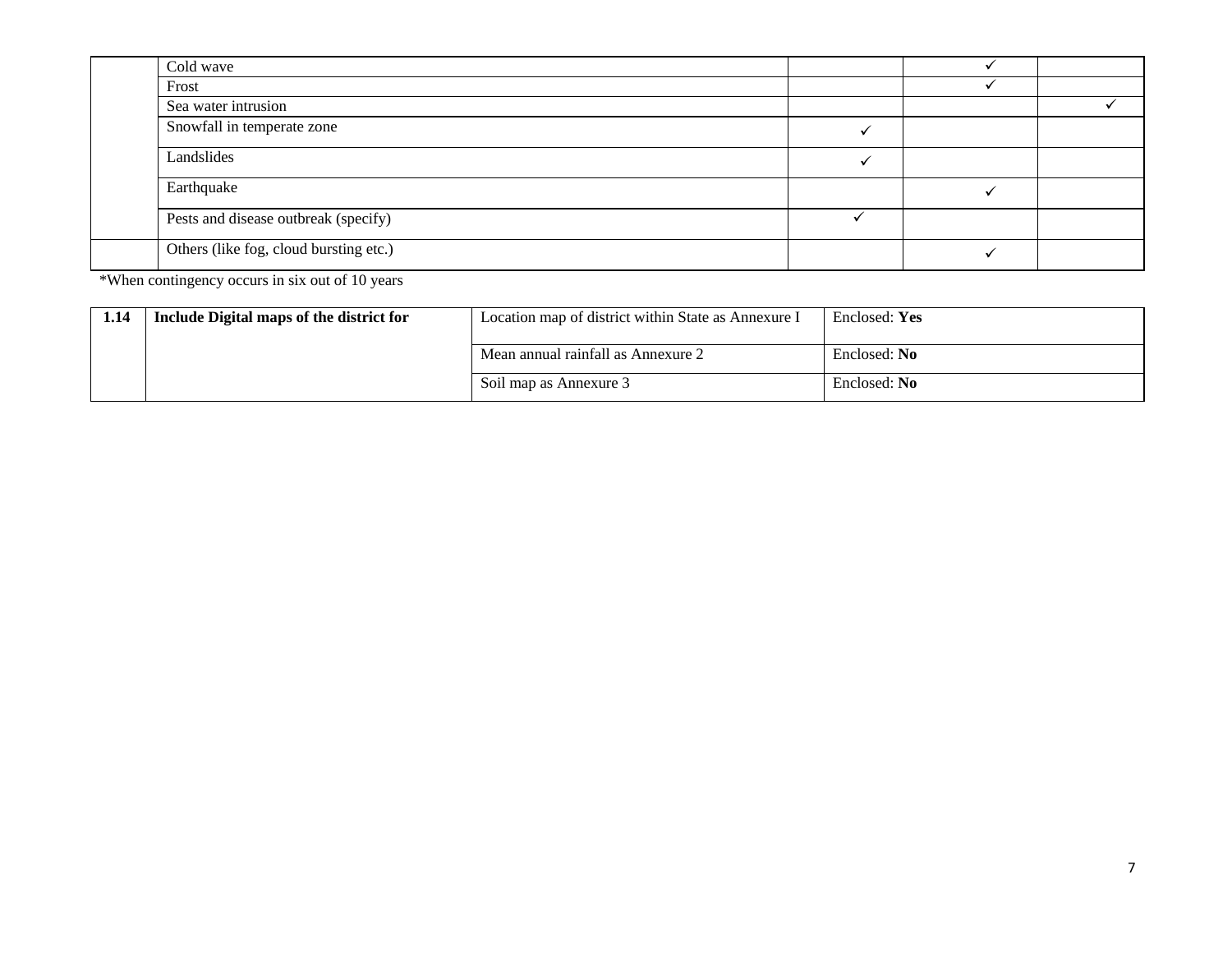Location map of Anjaw in Arunachal Pradesh

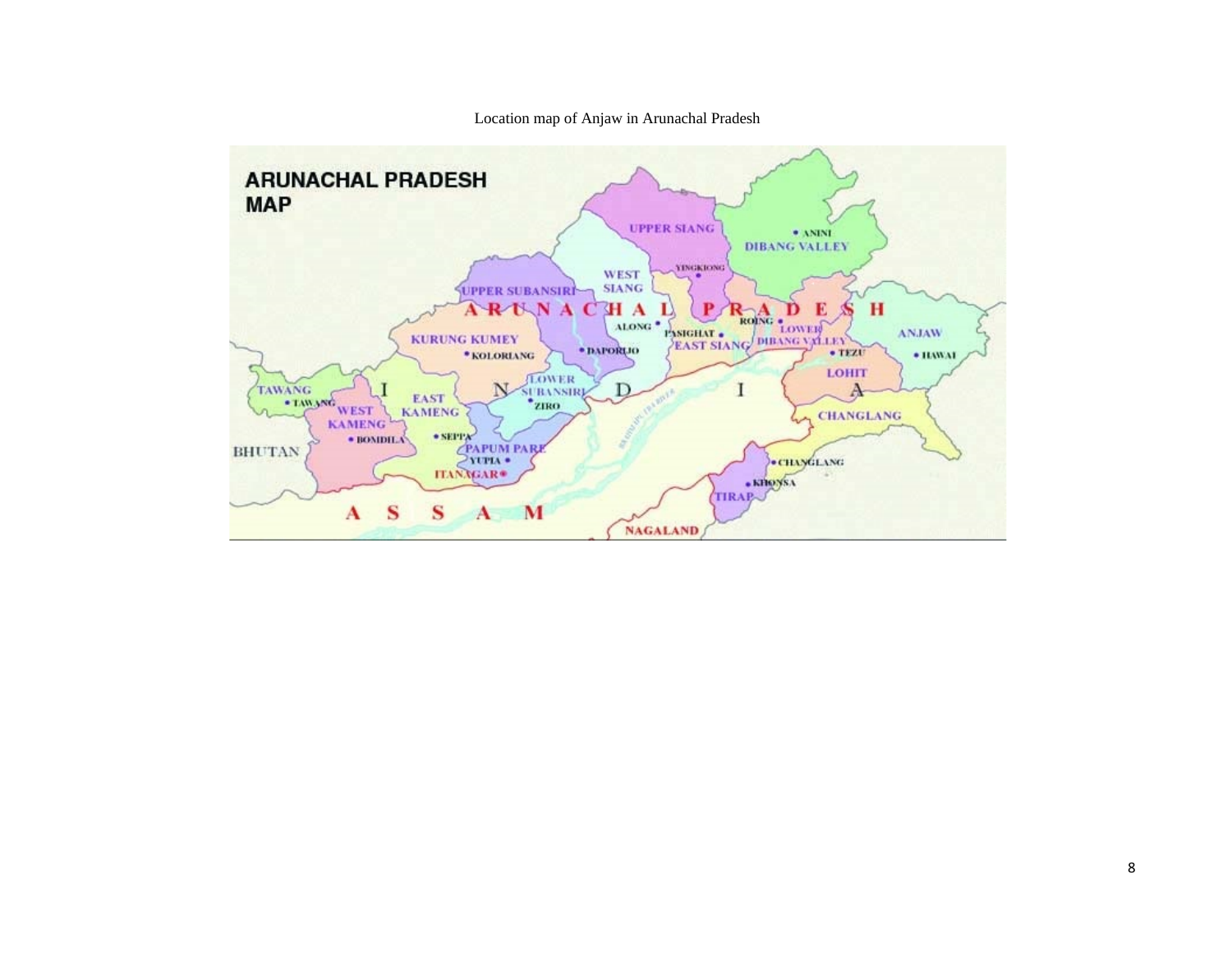#### **2.0 Strategies for weather related contingencies**

**2.1 Drought (Rainfed situation)**

**A. Drought-Pre-Monsoon (Last week of March to First week of April) Normal**

| <b>Condition</b>        |                                |                 |                                   | <b>Suggested Contingency measures</b>                       |                   |  |  |
|-------------------------|--------------------------------|-----------------|-----------------------------------|-------------------------------------------------------------|-------------------|--|--|
| Early season drought    | <b>Major Farming situation</b> | Normal Crop/    | Change in crop                    | <b>Agronomic measures</b>                                   | <b>Remarks</b> on |  |  |
| (delayed onset)         |                                |                 | Cropping system / cropping system |                                                             | Implementation    |  |  |
|                         |                                |                 | including variety                 |                                                             |                   |  |  |
| Delay by 2 weeks        | 600-1000 m MSL                 | Maize           | Short duration<br>٠.              | • Conservation of pre-monsoon soil moisture                 | Schemes from Line |  |  |
| $(2nd$ to $3rd$ week of | <b>Shallow to moderately</b>   |                 | crops/varieties                   | through soil/straw/grass mulching practices                 | Deptt.            |  |  |
| April)                  | deep coarse loamy Soils        |                 | like RCM-1-                       | $\blacksquare$ Hydropriming/ seed soaking in water for 24hr | /RKVY/            |  |  |
|                         |                                |                 | 75, RCM-1-76                      | and followed by shade drying before sowing.                 | <b>ATMA</b>       |  |  |
|                         |                                |                 | $\blacksquare$ Maize +            | • Application of organic manure before sowing.              |                   |  |  |
|                         |                                |                 | groundnut/soy                     |                                                             |                   |  |  |
|                         |                                |                 | a bean/rice                       |                                                             |                   |  |  |
|                         |                                |                 | bean inter                        |                                                             |                   |  |  |
|                         |                                |                 | cropping.                         |                                                             |                   |  |  |
|                         |                                | Millet          | Short duration                    |                                                             |                   |  |  |
|                         |                                |                 | crops/varieties                   |                                                             |                   |  |  |
|                         |                                | (finger/foxtail | of finger                         |                                                             |                   |  |  |
|                         |                                | millet)         | millet (VR-                       |                                                             |                   |  |  |
|                         |                                |                 | 708, GPU-                         |                                                             |                   |  |  |
|                         |                                |                 | 67), foxtail                      |                                                             |                   |  |  |
|                         |                                |                 | millet (SR-16,                    |                                                             |                   |  |  |
|                         |                                |                 | Meera)                            |                                                             |                   |  |  |
|                         |                                |                 |                                   |                                                             |                   |  |  |
|                         |                                | Vegetable       | <b>Bottle gourd</b>               | <b>Bottle gourd</b>                                         | $\overline{a}$    |  |  |
|                         |                                | crops (Bottle   | Punjab                            | • Use of organic manures (FYM 5 tones/ha or                 |                   |  |  |
|                         |                                | gourd, Chilli,  | Round, Pusa                       | vermicompost 1 ton/ha)                                      |                   |  |  |
|                         |                                | beans, okra,    | Sandesh,                          | Raise crop on ridge-furrow or raised bed                    |                   |  |  |
|                         |                                | brinjal)        | Narendra                          | planting system                                             |                   |  |  |
|                         |                                |                 | Shishir,                          | • Conservation of soil moisture through                     |                   |  |  |
|                         |                                |                 | Punjab<br>Komal.                  | soil/straw/grass mulching practices.<br><b>Chilli</b>       |                   |  |  |
|                         |                                |                 | <b>Chilli</b>                     | • Raise crop on ridge-furrow raised bed planting            |                   |  |  |
|                         |                                |                 | Kashi Anmol,<br>٠                 | system                                                      |                   |  |  |
|                         |                                |                 | Arka Lohit,                       | • Use of organic manures (FYM 5 tones/ha or                 |                   |  |  |
|                         |                                |                 | Kashi Early,                      | vermicompost 1 ton/ha) to enhance water                     |                   |  |  |
|                         |                                |                 | IIHR-Sel.                         | holding capacity of soil                                    |                   |  |  |
|                         |                                |                 | 132                               | • Conservation of soil moisture through                     |                   |  |  |
|                         |                                |                 |                                   | soil/straw/grass mulching practices.                        |                   |  |  |
|                         |                                |                 |                                   | • Do not allow weeds to grow during plant's                 |                   |  |  |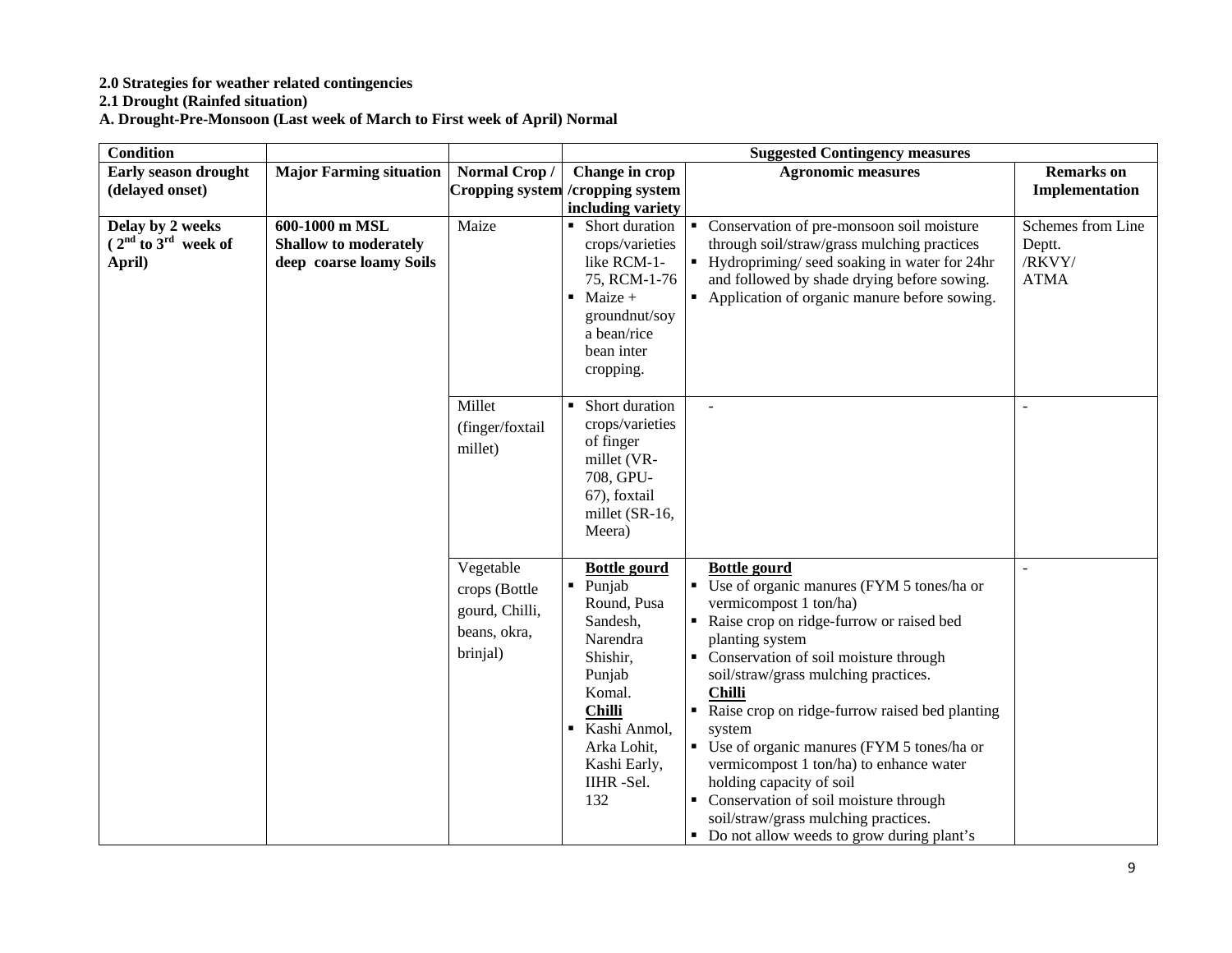| Above 1000 m MSL<br><b>Shallow coarse loamy</b><br><b>Soils</b> | Maize     | Short duration<br>crops/varieties<br>like RCM-1-<br>75, RCM-1-<br>76,<br>Allrounder,<br>$HQPM-1$ ,<br>DA-61 A<br>Maize +<br>٠<br>groundnut/soy<br>a bean/rice<br>bean inter<br>cropping.                            | early growth stage.<br>Mixed cropping of various vegetable crops.<br>Conservation of pre-monsoon soil moisture<br>through soil/straw/grass mulching practices<br>• Hydropriming/seed soaking in water for 24hr<br>and followed by shade drying before sowing.<br>• Application of organic manure before sowing.                                                                                                                                                                                                                                                                                                                                                                             | $\sim$ |
|-----------------------------------------------------------------|-----------|---------------------------------------------------------------------------------------------------------------------------------------------------------------------------------------------------------------------|---------------------------------------------------------------------------------------------------------------------------------------------------------------------------------------------------------------------------------------------------------------------------------------------------------------------------------------------------------------------------------------------------------------------------------------------------------------------------------------------------------------------------------------------------------------------------------------------------------------------------------------------------------------------------------------------|--------|
|                                                                 | Millet    | Short duration<br>crops/varieties<br>of finger millet<br>(VR-708, GPU-<br>67), foxtail<br>millet (SR-16,<br>Meera)                                                                                                  | $\sim$                                                                                                                                                                                                                                                                                                                                                                                                                                                                                                                                                                                                                                                                                      |        |
|                                                                 | Vegetable | <b>Bottle gourd</b><br>(round)<br>$\blacksquare$ Punjab<br>Round, Pusa<br>Sandesh,<br>Narendra<br>Shishir,<br>Punjab<br>Komal.<br><b>Chilli</b><br>Kashi Anmol,<br>Arka Lohit,<br>Kashi Early,<br>IIHR -Sel.<br>132 | Bottle gourd (round)<br>• Use of organic manures (FYM 5 tones/ha or<br>vermicompost 1 ton/ha)<br>Raise crop on ridge-furrow or raised bed<br>planting system<br>• Conservation of soil moisture through<br>soil/straw/grass mulching practices.<br><b>Chilli</b><br>Raise crop on ridge-furrow raised bed planting<br>$\blacksquare$<br>system<br>Use of organic manures (FYM 5 tones/ha or<br>$\blacksquare$<br>vermicompost 1 ton/ha) to enhance water<br>holding capacity of soil<br>• Conservation of soil moisture through<br>soil/straw/grass mulching practices.<br>• Do not allow weeds to grow during plant's<br>early growth stage.<br>Mixed cropping of various vegetable crops. |        |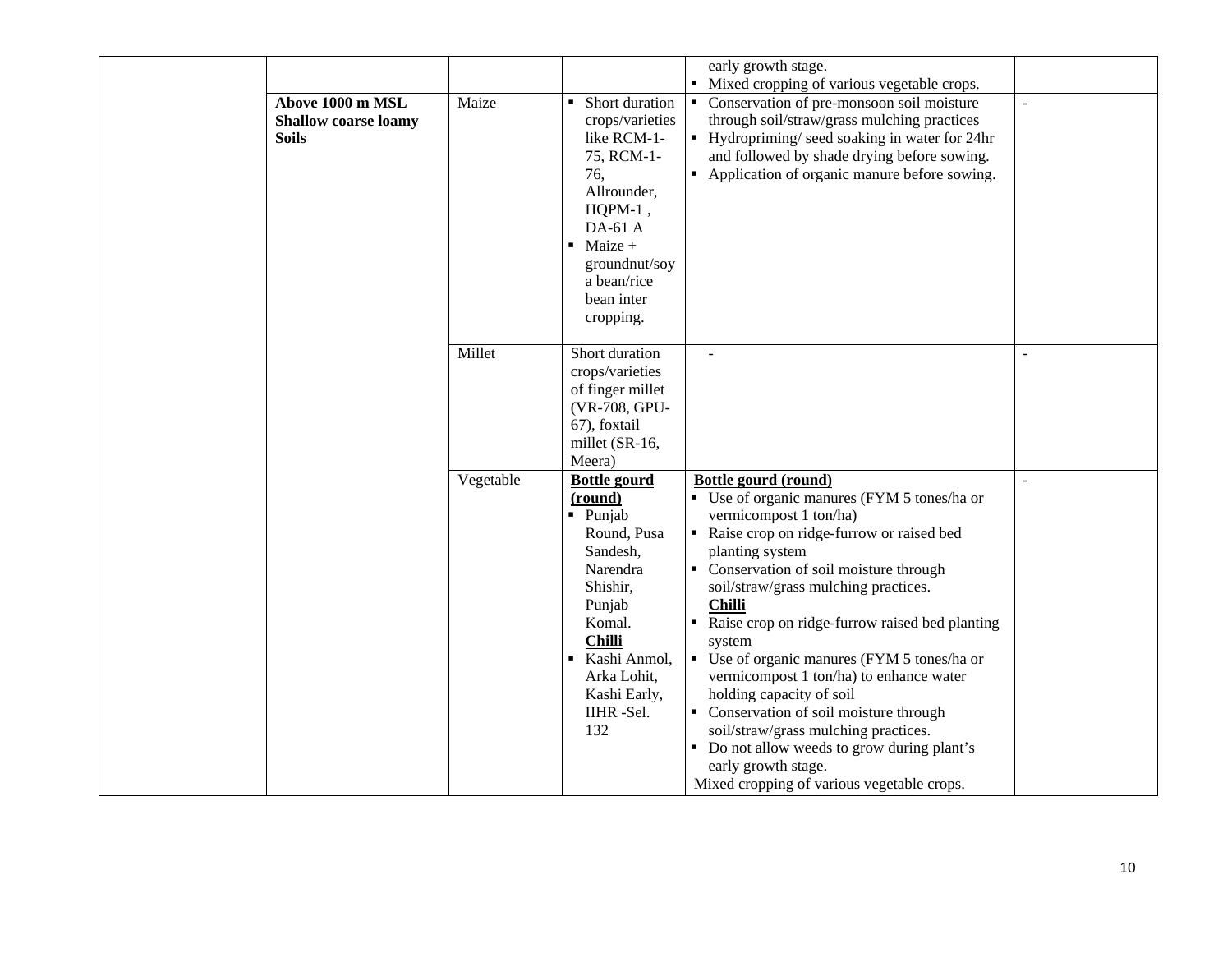## **Normal onset of pre- monsoon**

| <b>Condition</b>                                                                              |                                                                                        |                                                                          | <b>Suggested Contingency measures</b>                                                                                                                                                                                                                           |                                                                                                                                          |                                                                                              |  |
|-----------------------------------------------------------------------------------------------|----------------------------------------------------------------------------------------|--------------------------------------------------------------------------|-----------------------------------------------------------------------------------------------------------------------------------------------------------------------------------------------------------------------------------------------------------------|------------------------------------------------------------------------------------------------------------------------------------------|----------------------------------------------------------------------------------------------|--|
| Early season drought                                                                          | <b>Major Farming</b>                                                                   | <b>Normal</b>                                                            | Crop management                                                                                                                                                                                                                                                 | Soil nutrient & moisture                                                                                                                 | <b>Remarks</b> on                                                                            |  |
| (Normal onset)                                                                                | situation                                                                              | Crop/croppin                                                             |                                                                                                                                                                                                                                                                 | conservation measures                                                                                                                    | Implementation                                                                               |  |
|                                                                                               |                                                                                        | g system                                                                 |                                                                                                                                                                                                                                                                 |                                                                                                                                          |                                                                                              |  |
| <b>Normal onset</b><br>followed by 15-20<br>days dry spell after<br>sowing leading to<br>poor | 600-1000 m MSL<br><b>Shallow</b> to<br>moderately deep<br>coarse loamy<br><b>Soils</b> | Maize                                                                    | $\blacksquare$ If the germination is less than 30% of<br>optimum plant population, re sowing<br>should be done<br>Gap filling to be done to maintain<br>optimum plant density<br>• Foliar application of 1% MOP                                                 | • Provide irrigation from the<br>available sources<br>• Mulching with locally available<br>material                                      | Schemes from<br>Line Deptt.<br>/RKVY/ATMA                                                    |  |
| germination/crop<br>stand etc.                                                                |                                                                                        | Millet<br>(finger/foxtail<br>millet)                                     | • If the germination is less than 30% of<br>optimum plant population re sowing<br>should be done<br>Gap filling to be done to maintain<br>optimum plant density<br>• Foliar application of 1% MOP                                                               | • Provide irrigation from the<br>available sources<br>Mulching with locally available<br>material                                        |                                                                                              |  |
|                                                                                               |                                                                                        | Vegetable<br>crops (Bottle<br>gourd, Chilli,<br>beans, okra,<br>brinjal) | Gap filling with available seedlings.<br>Foliar application of 1% MOP                                                                                                                                                                                           | Provide irrigation from the<br>available sources<br>Prefer Drip/sprinkler irrigation<br>Mulching with locally<br>available material      | Protected<br>cultivation to be<br>promoted                                                   |  |
|                                                                                               | Above 1000 m<br><b>MSL</b><br><b>Shallow coarse</b><br>loamy Soils                     | Maize                                                                    | $\blacksquare$ If the germination is less than 30% of<br>optimum plant population, re sowing<br>should be done<br>• Gap filling to be done to maintain<br>optimum plant density<br>• Mulching with locally available material<br>• Foliar application of 1% MOP | Provide irrigation from the<br>available sources                                                                                         | Schemes from<br>Line Deptt.<br>/RKVY/ATMA                                                    |  |
|                                                                                               |                                                                                        | Millet                                                                   | $\blacksquare$ If the germination is less than 30% of<br>optimum plant population re sowing<br>should be done<br>Gap filling to be done to maintain<br>optimum plant density<br>Foliar application of 1% MOP                                                    | Provide irrigation from the<br>available sources<br>• Mulching with locally available<br>material                                        |                                                                                              |  |
|                                                                                               |                                                                                        | Vegetable                                                                | Gap filling with available seedlings.<br>Foliar application of 1% MOP<br>٠                                                                                                                                                                                      | Provide irrigation from the<br>available sources<br>Prefer Drip/sprinkler irrigation<br>٠<br>Mulching with locally<br>available material | Protected<br>cultivation to be<br>promoted<br>Promoted rain<br>water harvesting<br>structure |  |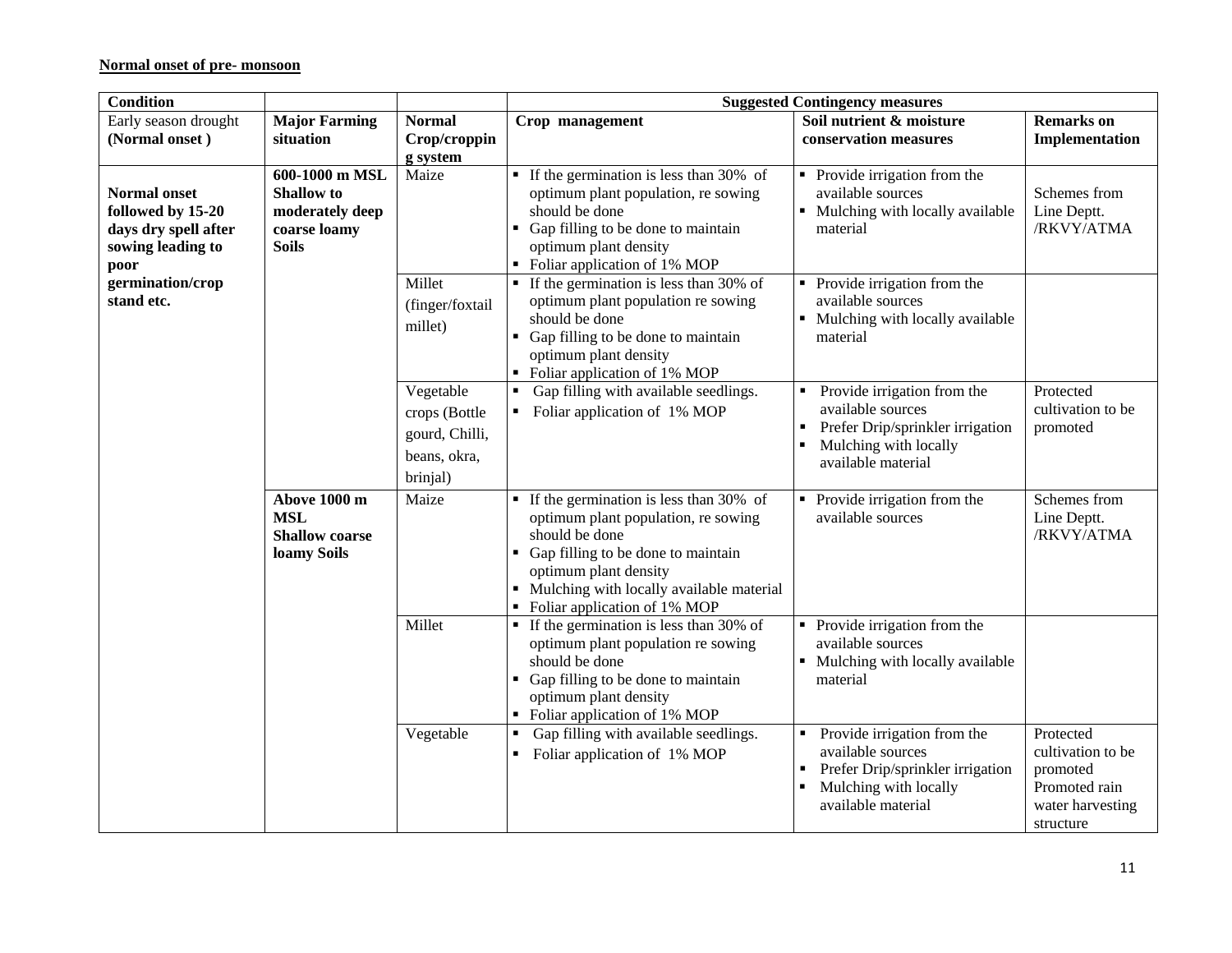| <b>Condition</b>                                                          |                                                                      |                                                                       |                                                                                             | <b>Suggested Contingency measures</b>                                                               |                          |
|---------------------------------------------------------------------------|----------------------------------------------------------------------|-----------------------------------------------------------------------|---------------------------------------------------------------------------------------------|-----------------------------------------------------------------------------------------------------|--------------------------|
| Mid season drought                                                        | <b>Major Farming</b>                                                 | <b>Normal Crop</b>                                                    | Crop management                                                                             | Soil nutrient & moisture                                                                            | <b>Remarks</b> on        |
| (long dry spell,<br>consecutive 2 weeks<br>rainless $(>2.5$<br>mm)period) | situation                                                            | /cropping<br>system                                                   |                                                                                             | conservation measures                                                                               | Implementation           |
| Vegetative stage                                                          | 600-1000 m<br><b>MSL</b><br><b>Shallow</b> to<br>moderately deep     | Maize                                                                 | Weeding<br>$\blacksquare$<br>Interculture<br>$\blacksquare$<br>Foliar application of 1% MOP | Provide irrigation from the available<br>sources<br>• Mulching with locally available<br>material   |                          |
|                                                                           | Millet<br>coarse loamy<br><b>Soils</b><br>(finger/foxtail<br>millet) |                                                                       | Weeding<br>$\blacksquare$<br>Interculture<br>Foliar application of 1% MOP                   | • Provide irrigation from the available<br>sources<br>• Mulching with locally available<br>material |                          |
|                                                                           |                                                                      | Vegetable crops<br>(Bottle gourd,<br>Chilli, beans,<br>okra, brinjal) |                                                                                             | Provide irrigation from the available<br>sources<br>Prefer Drip/sprinkler irrigation<br>٠           |                          |
|                                                                           | Above 1000 m<br><b>MSL</b><br><b>Shallow coarse</b><br>loamy Soils   | Maize                                                                 | Weeding<br>$\blacksquare$<br>Interculture<br>$\blacksquare$<br>Foliar application of 1% MOP | Provide irrigation from the available<br>sources<br>Mulching with locally available<br>material     |                          |
|                                                                           |                                                                      | Millet<br>(finger/foxtail<br>millet)                                  | • Weeding<br>Interculture<br>$\blacksquare$<br>Foliar application of 1% MOP                 | • Provide irrigation from the available<br>sources<br>• Mulching with locally available<br>material | $\overline{\phantom{a}}$ |
|                                                                           |                                                                      | Vegetable crops<br>(Bottle gourd,<br>Chilli, beans,<br>okra, brinjal) |                                                                                             | Provide irrigation from the available<br>٠<br>sources<br>Prefer Drip/sprinkler irrigation           |                          |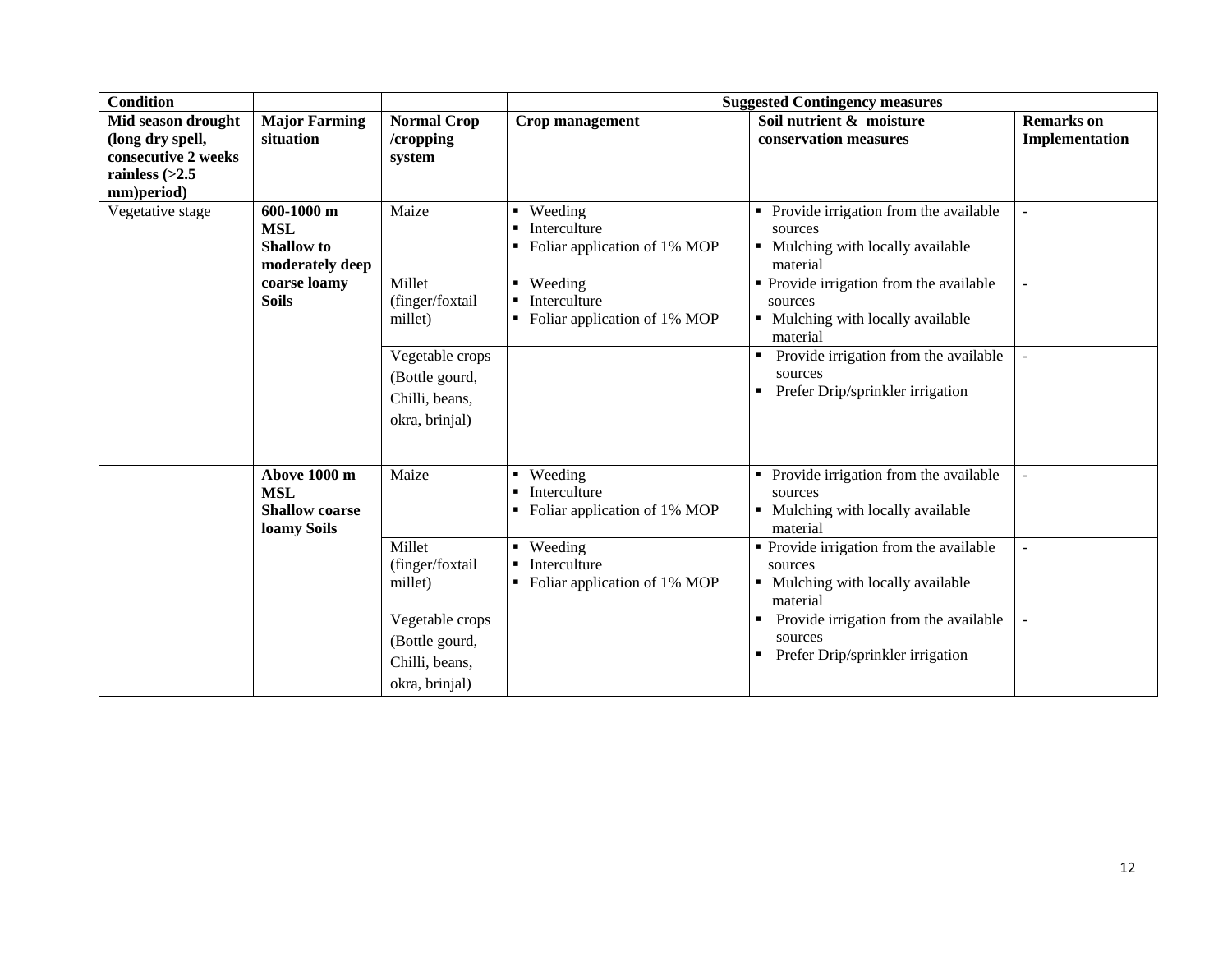| <b>Condition</b>                                                          |                                                                    |                                                                       | <b>Suggested Contingency measures</b>                                       |                                                                                                                         |                   |  |
|---------------------------------------------------------------------------|--------------------------------------------------------------------|-----------------------------------------------------------------------|-----------------------------------------------------------------------------|-------------------------------------------------------------------------------------------------------------------------|-------------------|--|
| Mid season drought                                                        | <b>Major Farming</b>                                               | <b>Normal Crop</b>                                                    | Crop management                                                             | Soil nutrient & moisture                                                                                                | <b>Remarks</b> on |  |
| (long dry spell,<br>consecutive 2 weeks<br>rainless $(>2.5$<br>mm)period) | situation                                                          | /cropping system                                                      |                                                                             | conservation measures                                                                                                   | Implementation    |  |
| Reproductive stage<br><b>MSL</b><br><b>Soils</b>                          | 600-1000 m<br><b>Shallow</b> to<br>moderately deep                 | Maize                                                                 | Weeding<br>Interculture<br>Foliar application of 1% MOP                     | • Provide irrigation from the<br>available sources<br>• Mulching with locally<br>available material                     |                   |  |
|                                                                           | coarse loamy                                                       | Millet (finger/foxtail<br>millet)                                     | • Weeding<br>Interculture<br>Foliar application of 1% MOP                   | $\overline{\text{P}}$ Provide irrigation from the<br>available sources<br>• Mulching with locally<br>available material | $\sim$            |  |
|                                                                           |                                                                    | Vegetable crops<br>(Bottle gourd, Chilli,<br>beans, okra, brinjal)    |                                                                             | Provide irrigation from the<br>available sources<br>Prefer Drip/sprinkler irrigation                                    |                   |  |
|                                                                           | Above 1000 m<br><b>MSL</b><br><b>Shallow coarse</b><br>loamy Soils | Maize                                                                 | • Weeding<br>Interculture<br>Foliar application of 1%MOP                    | • Provide irrigation from the<br>available sources<br>• Mulching with locally<br>available material                     |                   |  |
|                                                                           |                                                                    | Millet (finger/foxtail<br>millet)                                     | Weeding<br>$\blacksquare$<br>Interculture<br>• Foliar application of 1% MOP | • Provide irrigation from the<br>available sources<br>• Mulching with locally<br>available material                     |                   |  |
|                                                                           |                                                                    | Vegetable crops<br>(Bottle gourd, Chilli,<br>beans, okra,<br>brinjal) |                                                                             | Provide irrigation from the<br>available sources<br>Prefer Drip/sprinkler irrigation                                    |                   |  |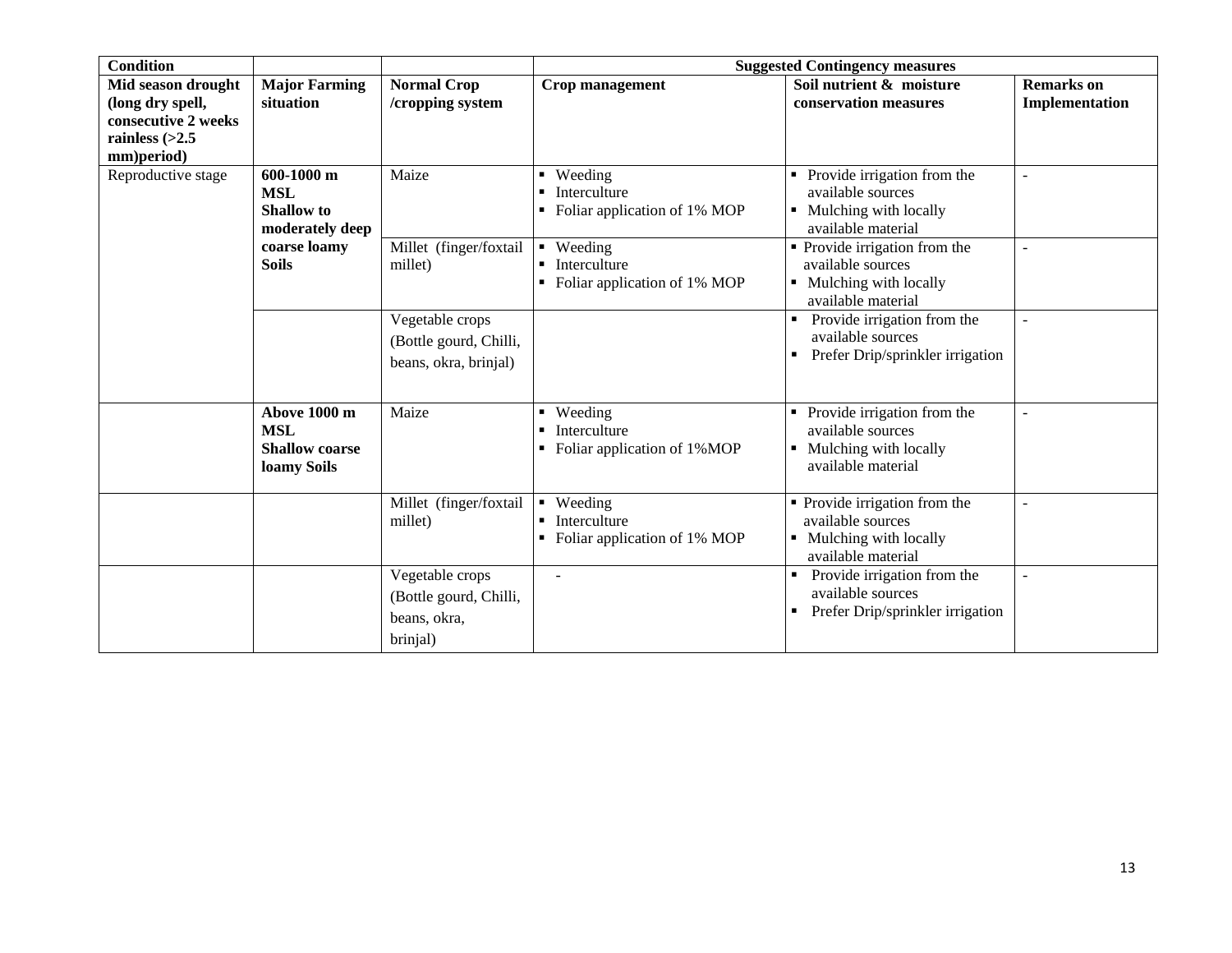| <b>Condition</b>                                            |                                                     |                                          |                                                                                            | <b>Suggested Contingency measures</b>                                                       |                                       |
|-------------------------------------------------------------|-----------------------------------------------------|------------------------------------------|--------------------------------------------------------------------------------------------|---------------------------------------------------------------------------------------------|---------------------------------------|
| <b>Terminal drought</b><br>(Early withdrawal of<br>monsoon) | <b>Major Farming</b><br>situation                   | <b>Normal</b><br>Crop/cropping<br>system | Crop management                                                                            | <b>Rabi Crop planning</b>                                                                   | <b>Remarks</b> on<br>Implementation   |
|                                                             | $600-1000$ m<br><b>MSL</b><br><b>Shallow</b> to     | WRC/TRC (Paddy)                          | <b>Harvest at physiological maturity</b>                                                   | • Planning for zero tillage<br>cultivation of pea, toria etc.<br>Preparation for cole crops | Schemes from Line<br>Deptt./RKVY/ATMA |
| moderately<br>deep coarse<br>loamy Soils                    | Millet<br>(finger/foxtail)<br>millet)               | Harvest at physiological maturity        | -Planning for zero tillage<br>cultivation of pea, toria etc.<br>Preparation for cole crops |                                                                                             |                                       |
|                                                             | Above 1000 m<br><b>MSL</b><br><b>Shallow coarse</b> | WRC/TRC (Paddy)                          | • Harvest at physiological maturity                                                        | -Planning for zero tillage<br>cultivation of pea, toria etc.<br>Preparation for cole crops  | Schemes from Line<br>Deptt./RKVY/ATMA |
|                                                             | loamy Soils                                         | Millet<br>(finger/foxtail<br>millet)     | Harvest at physiological maturity                                                          | • Planning for zero tillage<br>cultivation of pea, toria etc.<br>Preparation for cole crops |                                       |

2.2 **Drought-Normal onset of Monsoon ( 1st week of June) Normal**

| <b>Condition</b>            |                   |                                        |                     | <b>Suggested Contingency measures</b>      |                   |
|-----------------------------|-------------------|----------------------------------------|---------------------|--------------------------------------------|-------------------|
| <b>Early season drought</b> |                   | Major Farming   Normal Crop / Cropping | Change in crop      | <b>Agronomic measures</b>                  | <b>Remarks</b> on |
| (delayed onset)             | situation         | system                                 | /cropping system    |                                            | Implementation    |
|                             |                   |                                        | including variety   |                                            |                   |
| Delay by 2 weeks            | $600-1000$ m      | WRC/TRC (Paddy)                        | Short duration      | Closer spacing of 15x15 cm and 4-5         |                   |
| $(3rd$ week of June)        | MSL               |                                        | vars. RCM-9,        | seedlings/hill                             |                   |
|                             | <b>Shallow</b> to |                                        | <b>RCM-10,</b>      | Weeding is to be done 15 and 35 days after |                   |
|                             | moderately        |                                        | <b>RCM</b> 11,      | transplanting.                             |                   |
|                             | deep coarse       |                                        | $CAU-R-1$ ,         |                                            |                   |
|                             | loamy Soils       |                                        | TTB-404,            |                                            |                   |
|                             |                   |                                        | TTB-303,            |                                            |                   |
|                             |                   |                                        | Mulagavaru,         |                                            |                   |
|                             |                   |                                        | Kanaklata.          |                                            |                   |
|                             |                   |                                        |                     |                                            |                   |
|                             |                   | Millet (finger/foxtail                 | Short duration<br>٠ | 10% higher seed rate                       |                   |
|                             |                   | millet)                                | crops/varieties     |                                            |                   |
|                             |                   |                                        | of finger           |                                            |                   |
|                             |                   |                                        | millet (VR-         |                                            |                   |
|                             |                   |                                        | 708, GPU-           |                                            |                   |
|                             |                   |                                        | 67), foxtail        |                                            |                   |
|                             |                   |                                        | millet (SR-         |                                            |                   |
|                             |                   |                                        | 16, Arjuna,         |                                            |                   |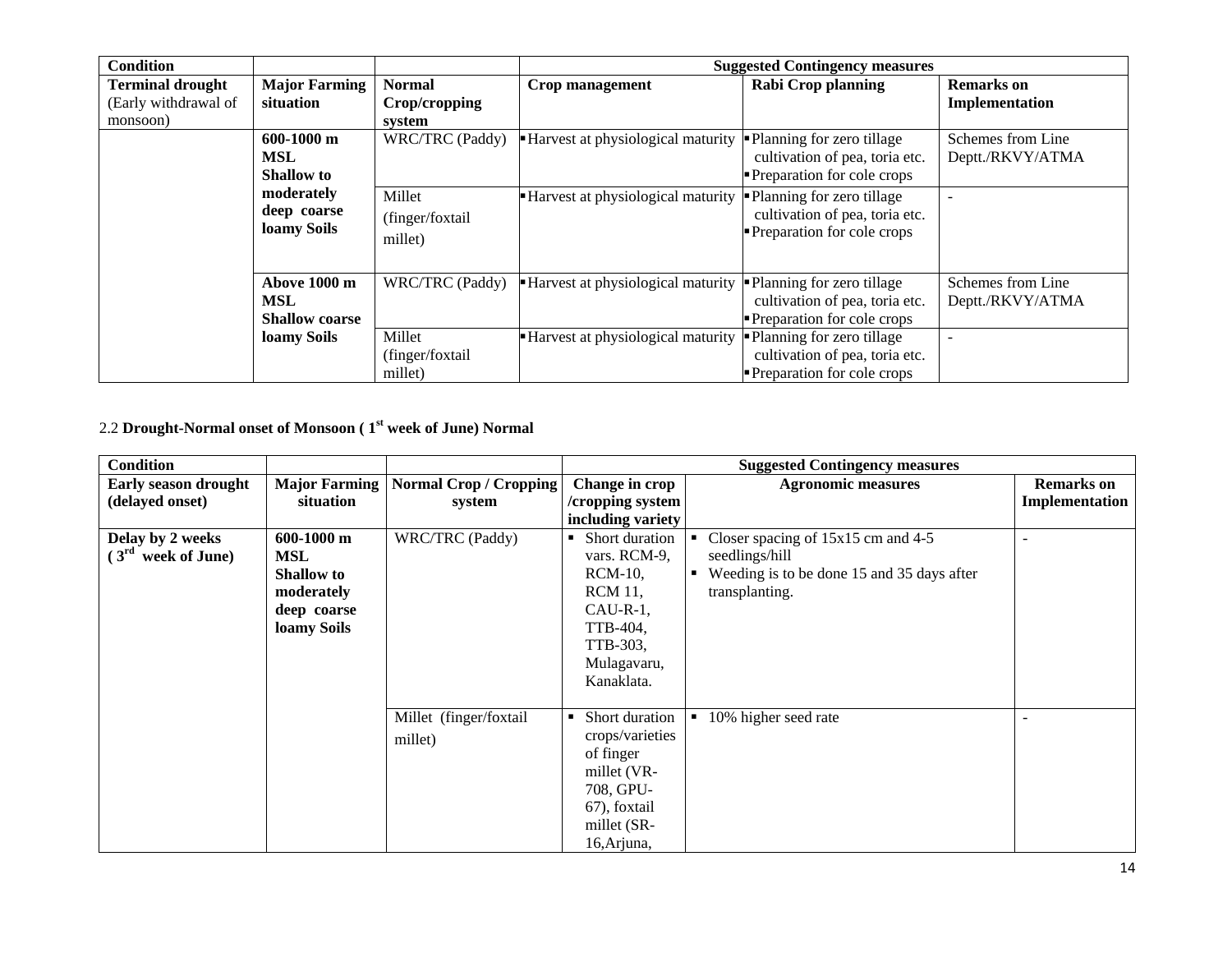|                                                                    | Vegetable crops (Bottle<br>gourd, Chilli, beans,<br>okra, brinjal) | Prasad)<br><b>Bottle gourd</b><br>Punjab<br>Round, Pusa<br>Sandesh,<br>Narendra<br>Shishir,<br>Punjab<br>Komal.<br><b>Chilli</b><br>Kashi Anmol,<br>Arka Lohit,<br>Kashi Early,<br>IIHR-Sel.<br>132 | <b>Bottle gourd</b><br>• Punjab Round, Pusa Sandesh, Narendra<br>Shishir, Punjab Komal. Use of organic manures<br>(FYM 5 tones/ha or vermicompost 1 ton/ha)<br>• Raise crop on ridge-furrow or raised bed<br>planting system<br>• Conservation of soil moisture through<br>soil/straw/grass mulching practices.<br><b>Chilli</b><br>Raise crop on ridge-furrow raised bed planting<br>system<br>• Use of organic manures (FYM 5 tones/ha or<br>vermicompost 1 ton/ha) to enhance water<br>holding capacity of soil<br>• Conservation of soil moisture through<br>soil/straw/grass mulching practices. |                |
|--------------------------------------------------------------------|--------------------------------------------------------------------|-----------------------------------------------------------------------------------------------------------------------------------------------------------------------------------------------------|-------------------------------------------------------------------------------------------------------------------------------------------------------------------------------------------------------------------------------------------------------------------------------------------------------------------------------------------------------------------------------------------------------------------------------------------------------------------------------------------------------------------------------------------------------------------------------------------------------|----------------|
| Above 1000 m<br><b>MSL</b><br><b>Shallow coarse</b><br>loamy Soils | WRC/TRC (Paddy)                                                    | Short duration<br>vars. Megha<br>Rice 1 and<br>Megha Rice 2,                                                                                                                                        | • Do not allow weeds to grow during plant's<br>early growth stage.<br>• Mixed cropping of various vegetable crops.<br>• Closer spacing of $10x10$ cm and $4-5$<br>seedlings/hill<br>• Weeding is to be done 15 and 35 days after<br>transplanting.                                                                                                                                                                                                                                                                                                                                                    | $\sim$         |
|                                                                    | Millet                                                             | Short duration<br>crops/varieties<br>of finger millet<br>(VR-708, GPU-<br>67), foxtail<br>millet (SR-16,<br>Meera)                                                                                  | $\bar{\mathcal{L}}$                                                                                                                                                                                                                                                                                                                                                                                                                                                                                                                                                                                   | $\blacksquare$ |
|                                                                    | Off season vegetable<br>crop                                       |                                                                                                                                                                                                     | Cabbage<br><b>Cauliflower</b><br><b>Chilli</b>                                                                                                                                                                                                                                                                                                                                                                                                                                                                                                                                                        | $\sim$         |

Note: Generally the delay in onset of monsoon by 4 weeks is not applicable.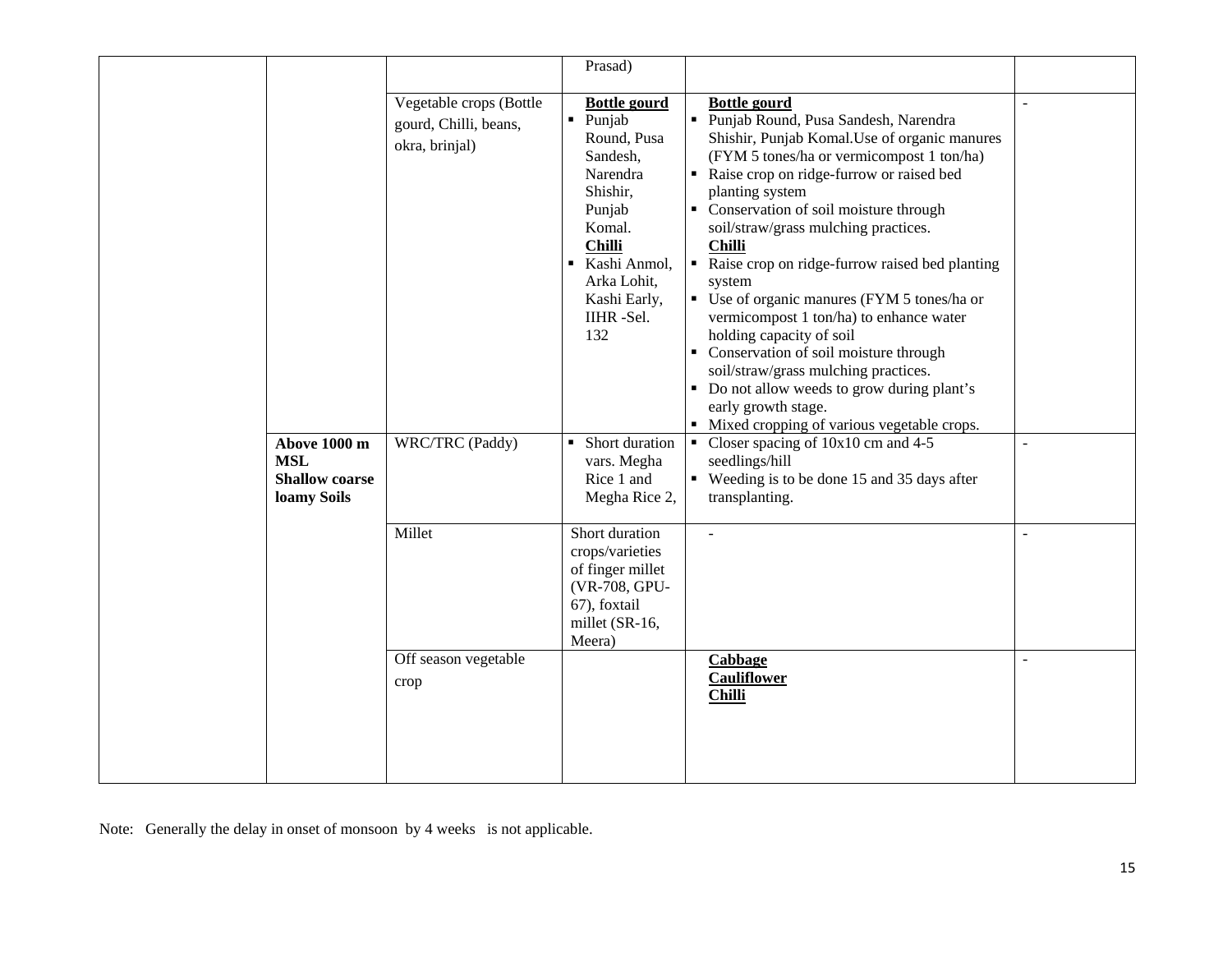#### **Normal onset of monsoon**

| <b>Condition</b>                                                                                                  |                                                                                        |                                           |                                                                                                                                                                                                        | <b>Suggested Contingency measures</b>                                                                  |                                                                                              |
|-------------------------------------------------------------------------------------------------------------------|----------------------------------------------------------------------------------------|-------------------------------------------|--------------------------------------------------------------------------------------------------------------------------------------------------------------------------------------------------------|--------------------------------------------------------------------------------------------------------|----------------------------------------------------------------------------------------------|
| Early season drought<br>(Normal onset)                                                                            | <b>Major Farming</b><br>situation                                                      | <b>Normal</b><br>Crop/croppin<br>g system | Crop management                                                                                                                                                                                        | Soil nutrient & moisture<br>conservation measures                                                      | <b>Remarks</b> on<br>Implementation                                                          |
| <b>Normal onset</b><br>followed by 15-20<br>days dry spell after<br>sowing leading to<br>poor<br>germination/crop | 600-1000 m MSL<br><b>Shallow</b> to<br>moderately deep<br>coarse loamy<br><b>Soils</b> | WRC/TRC<br>(Paddy)                        | Gap filling<br>٠.<br>• Weeding to be done<br>Foliar application of 1% MOP<br>Application of organic manure,<br>wherever possible<br>Timely plant protection of measures for<br>٠<br>brown spot, thrips | • Provide irrigation from the<br>available sources                                                     | Schemes from<br>Line Deptt.<br>/RKVY/ATMA                                                    |
| stand etc.                                                                                                        |                                                                                        | Millet<br>(finger/foxtail<br>millet)      | • Gap filling<br>Weeding<br>$\blacksquare$<br>Foliar application of 1% MOP<br>Application of organic manure,<br>wherever possible                                                                      | Provide irrigation from the<br>٠<br>available sources                                                  | ÷,                                                                                           |
|                                                                                                                   |                                                                                        | Off season<br>vegetable crop              | • Foliar application of 1% MOP                                                                                                                                                                         | • Provide irrigation from the<br>available sources<br>• Mulching with locally available<br>material    | Protected<br>cultivation to be<br>promotteed                                                 |
|                                                                                                                   | Above 1000 m<br><b>MSL</b><br><b>Shallow coarse</b><br>loamy Soils                     | WRC/TRC<br>(Paddy)                        | ■ Weeding to be done<br>Foliar application of 1% MOP<br>Application of organic manure,<br>wherever possible<br>Timely plant protection of measures for<br>brown spot, thrips                           | Provide irrigation from the<br>٠<br>available sources                                                  | Schemes from<br>Line Deptt.<br>/RKVY/ATMA                                                    |
|                                                                                                                   |                                                                                        | Millet<br>(finger/foxtail<br>millet)      | • Gap filling<br>• Weeding<br>Foliar application of 1% MOP<br>Application of organic manure,<br>wherever possible                                                                                      | Provide irrigation from the<br>available sources                                                       | $\blacksquare$                                                                               |
|                                                                                                                   |                                                                                        | Off season<br>vegetable crop              | • Foliar application of 1% MOP                                                                                                                                                                         | Provide irrigation from the<br>٠<br>available sources<br>• Mulching with locally available<br>material | Protected<br>cultivation to be<br>promoted<br>Promoted rain<br>water harvesting<br>structure |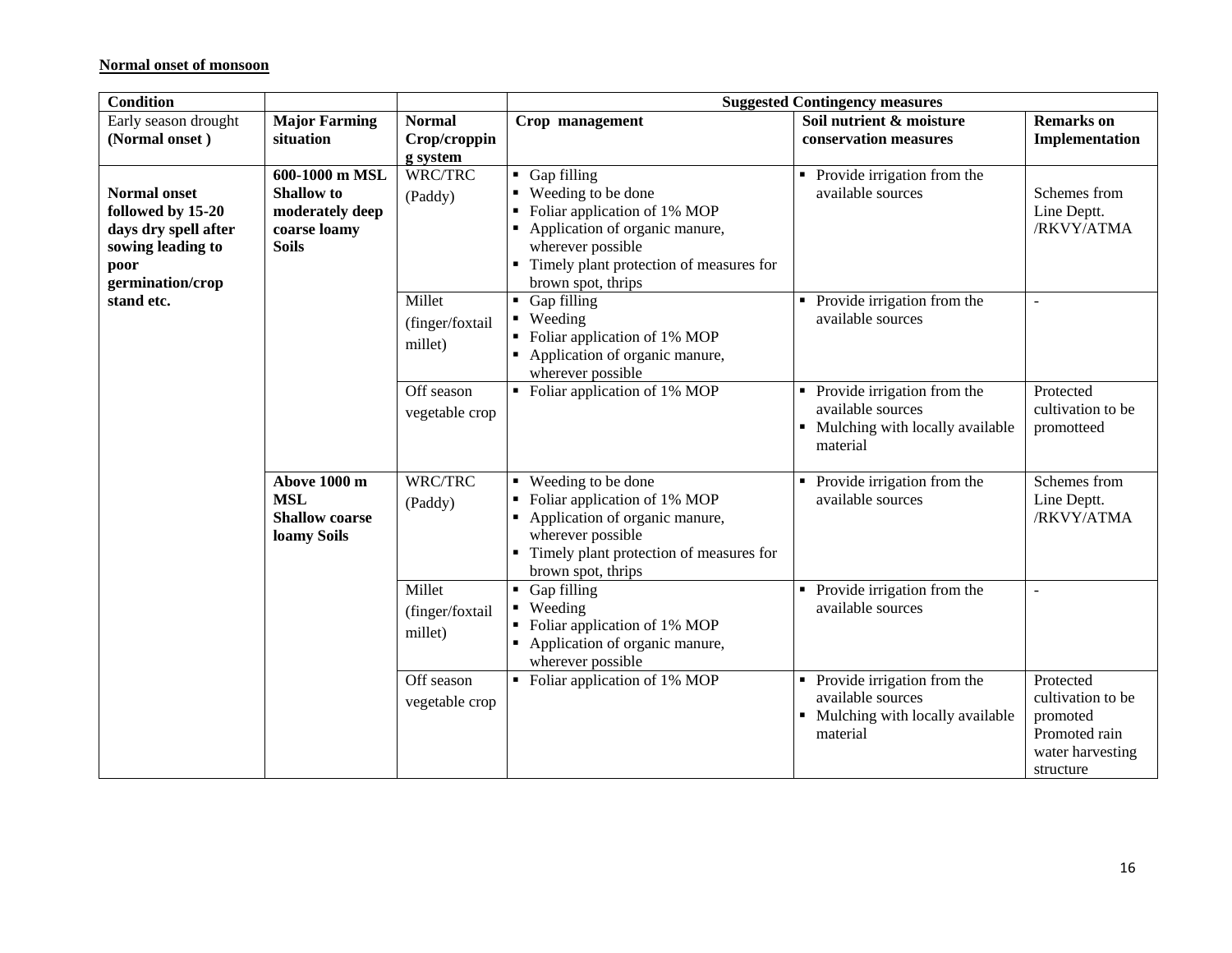| <b>Condition</b>    |                       |                    |                                   | <b>Suggested Contingency measures</b>      |                   |
|---------------------|-----------------------|--------------------|-----------------------------------|--------------------------------------------|-------------------|
| Mid season drought  | <b>Major Farming</b>  | <b>Normal Crop</b> | Crop management                   | Soil nutrient & moisture                   | <b>Remarks</b> on |
| (long dry spell,    | situation             | /cropping          |                                   | conservation measures                      | Implementation    |
| consecutive 2 weeks |                       | system             |                                   |                                            |                   |
| rainless $(>2.5$    |                       |                    |                                   |                                            |                   |
| mm)period)          |                       |                    |                                   |                                            |                   |
| Vegetative stage    | 600-1000 m            | WRC/TRC            | Weeding to be done<br>٠           | Provide irrigation from the available      |                   |
|                     | <b>MSL</b>            | (Paddy)            | Foliar application of 1% MOP      | sources                                    | Schemes from Line |
|                     | <b>Shallow</b> to     |                    | Timely plant protection of<br>٠   |                                            | Deptt.            |
|                     | moderately deep       |                    | measures for brown spot, thrips   |                                            | /RKVY/ATMA        |
|                     | coarse loamy          | Millet             | ■ Weeding                         | • Provide irrigation from the available    |                   |
|                     | <b>Soils</b>          | (finger/foxtail)   | Foliar application of 1% MOP<br>٠ | sources                                    |                   |
|                     |                       | millet)            |                                   |                                            |                   |
|                     | Above 1000 m          | WRC/TRC            | Weeding to be done<br>٠           | Provide irrigation from the available      |                   |
|                     | <b>MSL</b>            | (Paddy)            | Foliar application of 1% MOP<br>٠ | sources                                    |                   |
|                     | <b>Shallow coarse</b> |                    | Timely plant protection of<br>٠   |                                            |                   |
|                     | loamy Soils           |                    | measures for brown spot, thrips   |                                            |                   |
|                     |                       |                    |                                   |                                            |                   |
|                     |                       |                    |                                   |                                            |                   |
|                     |                       |                    |                                   |                                            |                   |
|                     |                       | Millet             | • Weeding                         | Provide irrigation from the available<br>٠ |                   |
|                     |                       | (finger/foxtail)   | Foliar application of 1% MOP      | sources                                    |                   |
|                     |                       | millet)            |                                   |                                            |                   |

| <b>Condition</b>                                                                                |                                                                    |                                              | <b>Suggested Contingency measures</b>                                                  |                                                    |                                           |
|-------------------------------------------------------------------------------------------------|--------------------------------------------------------------------|----------------------------------------------|----------------------------------------------------------------------------------------|----------------------------------------------------|-------------------------------------------|
| Mid season drought<br>(long dry spell,<br>consecutive 2 weeks<br>rainless $(>2.5$<br>mm)period) | <b>Major Farming</b><br>situation                                  | <b>Normal Crop</b><br>$/$ cropping<br>system | Crop management                                                                        | Soil nutrient & moisture<br>conservation measures  | <b>Remarks</b> on<br>Implementation       |
| Reproductive stage                                                                              | $600-1000$ m<br><b>MSL</b><br><b>Shallow</b> to<br>moderately deep | WRC/TRC<br>(Paddy)                           | Foliar application of 1% MOP<br>Timely plant protection of<br>measures for gundhi bug, | Provide irrigation from the available<br>sources   | Schemes from Line<br>Deptt.<br>/RKVY/ATMA |
|                                                                                                 | coarse loamy<br><b>Soils</b>                                       | Millet<br>(finger/foxtail<br>millet)         | Foliar application of 1% MOP                                                           | • Provide irrigation from the available<br>sources | $\overline{\phantom{a}}$                  |
|                                                                                                 | Above 1000 m<br><b>MSL</b><br><b>Shallow coarse</b>                | WRC/TRC<br>(Paddy)                           | Foliar application of 1% MOP<br>Timely plant protection of<br>measures for gundhi bug  | Provide irrigation from the available<br>sources   | $\overline{\phantom{a}}$                  |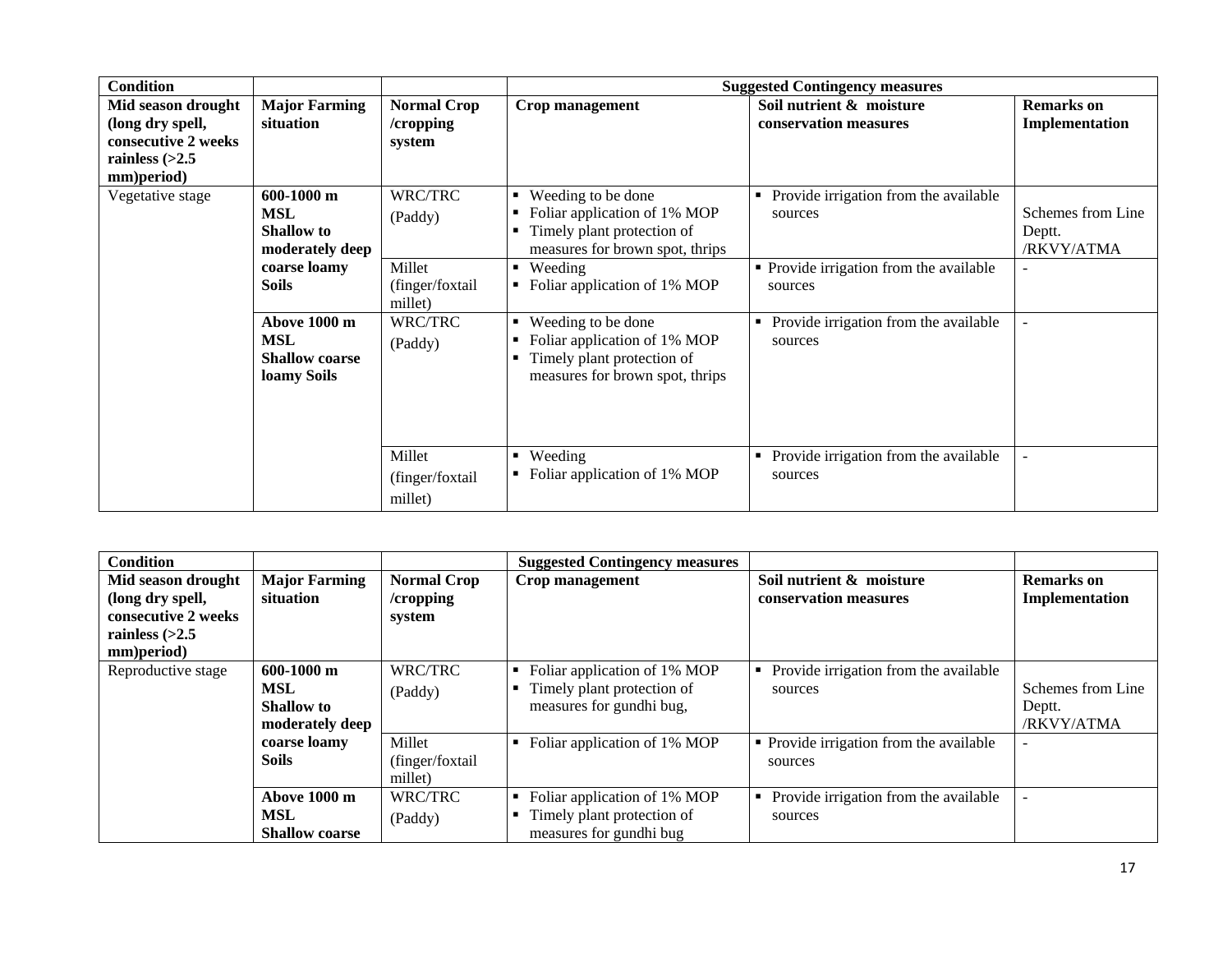|  | loamy Soils | Millet          | Foliar application of 1% MOP | Provide irrigation from the available |  |
|--|-------------|-----------------|------------------------------|---------------------------------------|--|
|  |             | (finger/foxtail |                              | sources                               |  |
|  |             | millet)         |                              |                                       |  |

| <b>Condition</b>                                            |                                                     |                                          |                                   | <b>Suggested Contingency measures</b>                                                              |                                       |
|-------------------------------------------------------------|-----------------------------------------------------|------------------------------------------|-----------------------------------|----------------------------------------------------------------------------------------------------|---------------------------------------|
| <b>Terminal drought</b><br>(Early withdrawal of<br>monsoon) | <b>Major Farming</b><br>situation                   | <b>Normal</b><br>Crop/cropping<br>system | Crop management                   | <b>Rabi Crop planning</b>                                                                          | <b>Remarks</b> on<br>Implementation   |
|                                                             | $600-1000$ m<br><b>MSL</b><br><b>Shallow</b> to     | WRC/TRC (Paddy)                          | Harvest at physiological maturity | • Planning for zero tillage<br>cultivation of pea, toria etc.<br><b>Preparation for cole crops</b> | Schemes from Line<br>Deptt./RKVY/ATMA |
|                                                             | moderately<br>deep coarse<br>loamy Soils            | Millet<br>(finger/foxtail<br>millet)     | Harvest at physiological maturity | -Planning for zero tillage<br>cultivation of pea, toria etc.<br><b>Preparation for cole crops</b>  |                                       |
|                                                             | Above 1000 m<br><b>MSL</b><br><b>Shallow coarse</b> | WRC/TRC (Paddy)                          | Harvest at physiological maturity | • Planning for zero tillage<br>cultivation of pea, toria etc.<br><b>Preparation for cole crops</b> | Schemes from Line<br>Deptt./RKVY/ATMA |
|                                                             | loamy Soils                                         | Millet<br>(finger/foxtail<br>millet)     | Harvest at physiological maturity | Planning for zero tillage<br>cultivation of pea, toria etc.<br>• Preparation for cole crops        |                                       |

### **2.1.2 Drought - Irrigated situation: NA**

## 2.2 **Unusual rains (untimely, unseasonal etc) (for both rainfed and irrigation situation)**

| Condition                                                                         | <b>Suggested contingency measure</b>    |                                           |                                                                  |                                                                               |  |
|-----------------------------------------------------------------------------------|-----------------------------------------|-------------------------------------------|------------------------------------------------------------------|-------------------------------------------------------------------------------|--|
| <b>Continuous high</b><br>rainfall in a short<br>span leading to<br>water logging | <b>Vegetative stage</b>                 | <b>Flowering stage</b>                    | Crop maturity stage                                              | Post harvest                                                                  |  |
| paddy                                                                             | Drainage of excess water from the field | Immediate provision of<br>drainage system | Drain out excess water<br>Harvest at physiological<br>maturity   | • Shifting to a safer place<br>• Dry in shade and in<br>well ventilated space |  |
| Maize                                                                             | Provide drainage                        | Provide drainage                          | • Drain out excess water<br>Harvest at physiological<br>maturity | • Shifting to a safer place<br>• Dry in shade and in<br>well ventilated space |  |
| Milllet                                                                           | Drainage of excess water                | Immediate provision of                    | Drain out excess water<br>Harvest at physiological               | Proper drying                                                                 |  |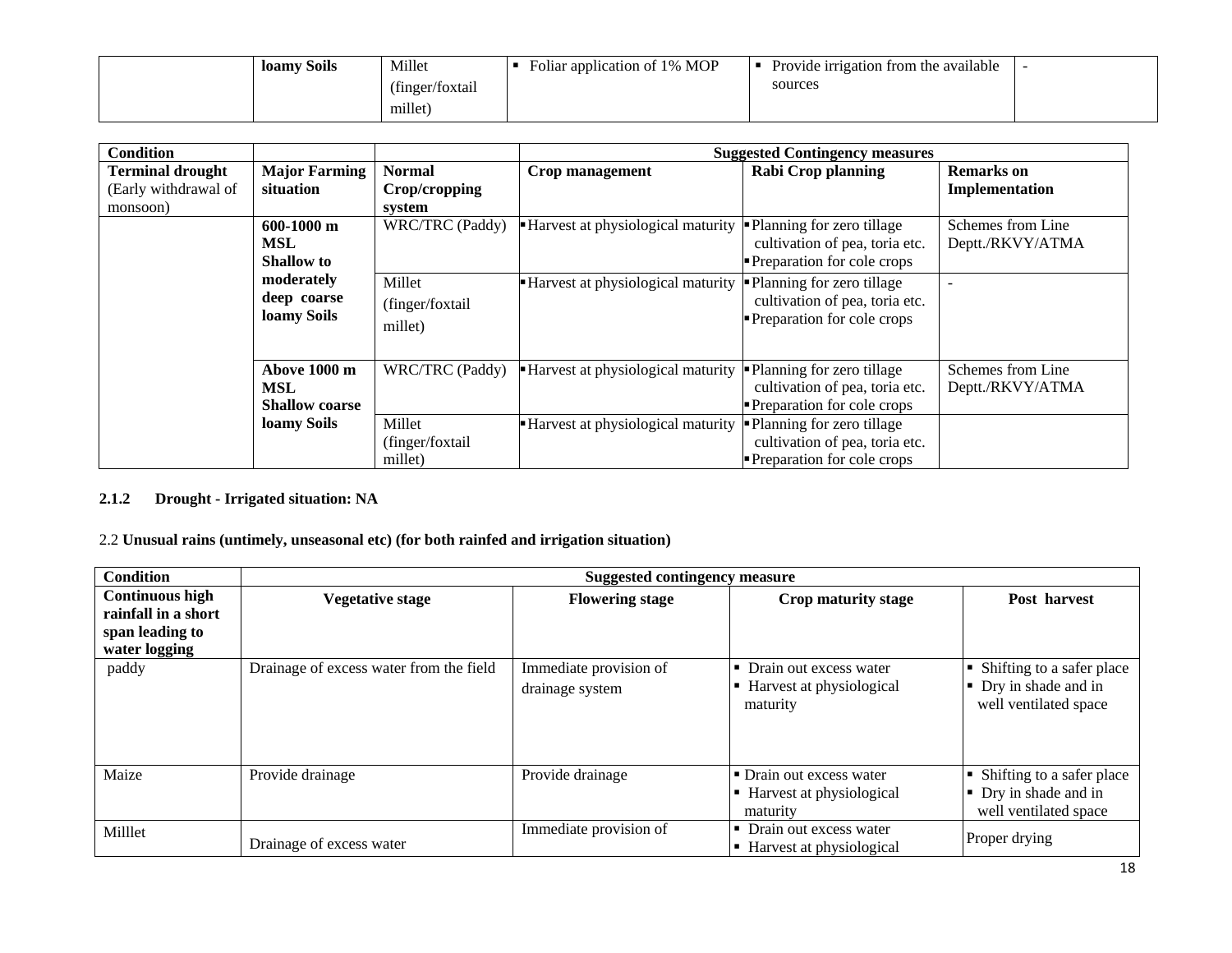|              |                                                                                                                                                                                                                                                                                                                                         | drainage system                                                                                                                                                                                                                                                 | maturity                                                                                                                                                                                                                                                                                                                                                                                                                                                                                                                                                                                                                                                                                                                                            |                                                                                                                                                                         |
|--------------|-----------------------------------------------------------------------------------------------------------------------------------------------------------------------------------------------------------------------------------------------------------------------------------------------------------------------------------------|-----------------------------------------------------------------------------------------------------------------------------------------------------------------------------------------------------------------------------------------------------------------|-----------------------------------------------------------------------------------------------------------------------------------------------------------------------------------------------------------------------------------------------------------------------------------------------------------------------------------------------------------------------------------------------------------------------------------------------------------------------------------------------------------------------------------------------------------------------------------------------------------------------------------------------------------------------------------------------------------------------------------------------------|-------------------------------------------------------------------------------------------------------------------------------------------------------------------------|
| Horticulture |                                                                                                                                                                                                                                                                                                                                         |                                                                                                                                                                                                                                                                 |                                                                                                                                                                                                                                                                                                                                                                                                                                                                                                                                                                                                                                                                                                                                                     |                                                                                                                                                                         |
| Orange       | • Provide proper drainage<br>In steep slopes, prepare half moon<br>terraces to prevent soil erosion and<br>leaching loss<br><b>If there is physical damage, pruning of</b><br>damage branches and application of<br>Bordeaux paste should be done to<br>prevent secondary infection.<br>• Proper nutrient management to be<br>followed. | - Provide proper drainage<br>• Foliar application of<br>micronutrient/multiplex @<br>0.2% should be done to<br>prevent flower drop<br>Control aphids and mealy<br>bugs etc                                                                                      | If there is physical damage,<br>pruning of damage branches and<br>application of Bordeaux paste<br>should be done to prevent<br>secondary infection<br>Harvesting can be delayed upto<br>60-75 days by spraying pre-<br>harvest chemical i.e. 2-4D at<br>$20$ ppm + GA at $10$ ppm + 0.2%<br>Kcl on maturing fruits.<br>Harvesting can be delayed. In<br>citrus even after full maturity, the<br>fruits can be left on the tree for<br>2-3 weeks without deterioration<br>which facilitates prolong<br>harvesting.<br>• While picking, the stem end<br>should be cut close to the fruit<br>without damaging the rind.<br>Hence avoiding fungal infection.<br>Collect the good fruits and store<br>them. Damaged fallen fruits to be<br>disposed off | ■ Fruits are to be stored in<br>well aerated farm shed<br>or house to avoid loses.<br>Storing at $8 - 100$ C<br>with $85 - 90$ % RH is<br>preferred.                    |
| Apple        | • Provide proper drainage<br>In steep slopes, prepare half moon<br>terraces to prevent soil erosion and<br>leaching loss<br>" If there is physical damage, pruning of<br>damage branches and application of<br>Bordeaux paste should be done to<br>prevent secondary infection<br>" Nutrient management to be done                      | • Provide proper drainage<br>• Half moon terraces to be done<br>to prevent nutrient loss<br>• Pruning of damaged brances<br>and application of Bordeaux<br>Paste to be done<br>Nutrient management along<br>with foliar application<br>micronutrient to be done | " Spray 2,4,5-T @ 20ppm or 2,4,5-<br>TCPA @ 15ppm to inhibit fruit<br>drop<br>• Collect the good fruits and store<br>them. Damaged fallen fruits to<br>be separated and disposed off<br>Recessary to maintain adequate<br>drainage                                                                                                                                                                                                                                                                                                                                                                                                                                                                                                                  | Stored the fruits for 4-8<br>months at $-1.1$ to 0 $\rm ^{\circ}C$<br>and 85-90 % RH.<br>• Spray growth regulators<br>Like Alar @ 1000 ppm<br>to improve storability    |
| Pineapple    | · Make trenches/furrows in between<br>ridges to facilitate drainage of excess<br>water<br>Remove the excess suckers to maintain<br>the quality of plant<br>" Nutrient management to be followed                                                                                                                                         | Application of Ethephon 2mg<br>in 100-140mg, Bentoniteor<br>NAA @ 25ppm or 2, 4-D @ 5-<br>10 ppm should be applied for<br>uniform flower induction.                                                                                                             | • Provide proper drainage<br>• Spraying of insecticides and<br>fungicide<br>■ Fruits can be protected with<br>locally available material to<br>protect the mature fruit from<br>unusual rains                                                                                                                                                                                                                                                                                                                                                                                                                                                                                                                                                       | • Store fruits in well<br>aerated farm shed or<br>house to avoid loses.<br>• Pineapples can be<br>stored at a temperature<br>of 7.5-12°C and RH 70-<br>90% for 4 weeks. |
| Kiwifruit    | $\overline{\text{Provide}}$ proper drainage<br>In steep slopes, prepare half moon<br>terraces to prevent soil erosion and                                                                                                                                                                                                               | • Provide proper drainage<br>• Half moon terraces to be done<br>to prevent nutrient loss                                                                                                                                                                        | " Heavy pruning should not done<br>as the fruit will be affected by<br>rain                                                                                                                                                                                                                                                                                                                                                                                                                                                                                                                                                                                                                                                                         | $\blacksquare$ Stored the fruits at 0 to<br>4 °C and 80-90 % RH.<br>• Spray growth regulators                                                                           |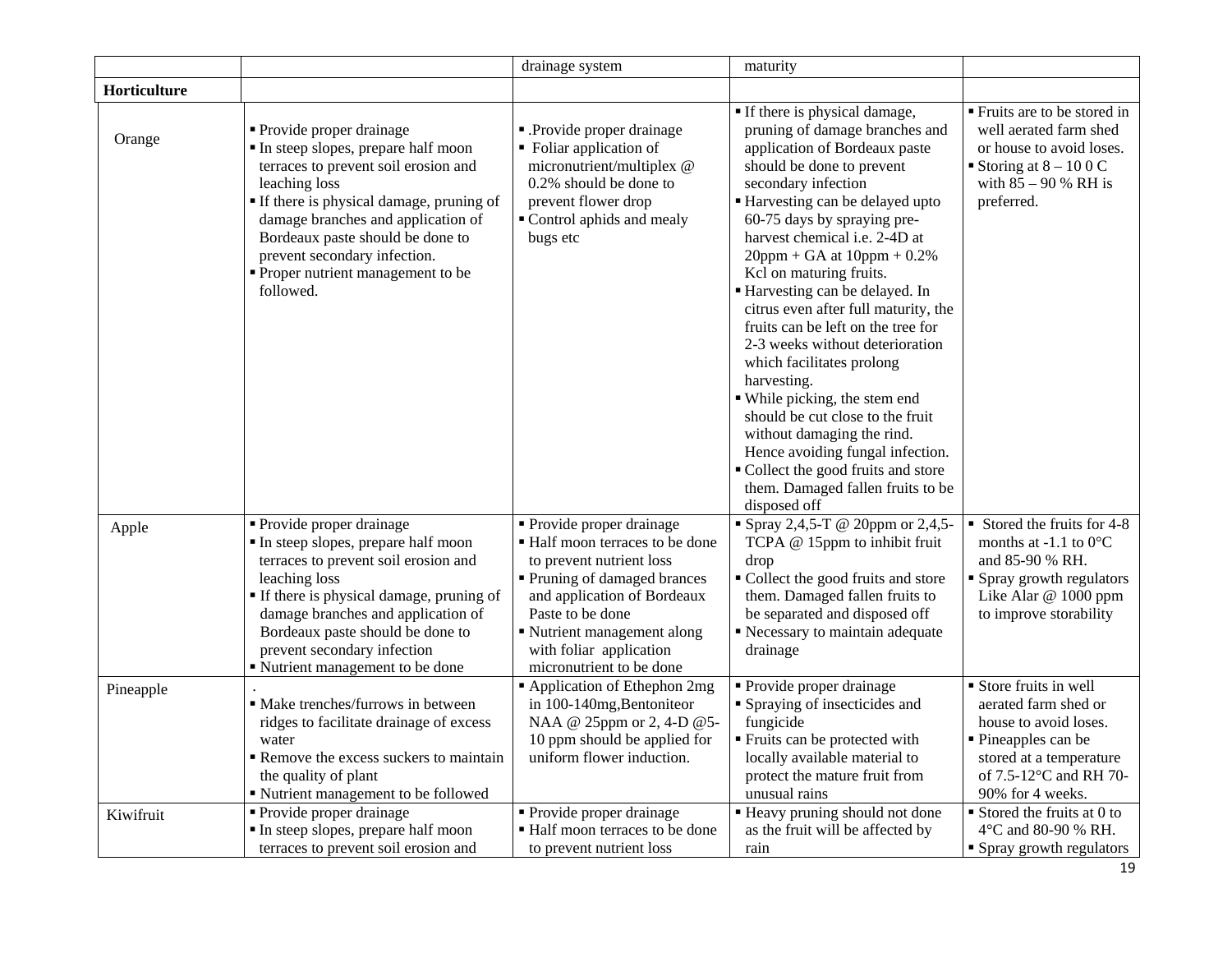|                           | leaching loss<br>If there is physical damage, pruning of<br>damage branches and application of<br>Bordeaux paste should be done to<br>prevent secondary infection<br>" Nutrient management to be done                                                                                     | • Pruning of damaged branches<br>and application of Bordeaux<br>Paste to be done<br>Nutrient management along<br>with foliar application<br>micronutrient to be done                                | • Drain out excess water                                                                                                                                                                                                                            | Like Alar @ 1000 ppm<br>to improve storability                                                                                                                 |
|---------------------------|-------------------------------------------------------------------------------------------------------------------------------------------------------------------------------------------------------------------------------------------------------------------------------------------|-----------------------------------------------------------------------------------------------------------------------------------------------------------------------------------------------------|-----------------------------------------------------------------------------------------------------------------------------------------------------------------------------------------------------------------------------------------------------|----------------------------------------------------------------------------------------------------------------------------------------------------------------|
| Banana                    | • Provide proper drainage<br>Nutrient management to be done<br>• Propping or staking should be done<br>• Spraying of insecticides and fungicide                                                                                                                                           | • Provide proper drainage<br>Nutrient management to be<br>done along with application of<br>micronutrient<br>Propping or staking should be<br>done<br>Spraying of insecticides and<br>fungicide     | • Provide proper drainage<br>" Nutrient management to be done<br>■ Propping to be done<br><b>Bagging to be done to protect the</b><br>bunch from unusual rains.<br>• Denavelling to be done to<br>improve the bunch weight<br>(removal of male bud) | Store the fruits/ bunch<br>in well aerated farm<br>shed or house to avoid<br>loses.<br>Storing at $10 - 12^{\circ}$ C<br>with $70 - 80$ % RH                   |
| Large cardamom            | It grows luxuriantly in moist and<br>humid climate. So continuous rain is<br>not a problem during its vegetative<br>growth.<br>• Provide adequate drainage<br>• Spraying of insecticides and fungicide                                                                                    | • Rain during flowering is<br>detrimental. So water logging<br>should be avoided.<br>Proper drainage system should<br>be followed.<br>· Shade regulation may be taken<br>up providing 50-60% shade. | Harvesting can be delayed<br>• Proper drainage system should<br>be followed.                                                                                                                                                                        | ■ Collect and dry the<br>produce in fuel kiln<br>overnight at $50^{\circ}$ -60 $^{\circ}$ C<br>or in drier for 14-18<br>hours at $45^{\circ}$ -50 $^{\circ}$ C |
| Ginger                    | • Provide proper drainage channels to<br>avoid stagnation of water<br>Earthing up to be done at proper soil<br>moisture level<br>" Nutrient management to be followed<br>• Field bunding to prevent entry of water<br>from surrounding areas.<br>• Spraying of insecticides and fungicide | • Provision of drainage to<br>remove excess water.<br><b>Earthing up should be</b><br>followed by manuring.<br>" Field bunding to prevent entry<br>of water from surrounding<br>areas.              | • Dry weather before harvesting is<br>necessary. So harvesting can be<br>delayed.                                                                                                                                                                   | • Shifting of the produce<br>to a drier place.<br>• Drying to remove<br>excess moisture of<br>produce.                                                         |
| Turmeric                  | • Provide proper drainage channels to<br>avoid stagnation of water<br>Earthing up to be done at proper soil<br>moisture level<br>Nutrient management to be followed<br>Field bunding to prevent entry of water<br>from surrounding areas.<br>• Spraying of insecticides and fungicide     | • Provision of drainage to<br>remove excess water.<br><b>Earthing up should be</b><br>followed by manuring.<br>" Field bunding to prevent entry<br>of water from surrounding<br>areas.              | • Dry weather before harvesting is<br>necessary. So harvesting can be<br>delayed.                                                                                                                                                                   | • Shifting of the produce<br>to a drier place.<br>• Drying to remove<br>excess moisture of<br>produce.                                                         |
| Vegetables<br>(cucurbits) | • Provision of drainage to remove excess<br>water.<br>Earthing up to be done at proper soil                                                                                                                                                                                               | Spray maleic hydrazine $(MH)$<br>and 2, 4-5 tri-iodobenzoic acid<br>(TIBA) @ 50ppm for Sex<br>expression. Boron @ 3ppm                                                                              | Fruits to be harvested<br>immediately without causing<br>injury to fruits<br>Remove all damaged fruit                                                                                                                                               | • The fruits can be stored<br>for 2-3 weeks at 15-<br>$20^{\circ}$ C and RH 75% in a<br>well-ventilated chamber                                                |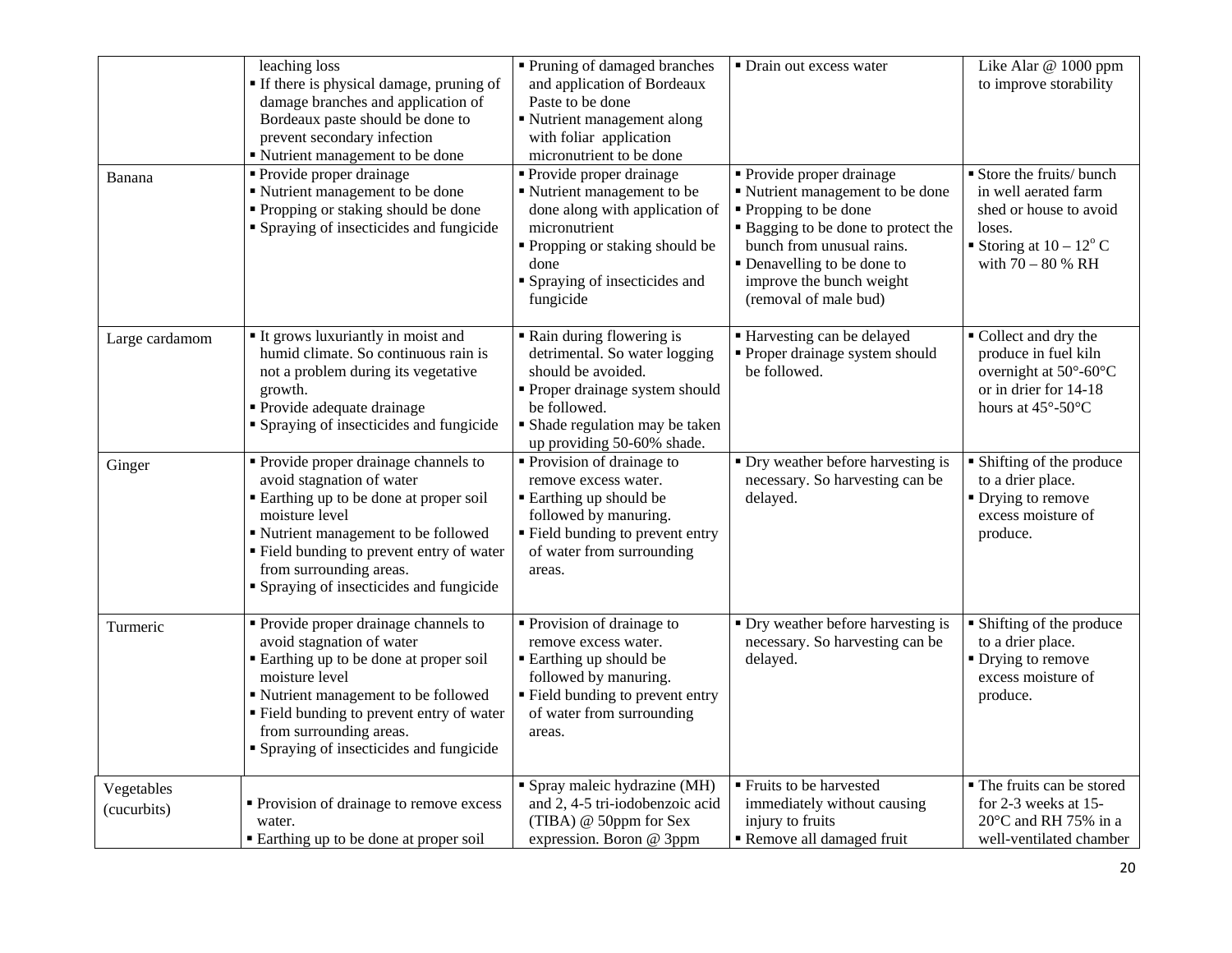|              | moisture condition followed by<br>manuring<br>" Field bunding to prevent entry of water<br>from surrounding areas.<br><b>Staking should be properly followed.</b><br>Rainy season crops can be trained on a<br>bower made of bamboos and sticks.                                                                                                                                                                                           | and calcium @ 20ppm is also<br>effective.<br>• Provision of drainage to<br>remove excess water.<br><b>Earthing up followed by</b><br>manuring<br>" Field bunding to prevent entry<br>of water from surrounding<br>areas.<br>Take up proper plant<br>protection measures                                                                                | ■ Take up appropriate plant<br>protection measures                                                                                                                                                                                                                                                                                                     |                                                                                                                                                                                                                    |
|--------------|--------------------------------------------------------------------------------------------------------------------------------------------------------------------------------------------------------------------------------------------------------------------------------------------------------------------------------------------------------------------------------------------------------------------------------------------|--------------------------------------------------------------------------------------------------------------------------------------------------------------------------------------------------------------------------------------------------------------------------------------------------------------------------------------------------------|--------------------------------------------------------------------------------------------------------------------------------------------------------------------------------------------------------------------------------------------------------------------------------------------------------------------------------------------------------|--------------------------------------------------------------------------------------------------------------------------------------------------------------------------------------------------------------------|
|              | Heavy rainfall with high speed winds in a short span                                                                                                                                                                                                                                                                                                                                                                                       |                                                                                                                                                                                                                                                                                                                                                        |                                                                                                                                                                                                                                                                                                                                                        |                                                                                                                                                                                                                    |
| Horticulture |                                                                                                                                                                                                                                                                                                                                                                                                                                            |                                                                                                                                                                                                                                                                                                                                                        |                                                                                                                                                                                                                                                                                                                                                        |                                                                                                                                                                                                                    |
| Orange       | • Earthing up of young plants to avoid<br>uprooting due to wind.<br>• Provide proper drainage facilities.<br><b>Staking to avoid falling off of plants</b><br>In steep slopes, prepare half moon<br>terraces to prevent soil erosion and<br>leaching loss<br>Pruning of damage branches and<br>application of Bordeaux paste should<br>be done to prevent secondary infection<br>• Proper nutrient management to be<br>followed            | ■ Wind break around the<br>orchard to protect crop from<br>wind damage<br>• Provide proper drainage<br>Nutrient management to be<br>followed along with foliar<br>spray of micronutrient<br>• Pruning of damage branches<br>and application of Bordeaux<br>paste should be done to<br>prevent secondary infection                                      | • Propping heavy bearing tree and<br>weak tree by bamboo pole.<br>Harvesting can be delayed upto<br>60-75 days by spraying pre-<br>harvest chemical i.e. 2-4D at<br>$20$ ppm + GA at $10$ ppm + 0.2%<br>Kel on maturing fruits.<br>Pruning of damage branches and<br>application of Bordeaux paste<br>should be done to prevent<br>secondary infection | ■ Fruits are to be stored in<br>well aerated farm shed<br>or house to avoid loses.<br>• Pack the fruit in<br>perforated polythene<br>bag, boxes, crates, etc.<br>and store at temperature<br>of 10-11°C & 92 % RH. |
| Apple        | Earthing up of young plants to avoid<br>uprooting due to wind.<br>• Provide proper drainage facilities.<br><b>Staking to be done to avoid falling off</b><br>of plants.<br>In steep slopes, prepare half moon<br>terraces to prevent soil erosion and<br>leaching loss<br>Pruning of damage branches and<br>application of Bordeaux paste should<br>be done to prevent secondary infection<br>Proper nutrient management to be<br>followed | • Provision of drainage to<br>remove excess water.<br>• Wind break around the<br>orchard<br>• Maintain the half moon<br>terraces to avoid soil nutrient<br>loss<br>Proper nutrient management<br>to be followed along with<br>foliar application of<br>micronutrient<br>Prune out all damage branches<br>with appropriate plant<br>protection measures | ■ Harvest ripe fruits<br>• Propping heavy bearing tree and<br>weak tree by bamboo pole.<br>• Use of plant bio-regulators to<br>delay ripening with Daminozide<br>or Alar @ 1000ppm sprayed<br>before 60 days before harvest.                                                                                                                           | $\blacksquare$ Store fruits for 4-8<br>months at -1.1 to $0^{\circ}$ C<br>and 85-90 % RH.                                                                                                                          |
| Pineapple    | <b>Earthing up plants for better</b><br>development and anchorage.<br>· Make trenches/furrows in between                                                                                                                                                                                                                                                                                                                                   | • Earthing up to prevent<br>uprooting.<br>• Provide proper drainage                                                                                                                                                                                                                                                                                    | Fruits can be protected with<br>locally available material to<br>protect the mature fruit from                                                                                                                                                                                                                                                         | ■ .Store fruits in well<br>aerated farm shed or<br>house to avoid loses.                                                                                                                                           |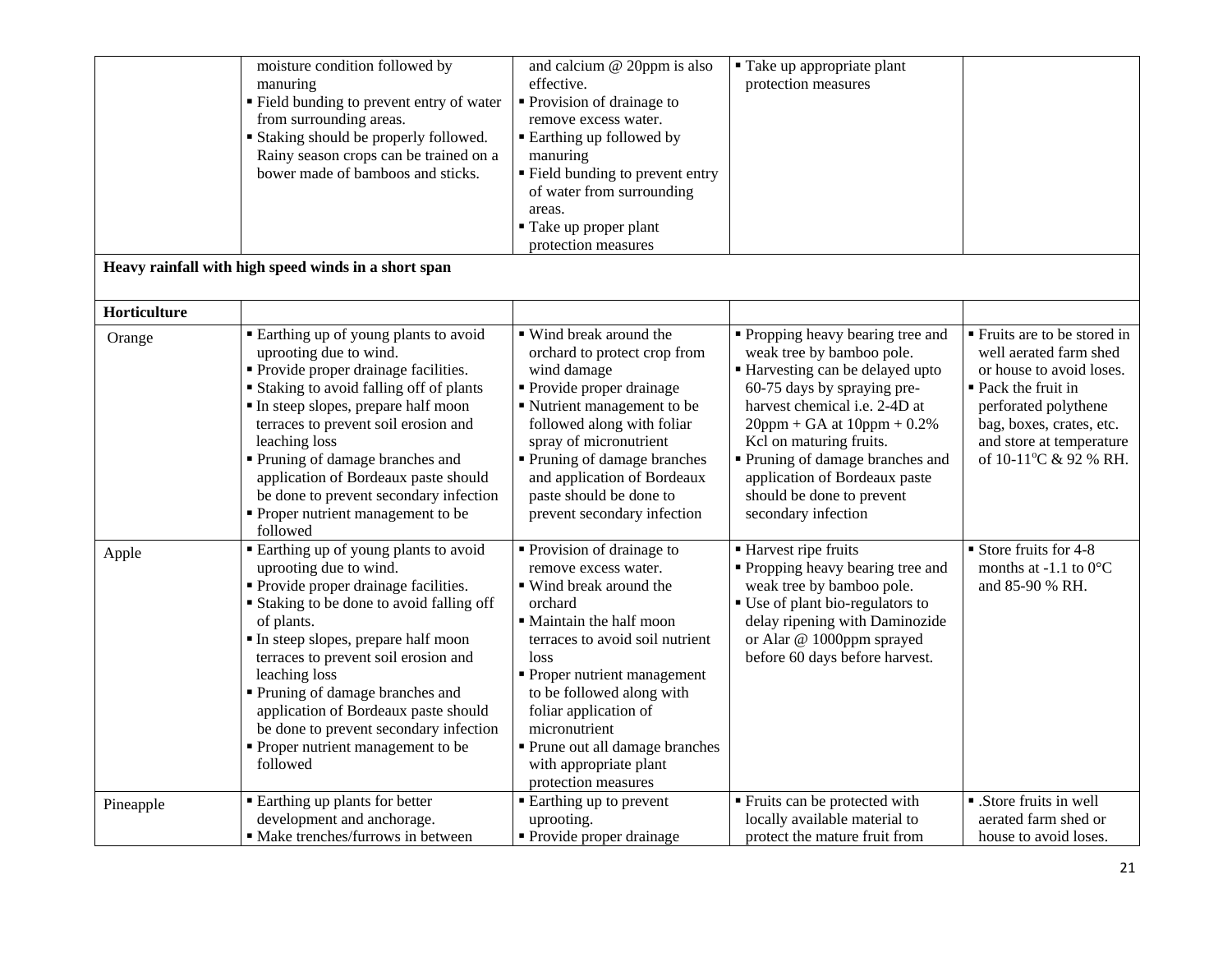|                | ridges to facilitate drainage of excess<br>water.<br>" Nutrient management to be followed                                                                                                                                                                                                                                                                | • Nutrient management to be<br>followed<br>Spray NAA @ 25ppm or 2, 4-<br>D $@$ 5-10 ppm should be<br>applied for uniform flower<br>induction.                                                                                                                  | unusual rains<br>• Spraying of insecticides and<br>fungicide<br><b>Earthing up plants for better</b><br>development and anchorage.<br>· Make trenches/furrows in<br>between ridges to facilitate<br>drainage of excess water                                   | · Pineapples can be<br>stored at a temperature<br>of 7.5-12°C and RH 70-<br>90% for 4 weeks.                                                                    |
|----------------|----------------------------------------------------------------------------------------------------------------------------------------------------------------------------------------------------------------------------------------------------------------------------------------------------------------------------------------------------------|----------------------------------------------------------------------------------------------------------------------------------------------------------------------------------------------------------------------------------------------------------------|----------------------------------------------------------------------------------------------------------------------------------------------------------------------------------------------------------------------------------------------------------------|-----------------------------------------------------------------------------------------------------------------------------------------------------------------|
| Kiwifruit      | • Provide proper drainage<br>Support the plant using T-Bar system<br>In steep slopes, prepare half moon<br>terraces to prevent soil erosion and<br>leaching loss<br>If there is physical damage, pruning of<br>damage branches and application of<br>Bordeaux paste should be done to<br>prevent secondary infection<br>" Nutrient management to be done | • Provide proper drainage<br>• Half moon terraces to be done<br>to prevent nutrient loss<br>Pruning of damaged branches<br>and application of Bordeaux<br>Paste to be done<br>Nutrient management along<br>with foliar application<br>micronutrient to be done | " Heavy pruning should not done<br>as the fruit will be affected by<br>rain<br>• Drain out excess water<br>• Maintain the plant using T-Bar<br>trellis supporting system<br>" Nutrient management along with<br>foliar application micronutrient<br>to be done | $\blacksquare$ Stored the fruits at 0 to<br>4°C and 80-90 % RH.<br>• Spray growth regulators<br>Like Alar @ 1000 ppm<br>to improve storability                  |
| Banana         | • Provide proper drainage<br>Nutrient management to be done<br>• Propping or staking should be done<br>• Spraying of insecticides and fungicide<br>$\blacksquare$                                                                                                                                                                                        | • Provide proper drainage<br>Nutrient management to be<br>done along with application of<br>micronutrient<br>• Propping or staking should be<br>done<br>• Spraying of insecticides and<br>fungicide                                                            | • Provide proper drainage<br>" Nutrient management to be done<br>• Propping to be done<br>" Bagging to be done to protect the<br>bunch from unusual rains.<br>• Denavelling to be done to<br>improve the bunch weight<br>(removal of male bud)                 | Store the fruits/ bunch<br>in well aerated farm<br>shed or house to avoid<br>loses.<br>Storing at $10 - 12^{\circ}$ C<br>with $70 - 80$ % RH                    |
| Large cardamom | " For newly planted crops, staking<br>should be provided.<br>• Provide adequate drainage<br>• Spraying of insecticides and fungicid<br>• Follow proper nutrient management<br>■ Earthing up to be done                                                                                                                                                   | • Proper drainage system should<br>be followed.<br>• Follow proper nutrient<br>management<br>■ Earthing up to prevent<br>uprooting.                                                                                                                            | ■ Harvest at physiological maturity<br>stage or can be delayed<br>• Proper drainage system should<br>be followed                                                                                                                                               | Collect the harvest and<br>dry the produce in fuel<br>kiln overnight at 50°-<br>$60^{\circ}$ C or in drier for 14-<br>18 hours at $45^{\circ}$ -50 $^{\circ}$ C |
| Ginger         | Provide proper drainage channels to<br>avoid stagnation of water<br>Earthing up to be done at proper soil<br>moisture level<br>Nutrient management to be followed<br>" Field bunding to prevent entry of water<br>from surrounding areas.<br>• Spraying of insecticides and fungicide                                                                    | • Provision of drainage to<br>remove excess water.<br>■ Earthing up should be<br>followed by manuring.<br>" Field bunding to prevent entry<br>of water from surrounding<br>areas.                                                                              | Harvest at physiological maturity<br>stage.                                                                                                                                                                                                                    | • Shifting of the produce<br>to a drier place.<br>• Drying to remove<br>excess moisture of<br>produce (moisture level<br>$10\%$ )                               |
| Turmeric       | • Provide proper drainage channels to                                                                                                                                                                                                                                                                                                                    | • Provision of drainage to                                                                                                                                                                                                                                     | • Dry weather before harvesting is                                                                                                                                                                                                                             | • Shifting of the produce                                                                                                                                       |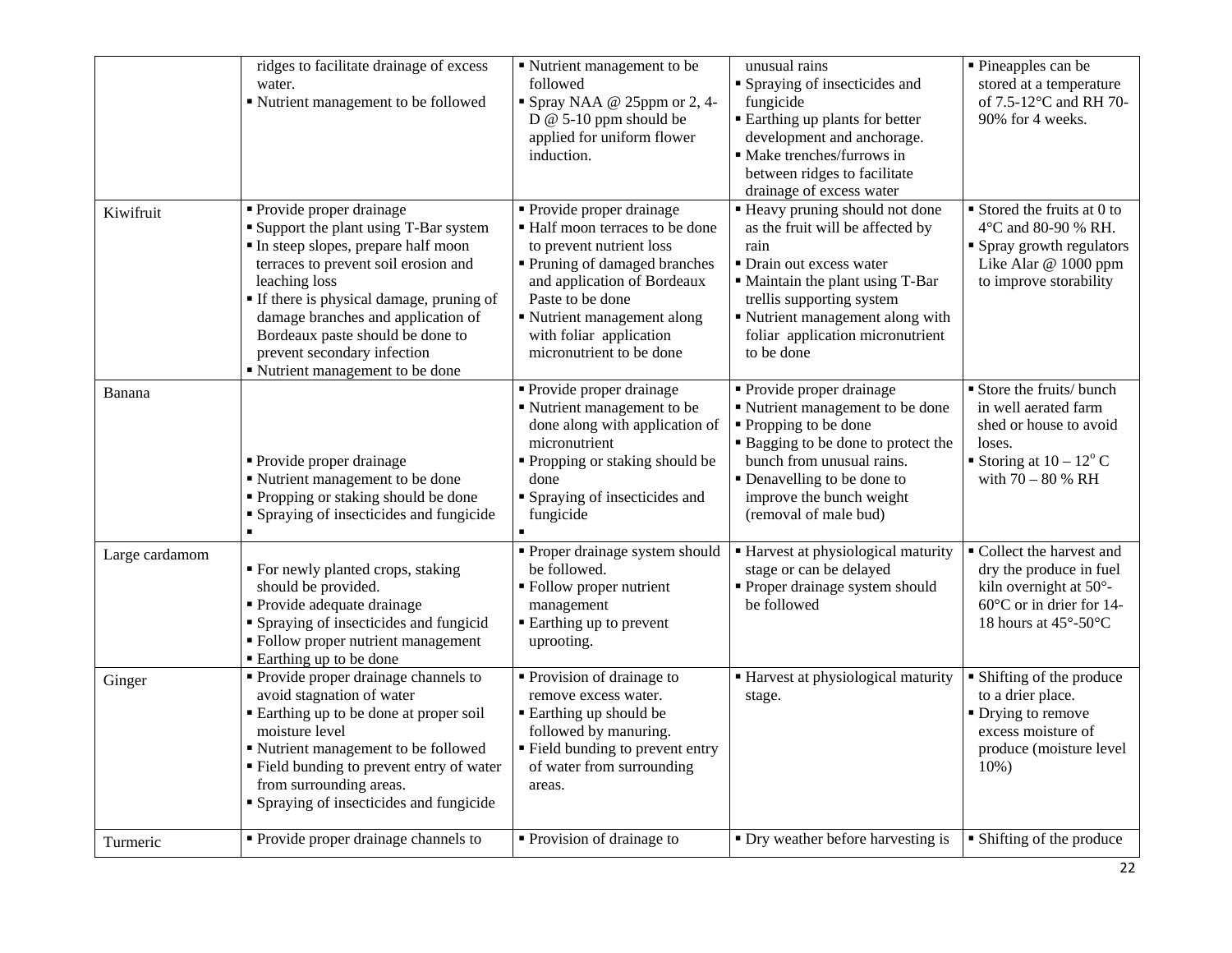|                                  | avoid stagnation of water<br>Earthing up to be done at proper soil<br>moisture level<br>Nutrient management to be followed<br>Field bunding to prevent entry of water<br>from surrounding areas.<br>• Spraying of insecticides and fungicide | remove excess water.<br><b>Earthing up should be</b><br>followed by manuring.<br>Field bunding to prevent entry<br>of water from surrounding<br>areas.                                                                                                                                                                                                                                                 | necessary. So harvesting can be<br>delayed.                                                                                                                   | to a drier place.<br>• Drying to remove<br>excess moisture of<br>produce.                                           |
|----------------------------------|----------------------------------------------------------------------------------------------------------------------------------------------------------------------------------------------------------------------------------------------|--------------------------------------------------------------------------------------------------------------------------------------------------------------------------------------------------------------------------------------------------------------------------------------------------------------------------------------------------------------------------------------------------------|---------------------------------------------------------------------------------------------------------------------------------------------------------------|---------------------------------------------------------------------------------------------------------------------|
| Vegetables<br>(cucurbits)        | • Provision of drainage to remove excess<br>water.<br><b>Earthing up to be followed</b><br><b>Ensure proper staking of crop wherever</b><br>required<br>" Field bunding to prevent entry of water<br>from surrounding areas.                 | Spray maleic Hydrazide @<br>50ppm aqueous solution at 2<br>and 4 leaf stages to stimulate<br>vine growth, giving more<br>female flowers.<br>Provision of drainage to<br>remove excess water.<br>■ Wind break around the<br>orchard to protect crop from<br>wind damage<br>Earthing up and propping to<br>prevent uprooting.<br>• Field bunding to prevent entry<br>of water from surrounding<br>areas. | ■ Fruits to be harvested<br>immediately without causing<br>injury to fruits<br>Remove all damaged fruit<br>" Take up appropriate plant<br>protection measures | • The fruits can be stored<br>for 2-3 weeks at 15-<br>$20^{\circ}$ C and RH 75% in a<br>well-ventilated<br>chamber. |
|                                  | Outbreak of pests and diseases due to unseasonal rains : NA                                                                                                                                                                                  |                                                                                                                                                                                                                                                                                                                                                                                                        |                                                                                                                                                               |                                                                                                                     |
| Paddy (Blast)                    | • Use trap crops for prediction of<br>disease.<br>Removal and destruction of weed<br>hosts in the field bunds and channels                                                                                                                   | • Spraying of Mancozeb @<br>2g/lt or spraying of<br>Carbendazim @ 1 g/lt.                                                                                                                                                                                                                                                                                                                              | • Drain out excess water to avoid<br>flooded conditions.                                                                                                      | • Sun drying to prevent<br>spoliage and sprouting<br>of the harvested grains.                                       |
| Paddy (Brown Spot)               | $-Do-$                                                                                                                                                                                                                                       | $-DO$                                                                                                                                                                                                                                                                                                                                                                                                  | $-Do-$                                                                                                                                                        | $-Do-$                                                                                                              |
| Paddy (Bacterial<br>leaf blight) | Destruction of weed hosts.                                                                                                                                                                                                                   | Spraying of streptomycin and<br>tetracycline.                                                                                                                                                                                                                                                                                                                                                          | • Drain out excess water to avoid<br>flooded conditions.                                                                                                      | $-Do-$                                                                                                              |
| Paddy (Yellow<br>Stem Borer)     | • Collection and destruction of egg<br>masses.                                                                                                                                                                                               | <b>Spraying of Chloropyriphos</b><br>20 EC @ 0.02 %.                                                                                                                                                                                                                                                                                                                                                   | ■ Harvesting at the right stage.                                                                                                                              | $-DO$                                                                                                               |
| Paddy (Gall Midge)               | Removal of alternate host plants<br>including weeds and grasses and<br>destruction of infected plants.                                                                                                                                       | • Providing proper drainage<br>system.                                                                                                                                                                                                                                                                                                                                                                 | Harvesting at the right stage.                                                                                                                                | $-Do-$                                                                                                              |
| Maize (Stalk rot)                | Removal of accumulated water around<br>the stalks by proper drainage.                                                                                                                                                                        | Rouging of affected plant and<br>its destruction.                                                                                                                                                                                                                                                                                                                                                      | $\blacksquare$ Spraying of streptocycline @<br>$0.020\%$ .                                                                                                    | Sun drying of the<br>harvested cob to prevent<br>spoilage.                                                          |
| Horticulture                     |                                                                                                                                                                                                                                              |                                                                                                                                                                                                                                                                                                                                                                                                        |                                                                                                                                                               |                                                                                                                     |
| Orange (Citrus Leaf<br>miner)    | • Spraying of Fenvalerate and<br>Cypermethrin for controlling leaf<br>minor.                                                                                                                                                                 | Spraying of Fenvalerate and<br>Cypermethrin for controlling<br>leaf minor.                                                                                                                                                                                                                                                                                                                             | ■ Harvesting at the right stage and<br>proper handling of the produce.                                                                                        | Store in cool place in<br>crates, boxes etc                                                                         |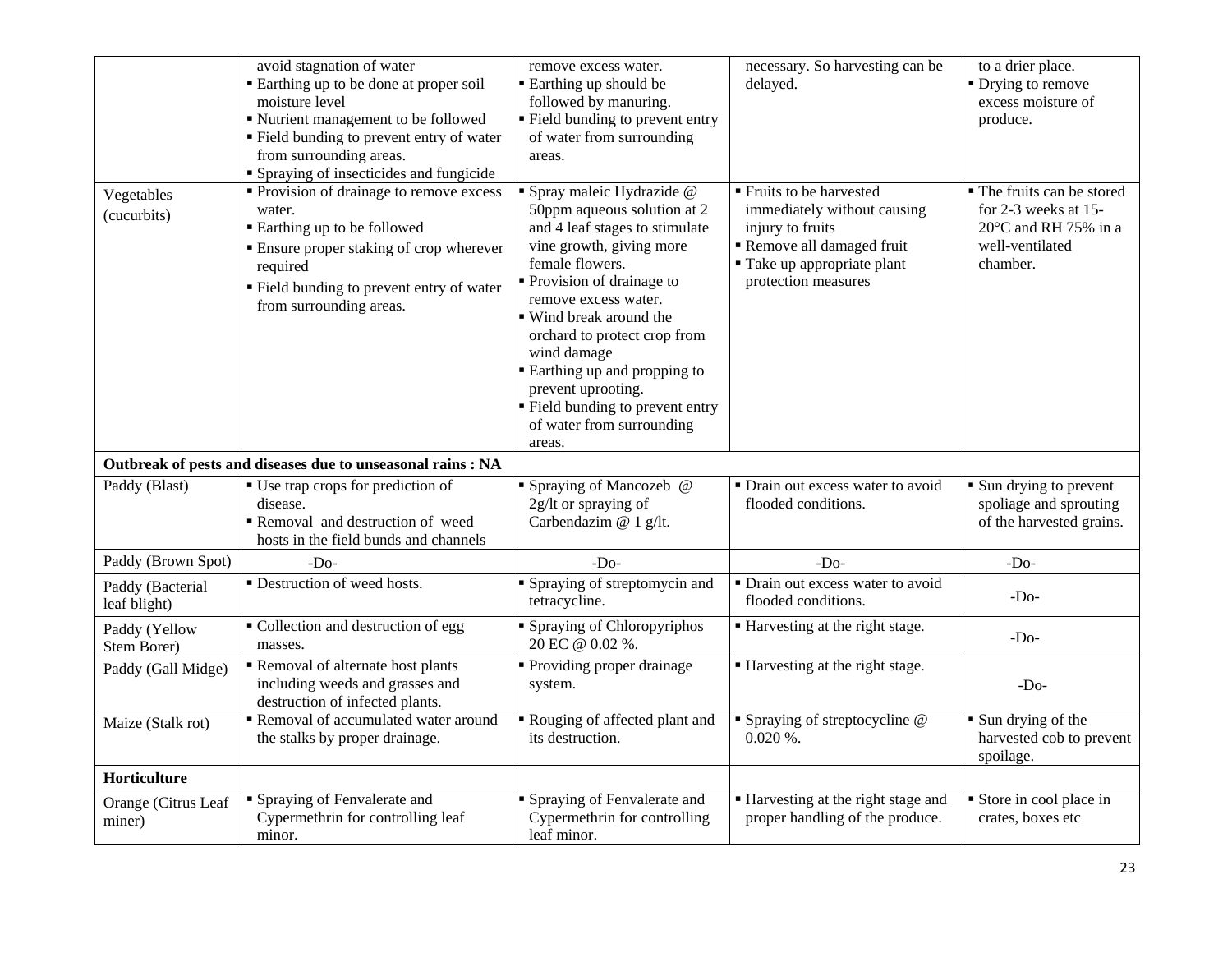| Orange (Citrus<br>butterfly)         | " Hand picking of caterpillars and pupae<br>in the nursery.                                                    | • Spraying of Neem formulation<br>to control citrus butterly.                                                                               | Do                                                                                              | Store in cool place in<br>crates, boxes etc                  |
|--------------------------------------|----------------------------------------------------------------------------------------------------------------|---------------------------------------------------------------------------------------------------------------------------------------------|-------------------------------------------------------------------------------------------------|--------------------------------------------------------------|
| Orange (Powdery<br>mildew in citrus) | • Spraying of wettablesulpher and<br>carbendizim to control powdery<br>mildews.                                | • Spraying of wettablesulpher,<br>bavistin $(0.1 %)$ and calixin<br>$(0.1\%).$                                                              | • Spraying of wettablesulpher and<br>carbendizim to control powdery<br>mildews.                 | Store in cool place in<br>crates, boxes etc.                 |
| Tomato                               | Removal of accumulated water by<br>proper drainage.<br>• Destroy the heavily infested/infected<br>plant parts. | • Spraying of Sulfex $@$ 2 g/lt of<br>water.                                                                                                | Harvesting at the right stage and<br>proper handling.                                           | Store in cool/dry place<br>packed in crates, boxes<br>etc.   |
| <b>Brinjal</b>                       | Removal of accumulated water by<br>proper drainage.<br>· Destroy the heavily infested/infected<br>plant parts. | • Spraying of Sulfex $@$ 2 g/lt of<br>water.<br>• Soil dranching with<br>captan/Tiram @ 2/lt of water                                       | ■ Harvesting at the right stage and<br>proper handling of the produce.                          | • Store in cool/dry place<br>packed in crates, boxes<br>etc. |
| Cabbage                              | Removal of accumulated water by<br>proper drainage.<br>• Destroy the badly infested/infected<br>plant parts.   | • Spraying of Sulfex $@$ 2 g/lt of<br>water.<br>• Soil dranching with<br>captan/Tiram. @ 2/lt of water<br>• Streptocycline spray            | Harvesting at the right stage and<br>proper handling of the produce.                            | Store in cool/dry place                                      |
| Cucurbits                            | $\blacksquare$ Manual collection & destruction of<br>eggs/grubs/larvae.                                        | Spraying of carbaryl against<br>leaf eating caterpillars,<br>Metalaxyl against Powdery<br>mildew, Carbendazim against<br>leaf spot & blight | • Spraying of Malathion against<br>fruit fly.                                                   | Store in cool/dry place                                      |
| Large Cardamom                       | • Proper drainage.<br>■ Uprooting and destruction of Chirke<br>and Foorkey infected cardamom plants.           | Removal of affected plant<br>from the field.                                                                                                | Harvesting at the right stage and<br>proper handling of the produce.                            | ■ Quick drying of<br>harvested capsule.                      |
| Ginger (Soft rot)                    | Removal of accumulated water in the<br>field by proper drainage.                                               | Removal and destruction of<br>affected plants.                                                                                              | Spraying with Blitox $-50(3 \text{ g/lt})$<br>or Dithane – Z-78 $(2.5 \text{ g} / \text{lt})$ . | Store in cool/dry place                                      |

## **2.3 Floods**

| <b>Condition</b>                                      | <b>Suggested contingency measure</b>                                                           |                                                                                                                                                            |                                                                                                                                                                                                                                                |                                                                                                                                                                                                                                                |  |
|-------------------------------------------------------|------------------------------------------------------------------------------------------------|------------------------------------------------------------------------------------------------------------------------------------------------------------|------------------------------------------------------------------------------------------------------------------------------------------------------------------------------------------------------------------------------------------------|------------------------------------------------------------------------------------------------------------------------------------------------------------------------------------------------------------------------------------------------|--|
| <b>Transient water logging/</b><br>partial inundation | Seedling / nursery stage<br><b>Vegetative stage</b><br><b>Reproductive stage</b><br>At harvest |                                                                                                                                                            |                                                                                                                                                                                                                                                |                                                                                                                                                                                                                                                |  |
| Rice                                                  | • Drainage of the Nursery bed.<br>$\blacksquare$ Re -sowing if not possible                    | • Drainage of excess water.<br>• Gap filling In partially damaged<br>field by redistributing the tillers.<br>$\blacksquare$ Management of pests & diseases | • Drainage of excess water. If<br>flood comes during<br>reproductive stage,<br>emphasis should be given<br>on forthcoming rabi crops.<br>■ Utilization of residual soil<br>moisture and use of<br>recharged soil profile for<br>growing pulses | • Drainage of excess water. If<br>flood comes during<br>reproductive stage,<br>emphasis should be given on<br>forthcoming rabi crops.<br>■ Utilization of residual soil<br>moisture and use of<br>recharged soil profile for<br>growing pulses |  |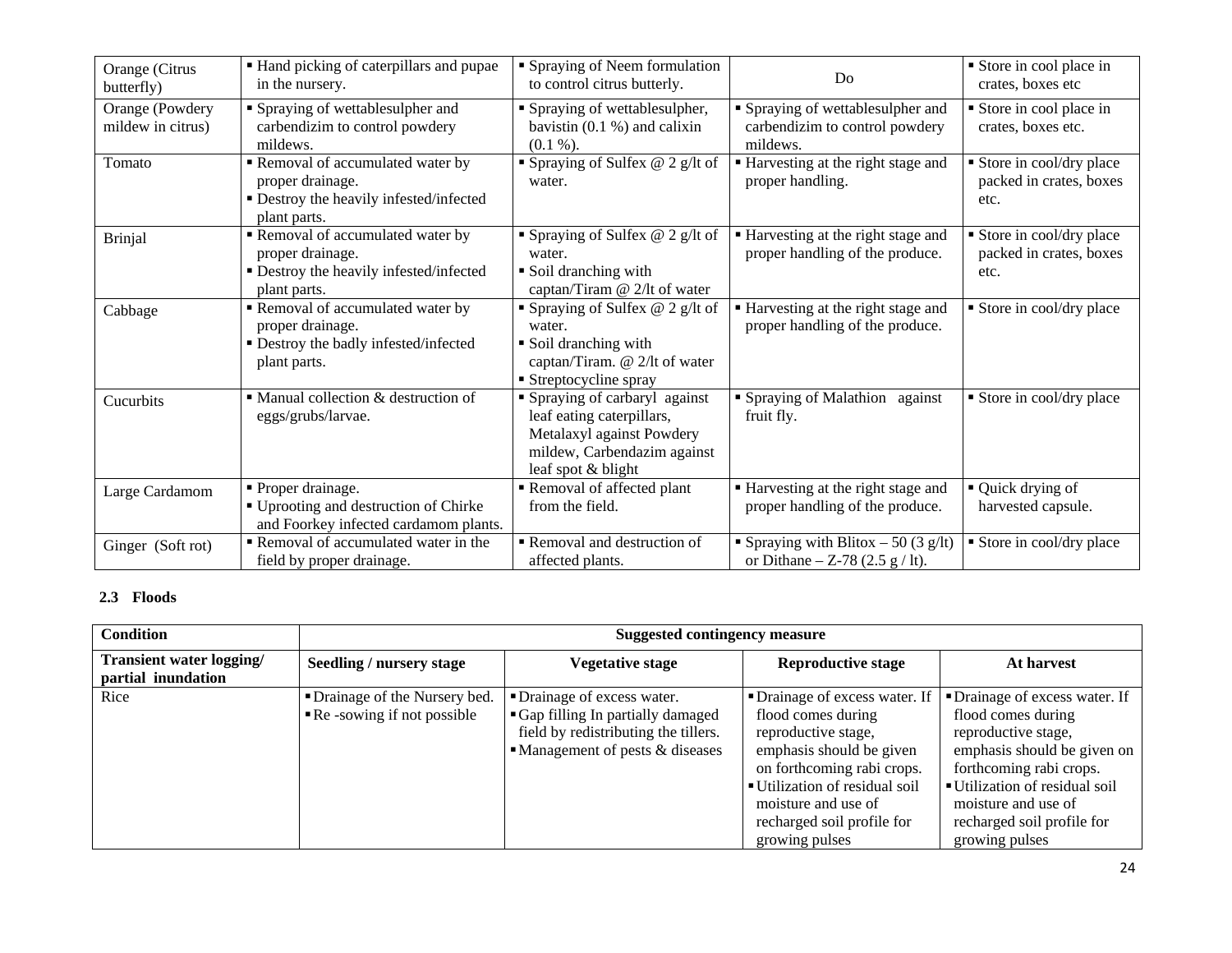| <b>Horticulture/Plantation</b><br>crops |                                                                                                                                                                                                                                                                                                       |                                                                                                                                                                                                                                              |                                                                                                                                                                                                                                                                               |                                                                                                                                           |
|-----------------------------------------|-------------------------------------------------------------------------------------------------------------------------------------------------------------------------------------------------------------------------------------------------------------------------------------------------------|----------------------------------------------------------------------------------------------------------------------------------------------------------------------------------------------------------------------------------------------|-------------------------------------------------------------------------------------------------------------------------------------------------------------------------------------------------------------------------------------------------------------------------------|-------------------------------------------------------------------------------------------------------------------------------------------|
| Banana                                  | Provide proper drainage<br>• Nutrient management to be<br>done<br>• Propping or staking should<br>be done<br>• Spraying of insecticides and<br>fungicide                                                                                                                                              | • Provide proper drainage<br>■ Nutrient management to be done<br>• Propping or staking should be<br>done<br>• Spraying of insecticides and<br>fungicide                                                                                      | • Provide proper drainage<br>Nutrient management to be<br>done<br>• Propping to be done                                                                                                                                                                                       | Store the fruits/ bunch in<br>well aerated farm shed or<br>house to avoid loses.<br>Storing at $10 - 12^{\circ}$ C with<br>$70 - 80 %$ RH |
| Ginger                                  | • Provide proper drainage<br>channels to avoid stagnation<br>of water<br>■ Earthing up to be done at<br>proper soil moisture level<br>• Nutrient management to be<br>followed<br>■ Field bunding to prevent<br>entry of water from<br>surrounding areas.<br>Spraying of insecticides and<br>fungicide | • Provision of drainage to remove<br>excess water.<br><b>Earthing up should be followed</b><br>by manuring.<br>" Field bunding to prevent entry of<br>water from surrounding areas.<br>Application of fungicide and<br>insecticides          | • Harvest at physiological<br>maturity stage or can delay<br>harvesting                                                                                                                                                                                                       | • Shifting of the produce to<br>drier place.                                                                                              |
| Turmeric                                | • Provide proper drainage<br>channels to avoid stagnation<br>of water<br>Earthing up to be done at<br>proper soil moisture level<br>• Nutrient management to be<br>followed<br>■ Field bunding to prevent<br>entry of water from<br>surrounding areas.<br>Spraying of insecticides and<br>fungicide   | • Provision of drainage to remove<br>excess water.<br><b>Earthing up should be followed</b><br>by manuring.<br>" Field bunding to prevent entry of<br>water from surrounding areas.<br>Application of fungicide and<br>insecticides          | ■ Harvest at physiological<br>maturity stage or can delay<br>harvesting                                                                                                                                                                                                       | • Shifting of the produce to<br>drier place                                                                                               |
| Vegetables (cucurbits)                  | Proper drainage of the $\blacksquare$<br>nursery bed, If not possible go<br>for re–sowing.<br>Raised bed method<br>should be followed in the<br>nursery.<br>■ Earthing up to be followed<br>• Ensure proper staking of<br>crop wherever required                                                      | Proper drainage of the<br>nursery bed, If not possible go for<br>re-sowing.<br>■ Earthing up to be followed<br>• Ensure proper staking of crop<br>wherever required<br>Field bunding to prevent<br>entry of water from surrounding<br>areas. | • Drainage of excess water. If<br>flood comes during<br>reproductive stage, emphasis<br>should be given on<br>forthcoming rabi crops<br>Growing of cole crops or<br>winter vegetables after<br>receding flood water and<br>adoption of integrated<br>farming system to obtain | Shifting of the produce to<br>drier place and store fruits in a<br>well-ventilated chamber                                                |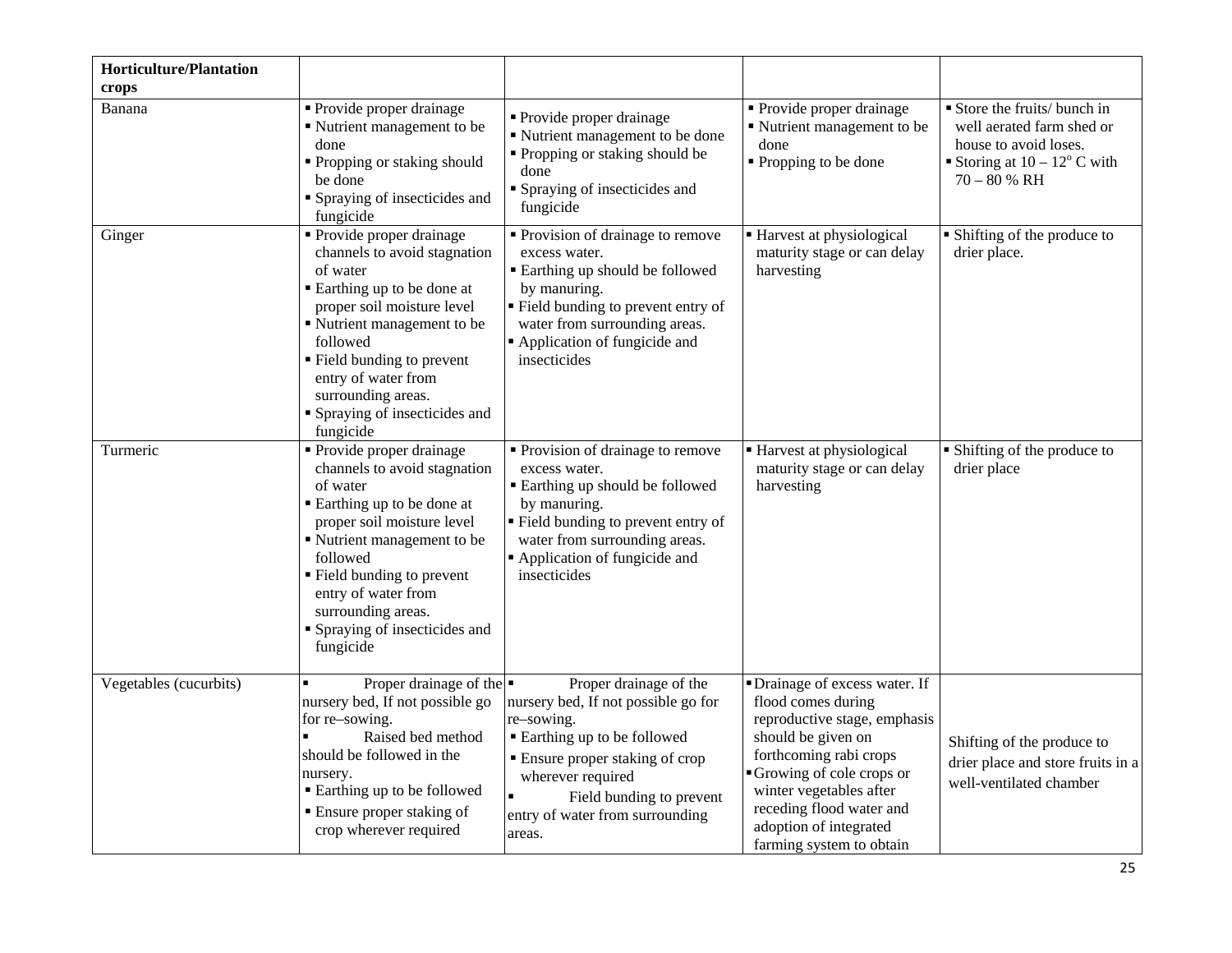|                                   | ■ Field bunding to prevent<br>entry of water from<br>surrounding areas. | Follow appropriate nutrient<br>management practices | more income and to<br>compensate the loss during<br>kharif vegetables. |    |
|-----------------------------------|-------------------------------------------------------------------------|-----------------------------------------------------|------------------------------------------------------------------------|----|
| <b>Continuous submergence</b>     |                                                                         |                                                     |                                                                        |    |
| for more than 2 days <sup>2</sup> |                                                                         |                                                     |                                                                        |    |
| Crop1                             | NA                                                                      | <b>NA</b>                                           | <b>NA</b>                                                              | NA |
| <b>Horticulture / Plantation</b>  |                                                                         |                                                     |                                                                        |    |
| crops                             |                                                                         |                                                     |                                                                        |    |
| Crop1 (specify)                   | NA                                                                      | <b>NA</b>                                           | <b>NA</b>                                                              | NA |
| Sea water intrusion <sup>3</sup>  |                                                                         |                                                     |                                                                        |    |
| Crop1                             | <b>NA</b>                                                               | NA                                                  | <b>NA</b>                                                              | NA |

#### **2.4 Extreme events: Heat wave / Cold wave/Frost/ Hailstorm /Cyclone: Not Applicable**

| <b>Extreme event type</b> | Suggested contingency measure <sup>r</sup>                                                                                                     |                                                                                        |                                                                                                                                                          |            |  |
|---------------------------|------------------------------------------------------------------------------------------------------------------------------------------------|----------------------------------------------------------------------------------------|----------------------------------------------------------------------------------------------------------------------------------------------------------|------------|--|
|                           | <b>Seedling / nursery stage</b>                                                                                                                | <b>Vegetative stage</b>                                                                | <b>Reproductive stage</b>                                                                                                                                | At harvest |  |
| Horticulture              |                                                                                                                                                |                                                                                        |                                                                                                                                                          |            |  |
| Heat Wave <sup>p</sup>    |                                                                                                                                                |                                                                                        |                                                                                                                                                          |            |  |
| Orange                    | <b>NA</b>                                                                                                                                      | <b>NA</b>                                                                              | <b>NA</b>                                                                                                                                                | NA         |  |
| Apple                     | <b>NA</b>                                                                                                                                      | NA                                                                                     | <b>NA</b>                                                                                                                                                | NA         |  |
| Pineapple                 | NA                                                                                                                                             | <b>NA</b>                                                                              | <b>NA</b>                                                                                                                                                | NA         |  |
| Kiwifruit                 | NA                                                                                                                                             | NA                                                                                     | NA                                                                                                                                                       | NA         |  |
| Banana                    | NA                                                                                                                                             | NA                                                                                     | NA                                                                                                                                                       | NA         |  |
| Large Cardamom            | NA                                                                                                                                             | NA                                                                                     | NA                                                                                                                                                       | NA         |  |
| Ginger                    | <b>NA</b>                                                                                                                                      | NA                                                                                     | NA                                                                                                                                                       | NA         |  |
| Turmeric                  | <b>NA</b>                                                                                                                                      | <b>NA</b>                                                                              | <b>NA</b>                                                                                                                                                | <b>NA</b>  |  |
| Horticulture              |                                                                                                                                                |                                                                                        |                                                                                                                                                          |            |  |
| Cold wave <sup>q</sup>    |                                                                                                                                                |                                                                                        |                                                                                                                                                          |            |  |
| Orange                    | NA                                                                                                                                             | <b>NA</b>                                                                              | NA                                                                                                                                                       | NA         |  |
| Apple                     | <b>NA</b>                                                                                                                                      | <b>NA</b>                                                                              | <b>NA</b>                                                                                                                                                | <b>NA</b>  |  |
| Pineapple                 | <b>NA</b>                                                                                                                                      | <b>NA</b>                                                                              | NA                                                                                                                                                       | <b>NA</b>  |  |
| Kiwifruit                 | NA                                                                                                                                             | <b>NA</b>                                                                              | NA                                                                                                                                                       | NA         |  |
| Banana                    | Protect the plant by<br>٠<br>construction<br>of<br>wind brakes<br>made<br>of shade net.<br>Maintain<br>the<br>п<br>seedling<br>in<br>polyhouse | Protect the<br>plant by<br>٠<br>of<br>wind<br>construction<br>brakes made of shade net | Protect the plant by<br>construction of wind<br>brakes made of shade net<br>Protect the bunch by<br>٠<br>bagging with<br>polyethylene bag or jute<br>bag | <b>NA</b>  |  |
| Large Cardamom            | NA                                                                                                                                             | NA                                                                                     | <b>NA</b>                                                                                                                                                | NA         |  |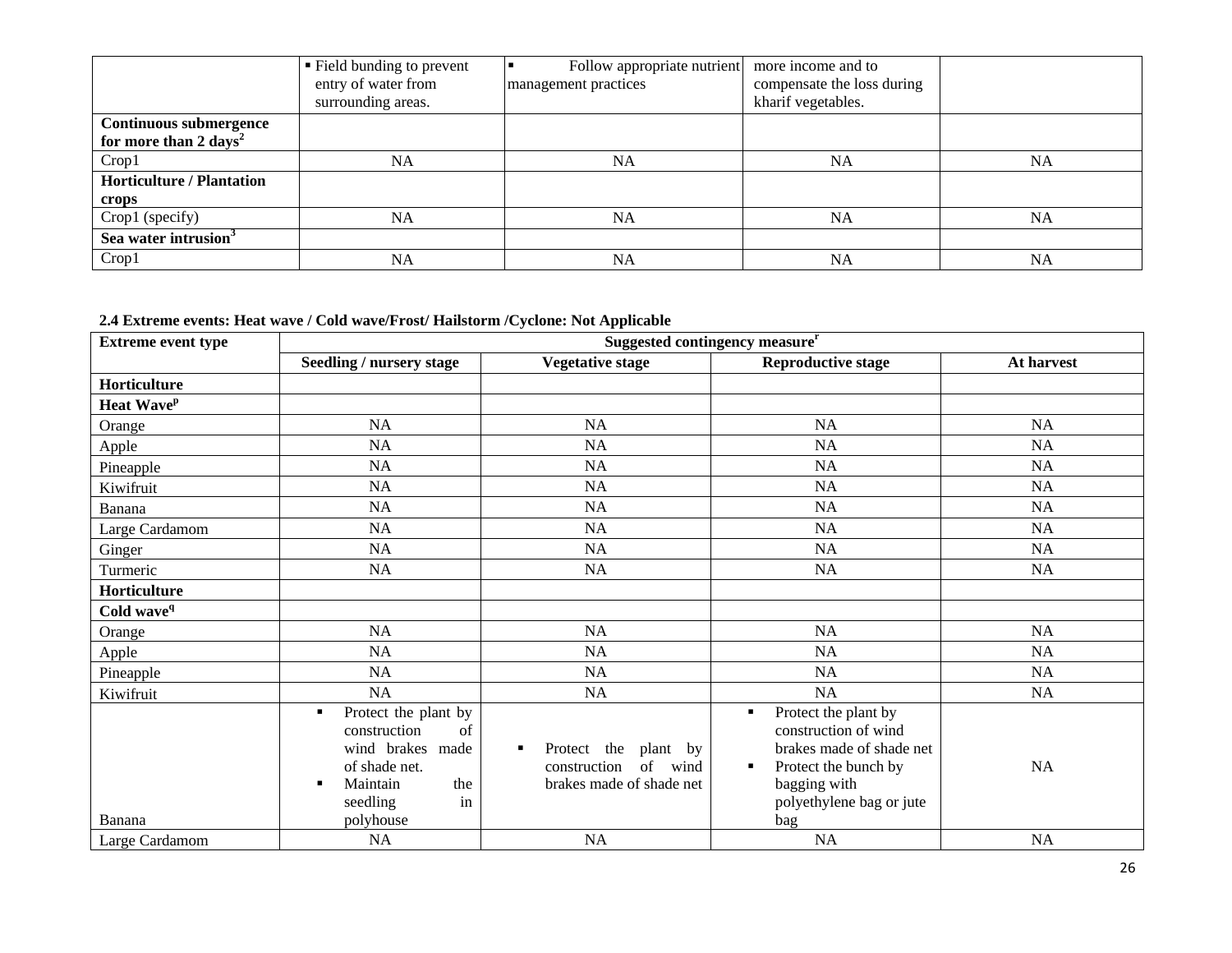| Ginger         | <b>NA</b>                                                                                                                                 | <b>NA</b>                                                                                                                                                                                                  | <b>NA</b>                                                                                                                                                                                                  | <b>NA</b>                    |
|----------------|-------------------------------------------------------------------------------------------------------------------------------------------|------------------------------------------------------------------------------------------------------------------------------------------------------------------------------------------------------------|------------------------------------------------------------------------------------------------------------------------------------------------------------------------------------------------------------|------------------------------|
| Turmeric       | NA                                                                                                                                        | <b>NA</b>                                                                                                                                                                                                  | <b>NA</b>                                                                                                                                                                                                  | <b>NA</b>                    |
| Horticulture   |                                                                                                                                           |                                                                                                                                                                                                            |                                                                                                                                                                                                            |                              |
| Frost          |                                                                                                                                           |                                                                                                                                                                                                            |                                                                                                                                                                                                            |                              |
| Orange         | <b>NA</b>                                                                                                                                 | <b>NA</b>                                                                                                                                                                                                  | <b>NA</b>                                                                                                                                                                                                  | <b>NA</b>                    |
| Apple          | <b>NA</b>                                                                                                                                 | <b>NA</b>                                                                                                                                                                                                  | <b>NA</b>                                                                                                                                                                                                  | NA                           |
| Pineapple      | NA                                                                                                                                        | <b>NA</b>                                                                                                                                                                                                  | NA                                                                                                                                                                                                         | <b>NA</b>                    |
| Kiwifruit      | <b>NA</b>                                                                                                                                 | <b>NA</b>                                                                                                                                                                                                  | NA                                                                                                                                                                                                         | NA                           |
| Banana         | Protect the plant by<br>٠<br>construction<br>of<br>wind brakes<br>made<br>of shade net.<br>Maintain<br>the<br>seedling<br>in<br>polyhouse | Protect the<br>plant by<br>of wind<br>construction<br>brakes made of shade net                                                                                                                             | Protect the plant by<br>construction of wind<br>brakes made of shade net<br>Protect the bunch by<br>bagging with<br>polyethylene bag or jute<br>bag                                                        | <b>NA</b>                    |
| Large Cardamom | <b>NA</b>                                                                                                                                 | <b>NA</b>                                                                                                                                                                                                  | <b>NA</b>                                                                                                                                                                                                  | <b>NA</b>                    |
| Ginger         | <b>NA</b>                                                                                                                                 | <b>NA</b>                                                                                                                                                                                                  | <b>NA</b>                                                                                                                                                                                                  | NA                           |
| Turmeric       | <b>NA</b>                                                                                                                                 | <b>NA</b>                                                                                                                                                                                                  | <b>NA</b>                                                                                                                                                                                                  | <b>NA</b>                    |
| Horticulture   |                                                                                                                                           |                                                                                                                                                                                                            |                                                                                                                                                                                                            |                              |
| Hailstorm      |                                                                                                                                           |                                                                                                                                                                                                            |                                                                                                                                                                                                            |                              |
| Orange         | • Nursery<br>raising<br>under<br>polyhouse.                                                                                               | • Pruning of damage branches and<br>application of Bordeaux paste<br>should be done to prevent<br>secondary infection<br>Nutrient management to be<br>followed along with foliar spray<br>of micronutrient | • Pruning of damage branches and<br>application of Bordeaux paste<br>should be done to prevent<br>secondary infection<br>Nutrient management to be<br>followed along with foliar spray<br>of micronutrient | ■ Harvest ripe fruit         |
| Apple          | • Nursery<br>raising<br>under<br>polyhouse.                                                                                               | Pruning of damage branches and<br>application of Bordeaux paste<br>should be done to prevent<br>secondary infection<br>Nutrient management to be<br>followed along with foliar spray<br>of micronutrient   | Pruning of damage branches and<br>application of Bordeaux paste<br>should be done to prevent<br>secondary infection<br>Nutrient management to be<br>followed along with foliar spray<br>of micronutrient   | ■ Harvest ripe fruit         |
| Pineapple      | <b>NA</b>                                                                                                                                 | ■ Shade<br>regulation<br>be<br>may<br>followed                                                                                                                                                             | <b>NA</b>                                                                                                                                                                                                  | • Harvest and value addition |
| Kiwifruit      | Nursery raising<br>٠<br>under polyhouse                                                                                                   | Nutrient management to be<br>followed along with foliar spray<br>of micronutrient                                                                                                                          | Nutrient management to be<br>followed along with foliar spray<br>of micronutrient                                                                                                                          | ■ Harvest ripe fruits        |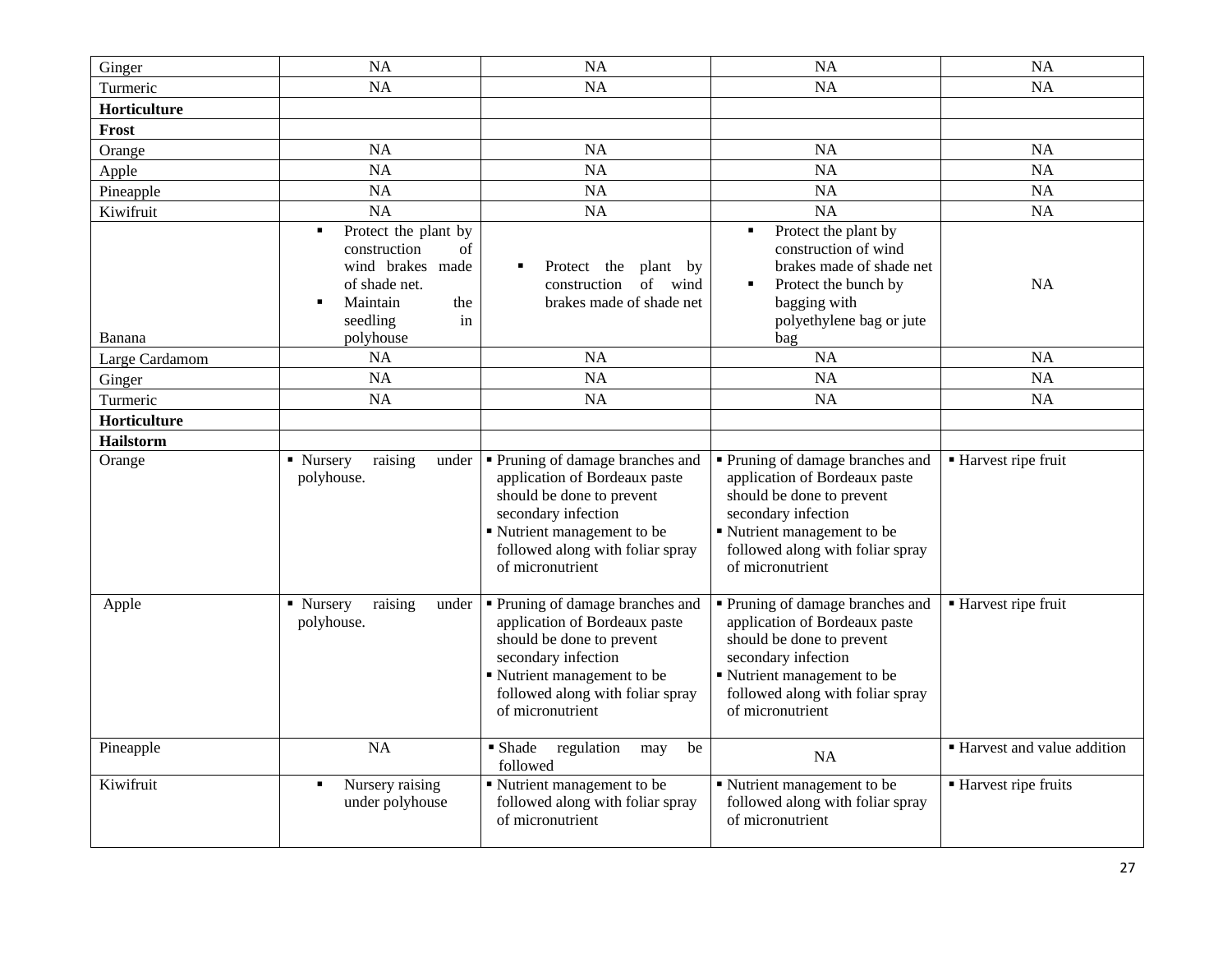| Banana                                   | Nursery raising<br>$\blacksquare$<br>under polyhouse                                                               | ■ Follow nutrient management                                                                                                                                      | Bagging the fruit bunch<br>$\blacksquare$<br>with polyethylene bag or<br>jute bag                      | <b>Harvest the mature bunch</b>                                                                                                                                                                        |
|------------------------------------------|--------------------------------------------------------------------------------------------------------------------|-------------------------------------------------------------------------------------------------------------------------------------------------------------------|--------------------------------------------------------------------------------------------------------|--------------------------------------------------------------------------------------------------------------------------------------------------------------------------------------------------------|
| Large Cardamom                           | raising<br>$\blacksquare$ Nursery<br>under<br>polyhouse.                                                           | • Shade<br>regulation<br>be<br>may<br>followed<br>by planting<br>trees<br>providing 50-60% shade. Ultis<br>cum large cardamom plantation<br>is highly recommended | <b>NA</b>                                                                                              | <b>NA</b>                                                                                                                                                                                              |
| Ginger                                   | raising<br>• Nursery<br>under<br>polyhouse.                                                                        | Shade<br>regulation<br>be<br>may<br>followed                                                                                                                      | NA                                                                                                     | <b>NA</b>                                                                                                                                                                                              |
| Turmeric                                 | $\blacksquare$                                                                                                     |                                                                                                                                                                   |                                                                                                        |                                                                                                                                                                                                        |
| Vegetables (cucurbits)                   | raising<br>• Nursery<br>under<br>polyhouse.<br>Provide shade to protect<br>from damage or resowing<br>of the crops | • Polyhouse cultivation & proper<br>irrigation                                                                                                                    | • Polyhouse cultivation & proper<br>irrigation<br>• Proper crop management for the<br>succeeding years | · Picking of fruits at right<br>edible stage depends upon<br>individual<br>varieties<br>and<br>marketing<br>requirements.<br>Fruits are harvested, packed<br>in baskets and transported<br>to markets. |
| Horticulture                             |                                                                                                                    |                                                                                                                                                                   |                                                                                                        |                                                                                                                                                                                                        |
| Cyclone                                  | <b>NA</b>                                                                                                          | <b>NA</b>                                                                                                                                                         | <b>NA</b>                                                                                              | <b>NA</b>                                                                                                                                                                                              |
| Orange                                   | <b>NA</b>                                                                                                          | <b>NA</b>                                                                                                                                                         | <b>NA</b>                                                                                              | <b>NA</b>                                                                                                                                                                                              |
| Apple                                    | <b>NA</b>                                                                                                          | <b>NA</b>                                                                                                                                                         | NA                                                                                                     | NA                                                                                                                                                                                                     |
| Pineapple                                | <b>NA</b>                                                                                                          | <b>NA</b>                                                                                                                                                         | NA                                                                                                     | <b>NA</b>                                                                                                                                                                                              |
| Kiwifruit                                | <b>NA</b>                                                                                                          | <b>NA</b>                                                                                                                                                         | NA                                                                                                     | <b>NA</b>                                                                                                                                                                                              |
| Banana                                   | <b>NA</b>                                                                                                          | <b>NA</b>                                                                                                                                                         | NA                                                                                                     | <b>NA</b>                                                                                                                                                                                              |
| Large Cardamom                           | <b>NA</b>                                                                                                          | <b>NA</b>                                                                                                                                                         | <b>NA</b>                                                                                              | <b>NA</b>                                                                                                                                                                                              |
| Ginger                                   | <b>NA</b>                                                                                                          | <b>NA</b>                                                                                                                                                         | NA                                                                                                     | <b>NA</b>                                                                                                                                                                                              |
| Turmeric                                 | <b>NA</b>                                                                                                          | <b>NA</b>                                                                                                                                                         | NA                                                                                                     | <b>NA</b>                                                                                                                                                                                              |
| Sand deposition or heavy<br>siltation    |                                                                                                                    |                                                                                                                                                                   |                                                                                                        |                                                                                                                                                                                                        |
| Specify crop<br>/horticulture/plantation | <b>NA</b>                                                                                                          | <b>NA</b>                                                                                                                                                         | <b>NA</b>                                                                                              | NA                                                                                                                                                                                                     |

- **2.5 Contingent strategies for Livestock, Poultry & Fisheries**
- **2.5.1 Livestock**

|                 | <b>Suggested contingency measures</b>                                                |                                                                                                    |                                                                                    |  |
|-----------------|--------------------------------------------------------------------------------------|----------------------------------------------------------------------------------------------------|------------------------------------------------------------------------------------|--|
|                 | Before the event <sup>s</sup>                                                        | During the event                                                                                   | After the event                                                                    |  |
| <b>Drought</b>  |                                                                                      |                                                                                                    |                                                                                    |  |
| Feed and fodder | warning system $\blacksquare$ Use of<br>Advance early                                |                                                                                                    | unconventional feed/fodders $\bullet$ Avail the benefits of schemes under drought, |  |
| availability    | through Agromet advisories.                                                          | resources.                                                                                         | from state or central for feeds and fodder.                                        |  |
|                 |                                                                                      | Awareness on fodder cultivation $\& \rvert \cdot \text{Grazing in the peri peri of forest areas.}$ | Supplementary feeding of livestock to regain                                       |  |
|                 | identification of locally available, $\blacktriangleright$ Feeding according to body | weight                                                                                             | the general physiological imbalanced.                                              |  |
|                 | natural fodder of area.                                                              | requirement                                                                                        | • Proper irrigation of fodder<br>plot and                                          |  |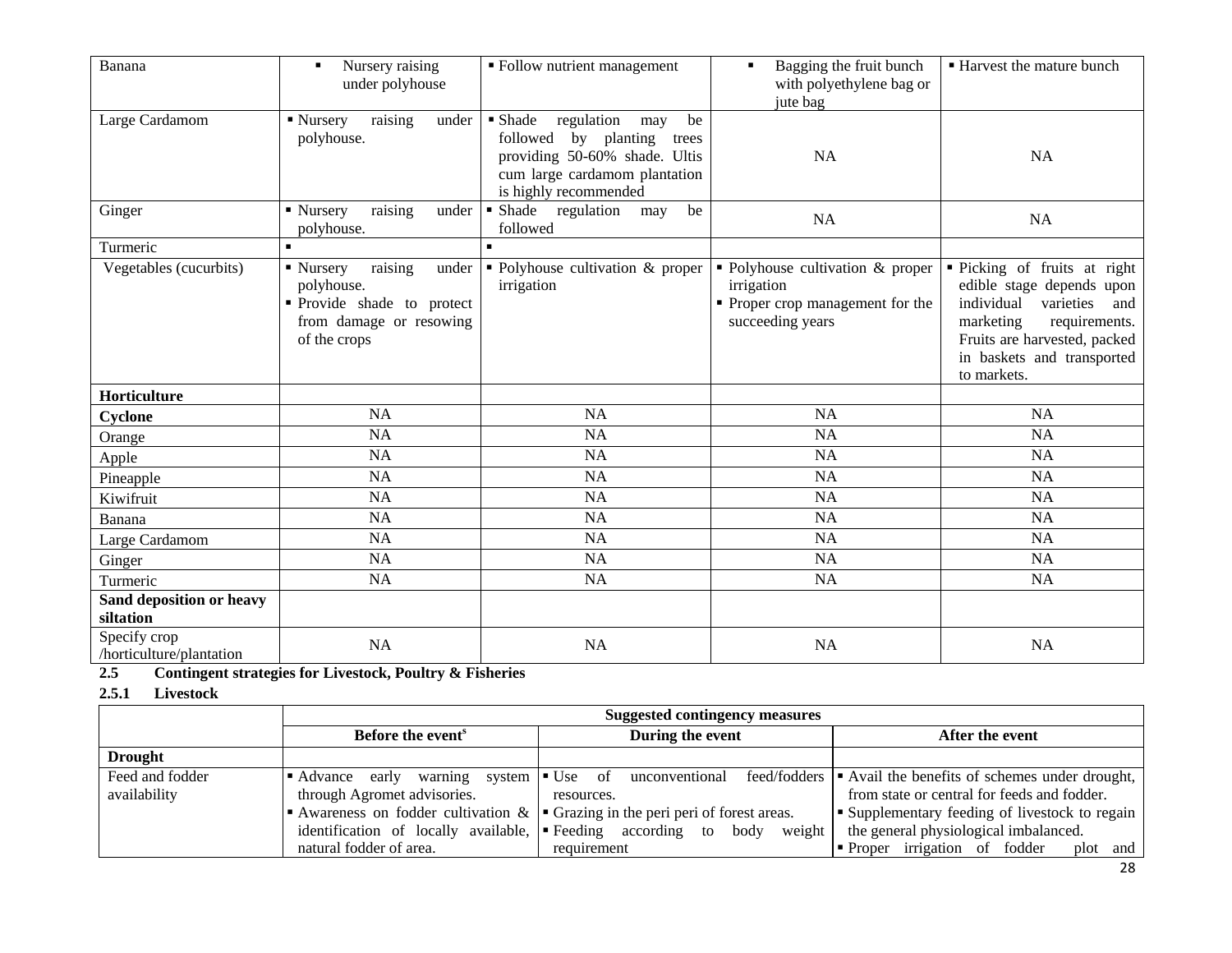|                                                   | Excess fodder may be stored as<br>hay/silage or converted into feed<br>block in the flush season, for lean<br>period.<br>■ Stacking of paddy straws.                                                                                                                                                                                                                                                                                                                                                                                                    | Improvement of<br>the poor<br>quality<br>roughages (urea treatment, soaking, poultry<br>litter $(>37\%)$ .<br>■ Use of feed<br>additives to improve<br>digestibility.<br>" use of stored Hay and Silage                                                                                                                                                                                                                                                                                                           | cultivation of leguminous fodders to meet the<br>demand of green fodders                                                                                                                                                                                                                                                                                                                                                                           |
|---------------------------------------------------|---------------------------------------------------------------------------------------------------------------------------------------------------------------------------------------------------------------------------------------------------------------------------------------------------------------------------------------------------------------------------------------------------------------------------------------------------------------------------------------------------------------------------------------------------------|-------------------------------------------------------------------------------------------------------------------------------------------------------------------------------------------------------------------------------------------------------------------------------------------------------------------------------------------------------------------------------------------------------------------------------------------------------------------------------------------------------------------|----------------------------------------------------------------------------------------------------------------------------------------------------------------------------------------------------------------------------------------------------------------------------------------------------------------------------------------------------------------------------------------------------------------------------------------------------|
| Drinking water                                    | Construction of water harvesting<br>structures.<br>natural source<br>• Developing watershed areas.                                                                                                                                                                                                                                                                                                                                                                                                                                                      | ■ Use of stored water from water harvesting<br>structure.<br>■ Harvesting rain water & water from $\vert$ ■ Fetching water from watershed areas and<br>natural stream/river.<br>Avail subsidy water supply through tankers<br>from sate or central Govt.                                                                                                                                                                                                                                                          | • Submitting a memorandum to sate or central<br>Govt. regarding amount of water shortfall<br>during drought and action to be initiate<br>accordingly.<br>" Construction of permanent water harvesting<br>structure with a planning to fulfill the water<br>requirement during drought.                                                                                                                                                             |
| Health and disease<br>management                  | <b>Ensure livestock insurance</b><br>• Deworming to reduce worm load<br>Stocking of veterinary medicines,<br>vitamin and mineral supplements.<br>Training of paravets and identifying<br>key man in each village to combat<br>the situation if arise.<br>Regular radio/TV telecast to follow<br>the instruction of Do & Don'ts from<br>experts.<br>· Providing available communication<br>and transportation facilities in every<br>dispensary / clinic for consultations.<br>ventilation<br>system<br>■ Proper<br>of<br>Housing to reduce heat stress. | · Mass awareness cum Health camp and<br>symptomatically<br>prompt<br>treatment<br>accordingly.<br>Supplementary feeding of vitamin and<br>mineral to improve general body health.                                                                                                                                                                                                                                                                                                                                 | · Mass awareness cum Health camp and<br>symptomatically<br>prompt<br>treatment<br>accordingly.<br>• selective culling of disease animal<br>• Submitting a memorandum to sate or central<br>Govt. regarding the loss of animal due to<br>Drought and remedies to be<br>taken<br>accordingly for future.<br>· Mini vaccine unit could be establish for<br>covering a perimeter 30-50 km.                                                             |
| <b>Floods</b>                                     |                                                                                                                                                                                                                                                                                                                                                                                                                                                                                                                                                         |                                                                                                                                                                                                                                                                                                                                                                                                                                                                                                                   |                                                                                                                                                                                                                                                                                                                                                                                                                                                    |
| Feed and fodder<br>availability<br>Drinking water | Advance early warning<br>system<br>through Agromet advisories.<br>Awareness on fodder cultivation $\&$<br>identification of locally available,<br>natural fodder of the area.<br>hay/silage or converted into feed<br>block in the flush season, for lean<br>period.<br><b>Stacking of paddy straws.</b><br>Installation of feed block machines<br>and creating feed/fodder block banks<br>to be used in emergency.                                                                                                                                     | Avoid feeding of damp feeds and fodders<br>Storage of feeds and fodder in high raised<br>platform.<br>$\bullet$ Use of<br>unconventional<br>feed/fodders<br>resources (water hyacinth)<br>Excess fodder may be stored as $\blacktriangleright$ Shifting of livestock to high raised areas.<br>Use of feed additives to improve<br>digestibility.<br>• Provision of UMB etc.<br>■ Use of stored Hay and Silage<br>Storage of safe drinking water in $\vert \cdot \vert$ Chlorination of the drinking water and use | • Submitting a reports, damage caused by flood<br>to feed and standing fodder<br><b>Supplementary feeding of livestock to regain</b><br>the general physiological imbalanced.<br>Proper irrigation of folder plot and cultivation<br>of leguminous fodders to meet the demand of<br>green fodders.<br>" Avail the benefits of schemes under flood,<br>from state or central for feeds and fodder.<br>• Cleaning of water storage tanks, canals and |
|                                                   | community tanks / water harvesting                                                                                                                                                                                                                                                                                                                                                                                                                                                                                                                      | of sand filter                                                                                                                                                                                                                                                                                                                                                                                                                                                                                                    | drainage system.                                                                                                                                                                                                                                                                                                                                                                                                                                   |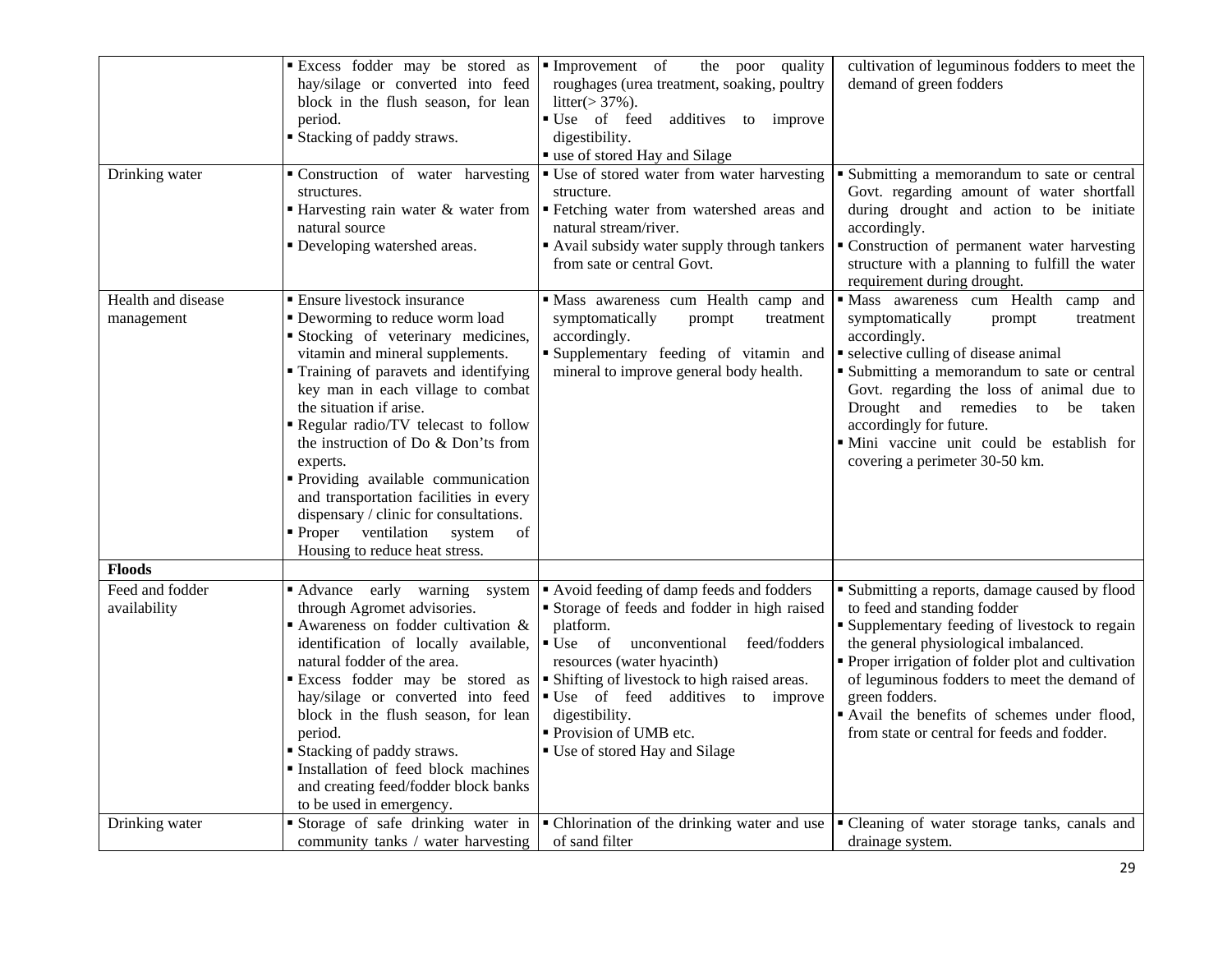|                                  | seepage of flood water.<br>Installation of large sized sand filters<br>with charcoal.<br>" Tying up with PHED Deptt. of<br>neighboring district to supply water<br>at needy time.<br>• Creating awareness amongst public<br>how to conserve water and<br>judiciously use in flood situation.                                                                                                                                                                                                                                                                        | structures which is not prone to <b>F</b> Incorporation of aquatic plants in feeds as<br>a supplementary source of water<br>" If possible supply of fresh drinking water<br>from nearby district.                    | • Cleaning and disinfection of water source<br>with suitable water purifying agent, available<br>in the area as per the recommended dose.<br>Relief for damaged tanks and community<br>pipe line for reconstruction.<br>Avoid shallow source of water                                                                                                                                            |
|----------------------------------|---------------------------------------------------------------------------------------------------------------------------------------------------------------------------------------------------------------------------------------------------------------------------------------------------------------------------------------------------------------------------------------------------------------------------------------------------------------------------------------------------------------------------------------------------------------------|----------------------------------------------------------------------------------------------------------------------------------------------------------------------------------------------------------------------|--------------------------------------------------------------------------------------------------------------------------------------------------------------------------------------------------------------------------------------------------------------------------------------------------------------------------------------------------------------------------------------------------|
| Health and disease<br>management | <b>Ensure livestock insurance</b><br>• Deworming to reduce worm load<br>■ Vaccination of FMD, BQ and HS.<br>Stocking of veterinary medicines,<br>vitamin and mineral supplements.<br>" Training of paravets and identifying<br>key man in each village to combat<br>the situation if arise.<br>Regular radio/TV telecast to follow<br>the instruction of Do & Don'ts from<br>experts.<br>Providing available communication<br>and transportation facilities in every<br>dispensary / clinic for consultations.<br>Construction of shelters in high<br>raised areas. | · Mass awareness cum Health camp and<br>symptomatically<br>prompt<br>treatment<br>accordingly.<br>Supplementary feeding of vitamin and<br>mineral to improve general body health.                                    | • Mass awareness cum Health camp and<br>symptomatically<br>prompt<br>treatment<br>accordingly.<br>• Immediate attention to the ailing animals.<br>Sanitization of the shed and surrounding<br>areas.<br>• selective culling of animal<br>• Submitting a memorandum to state or central<br>Govt. regarding the loss of animal due to<br>flood and remedies to be taken accordingly<br>for future. |
| Cyclone                          | NA                                                                                                                                                                                                                                                                                                                                                                                                                                                                                                                                                                  | <b>NA</b>                                                                                                                                                                                                            | <b>NA</b>                                                                                                                                                                                                                                                                                                                                                                                        |
| Feed and fodder<br>availability  | Advance early warning system<br>through Agromet advisories.<br>• Proper storage of feeds and fodder in<br>well constructed house<br>• Planting of trees as a wind break in<br>farm area<br>Excess fodder may be stored as<br>hay/silage or converted into feed<br>block in the flush season, for lean<br>period.<br><b>Stacking of paddy straws.</b>                                                                                                                                                                                                                | Avoid feeding grazing in open field<br>Animal should be confined in well<br>construct house.<br>■ Use of feed<br>additives to improve<br>digestibility.<br>• Provision of UMB etc.<br>■ Use of stored Hay and Silage | Submitting a reports, damage caused by<br>cyclone of standing fodder<br>• Avail the benefits of schemes under flood,<br>from state or central for feeds and fodder.                                                                                                                                                                                                                              |
| Drinking water                   | Advance early warning system<br>through Agromet advisories for<br>preparedness to combat the situation.<br>Storage of safe drinking water in<br>community tanks / water harvesting<br>structures                                                                                                                                                                                                                                                                                                                                                                    | • Chlorination of the drinking water and use<br>of sand filter<br>• Provide fresh potable water                                                                                                                      | " Cleaning of water storage tanks, canals and<br>drainage system.<br>• Cleaning and disinfection of water source<br>with suitable water purifying agent, available<br>in the area as per the recommended dose.<br>Relief for damaged tanks and community                                                                                                                                         |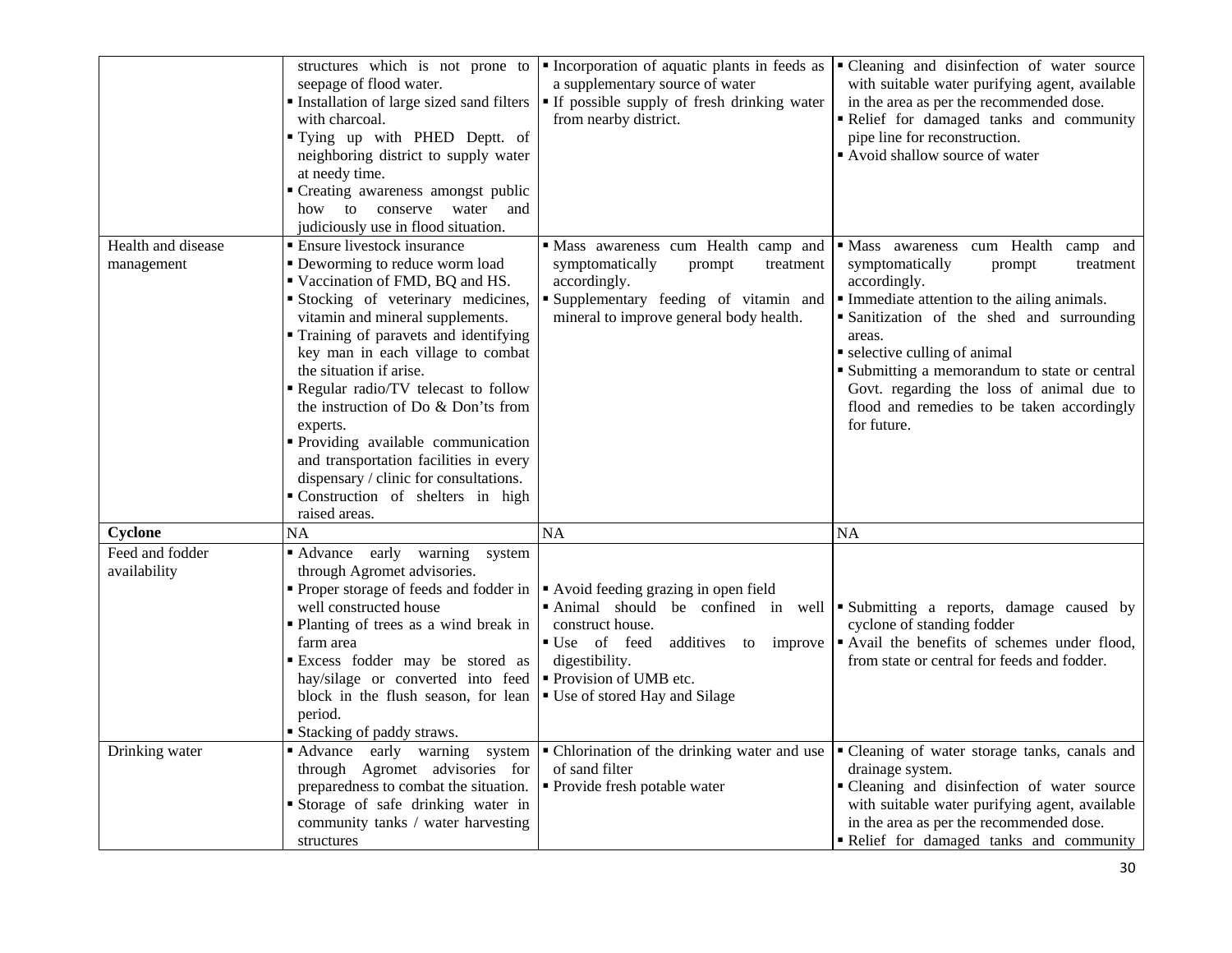|                                   | " Creating awareness amongst public<br>how to conserve water<br>and<br>judiciously use in flood situation.<br>" Tying up with PHED Deptt. of<br>neighboring district to supply water<br>at needy time.                                                                                                                                                                                                                                                                     |                                                                                                                                                                                                                                                                                                                                               | pipe line for reconstruction.<br>Avoid shallow source of water                                                                                                                                                                                                                                                                                                                                         |
|-----------------------------------|----------------------------------------------------------------------------------------------------------------------------------------------------------------------------------------------------------------------------------------------------------------------------------------------------------------------------------------------------------------------------------------------------------------------------------------------------------------------------|-----------------------------------------------------------------------------------------------------------------------------------------------------------------------------------------------------------------------------------------------------------------------------------------------------------------------------------------------|--------------------------------------------------------------------------------------------------------------------------------------------------------------------------------------------------------------------------------------------------------------------------------------------------------------------------------------------------------------------------------------------------------|
| Health and disease<br>management  | <b>Ensure livestock insurance</b><br>• Deworming to reduce worm load<br>Stocking of veterinary medicines,<br>vitamin and mineral supplements.<br>" Training of paravets and identifying<br>key man in each village to combat<br>the situation if arise.<br>Regular radio/TV telecast to follow<br>the instruction of Do & Don'ts from<br>experts.<br>Providing available communication<br>and transportation facilities in every<br>dispensary / clinic for consultations. | Mass awareness cum Health camp and<br>symptomatically<br>prompt<br>treatment<br>accordingly.<br>Supplementary feeding of vitamin and<br>mineral to improve general body health.<br>• selective culling of injured animal                                                                                                                      | Immediate attention to the ailing animals.<br>• selective culling of injured animal<br>· Mass awareness cum Health camp and<br>symptomatically<br>prompt<br>treatment<br>accordingly.<br>Sanitization of the shed and surrounding<br>areas.<br>• Submitting a memorandum to state or central<br>Govt. regarding the loss of animal due to<br>flood and remedies to be taken accordingly<br>for future. |
| <b>Heat wave</b>                  |                                                                                                                                                                                                                                                                                                                                                                                                                                                                            |                                                                                                                                                                                                                                                                                                                                               |                                                                                                                                                                                                                                                                                                                                                                                                        |
| Cattle                            |                                                                                                                                                                                                                                                                                                                                                                                                                                                                            |                                                                                                                                                                                                                                                                                                                                               |                                                                                                                                                                                                                                                                                                                                                                                                        |
| Shelter/environment<br>management | warning<br>■ Advance<br>early<br>system<br>through Agromet advisories for<br>preparedness to combat the situation.<br>Good shelter with well ventilation<br>and bedding materials<br>Construction of shelters in wind<br>shed areas.<br>Increase the concentrate feed amount<br>and reduce the roughage diet.<br>Adlib provision of potable water                                                                                                                          | • Confine the animal in protected shelter<br>• prevent them direct expose to heat wave<br>reduce upto 20% of the ration<br>· provide nutretical<br>Adlib provision of potable water<br>Avoid movement of animal<br>Sprinkling of water during the extreme<br>heat to the animal<br><b>Example 1</b> Breeding should be done in morning hours. | Adlib provision of potable water<br>· Analysis of the present experience and<br>remodeling of housing structure.<br>• provide nutretical                                                                                                                                                                                                                                                               |
| Health and disease<br>management  | Advance early warning system<br>through Agromet advisories for<br>preparedness to combat the situation.<br>■ Ensure livestock insurance<br>• Deworming and vaccination<br>Stocking of veterinary medicines,<br>vitamin and mineral supplements.<br>" Training of paravets and identifying<br>key man in each village to combat<br>the situation if arise.                                                                                                                  | • Life saving treatment accordingly.<br>Supplementary feeding of vitamin and<br>mineral to improve general body health.<br>• Oral supplementation of electrolyte and<br>medicines                                                                                                                                                             | Mass awareness cum Health camp and<br>symptomatically<br>prompt<br>treatment<br>accordingly.<br>Immediate attention to the ailing animals.<br>Sanitization of the shed and surrounding<br>areas.<br>• Selective culling of animal<br>• Submitting a memorandum to state or central<br>Govt. regarding the loss of animal due to cold<br>wave and remedies to be taken accordingly                      |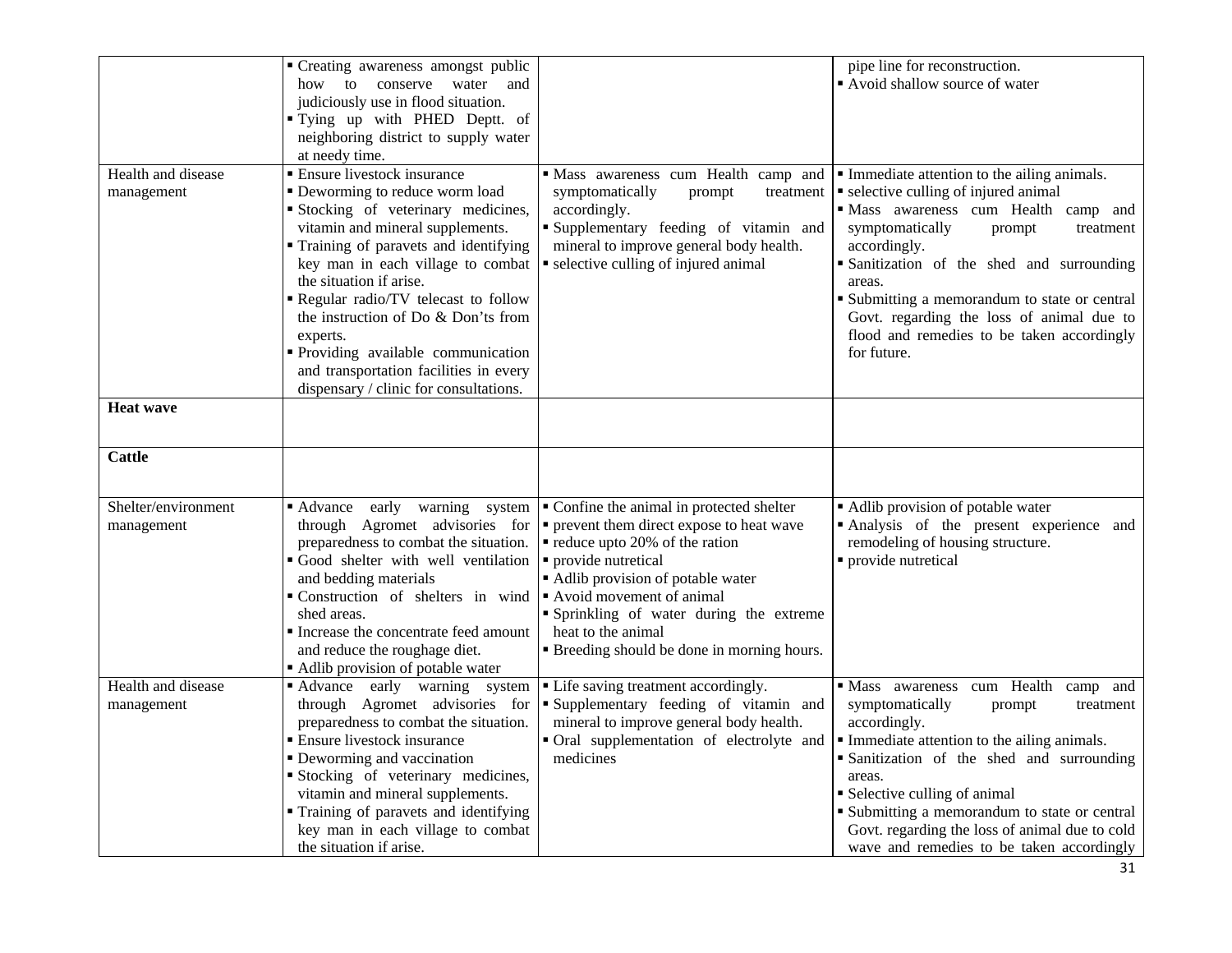| Mithun                            | Regular radio/TV telecast to follow<br>the instruction of Do & Don'ts from<br>experts.<br>Providing available communication<br>and transportation facilities in every<br>dispensary / clinic for consultations.                                                                                                                                                                                                                                                          |                                                                                                                                                                                                                                                                                                                                                                | for future.                                                                                                                                                                                                                                                                                                                                                                                            |
|-----------------------------------|--------------------------------------------------------------------------------------------------------------------------------------------------------------------------------------------------------------------------------------------------------------------------------------------------------------------------------------------------------------------------------------------------------------------------------------------------------------------------|----------------------------------------------------------------------------------------------------------------------------------------------------------------------------------------------------------------------------------------------------------------------------------------------------------------------------------------------------------------|--------------------------------------------------------------------------------------------------------------------------------------------------------------------------------------------------------------------------------------------------------------------------------------------------------------------------------------------------------------------------------------------------------|
| Shelter/environment<br>management | Advance early warning system<br>through Agromet advisories for<br>preparedness to combat the situation.<br>Good shelter with well ventilation<br>and bedding materials<br>Construction of shelters in wind<br>shed areas.<br>Increase the concentrate feed amount<br>and reduce the roughage diet.<br>Adlib provision of potable water                                                                                                                                   | • Confine the animal in protected shelter<br>• prevent them direct expose to heat wave<br>$\blacksquare$ reduce upto 20% of the ration<br>• provide nutretical<br>Adlib provision of potable water<br>Avoid movement of animal<br>" Sprinkling of water during the extreme<br>heat to the animal<br><b>Example 1</b> Breeding should be done in morning hours. | • Adlib provision of potable water<br>Analysis of the present experience and<br>remodeling of housing structure.<br>• provide nutretical                                                                                                                                                                                                                                                               |
| Health and disease<br>management  | <b>Ensure livestock insurance</b><br>• Deworming to reduce worm load<br>Stocking of veterinary medicines,<br>vitamin and mineral supplements.<br>Training of paravets and identifying<br>key man in each village to combat<br>the situation if arise.<br>Regular radio/TV telecast to follow<br>the instruction of Do & Don'ts from<br>experts.<br>Providing available communication<br>and transportation facilities in every<br>dispensary / clinic for consultations. | " Mass awareness cum Health camp and<br>symptomatically<br>prompt<br>treatment<br>accordingly.<br>Supplementary feeding of vitamin and<br>mineral to improve general body health.<br>• selective culling of injured animal                                                                                                                                     | • Immediate attention to the ailing animals.<br>• selective culling of injured animal<br>· Mass awareness cum Health camp and<br>symptomatically<br>prompt<br>treatment<br>accordingly.<br>Sanitization of the shed and surrounding<br>areas.<br>Submitting a memorandum to state or central<br>Govt. regarding the loss of animal due to<br>flood and remedies to be taken accordingly<br>for future. |
| Goat/Sheep                        |                                                                                                                                                                                                                                                                                                                                                                                                                                                                          |                                                                                                                                                                                                                                                                                                                                                                |                                                                                                                                                                                                                                                                                                                                                                                                        |
| Shelter/environment<br>management | early warning system<br>■ Advance<br>through Agromet advisories for<br>preparedness to combat the situation.<br>Good shelter with well ventilation<br>and bedding materials<br>Construction of shelters in wind<br>shed areas.<br>Increase the concentrate feed amount<br>and reduce the roughage diet.<br>• Adlib provision of potable water                                                                                                                            | • Confine the animal in protected shelter<br>• prevent them direct expose to heat wave<br>reduce upto 20% of the ration<br>· provide nutretical<br>Adlib provision of potable water<br>Avoid movement of animal<br>" Sprinkling of water during the extreme<br>heat to the animal<br><b>Example 1</b> Breeding should be done in morning hours.                | Adlib provision of potable water<br>Analysis of the present experience and<br>remodeling of housing structure.<br>• provide nutretical                                                                                                                                                                                                                                                                 |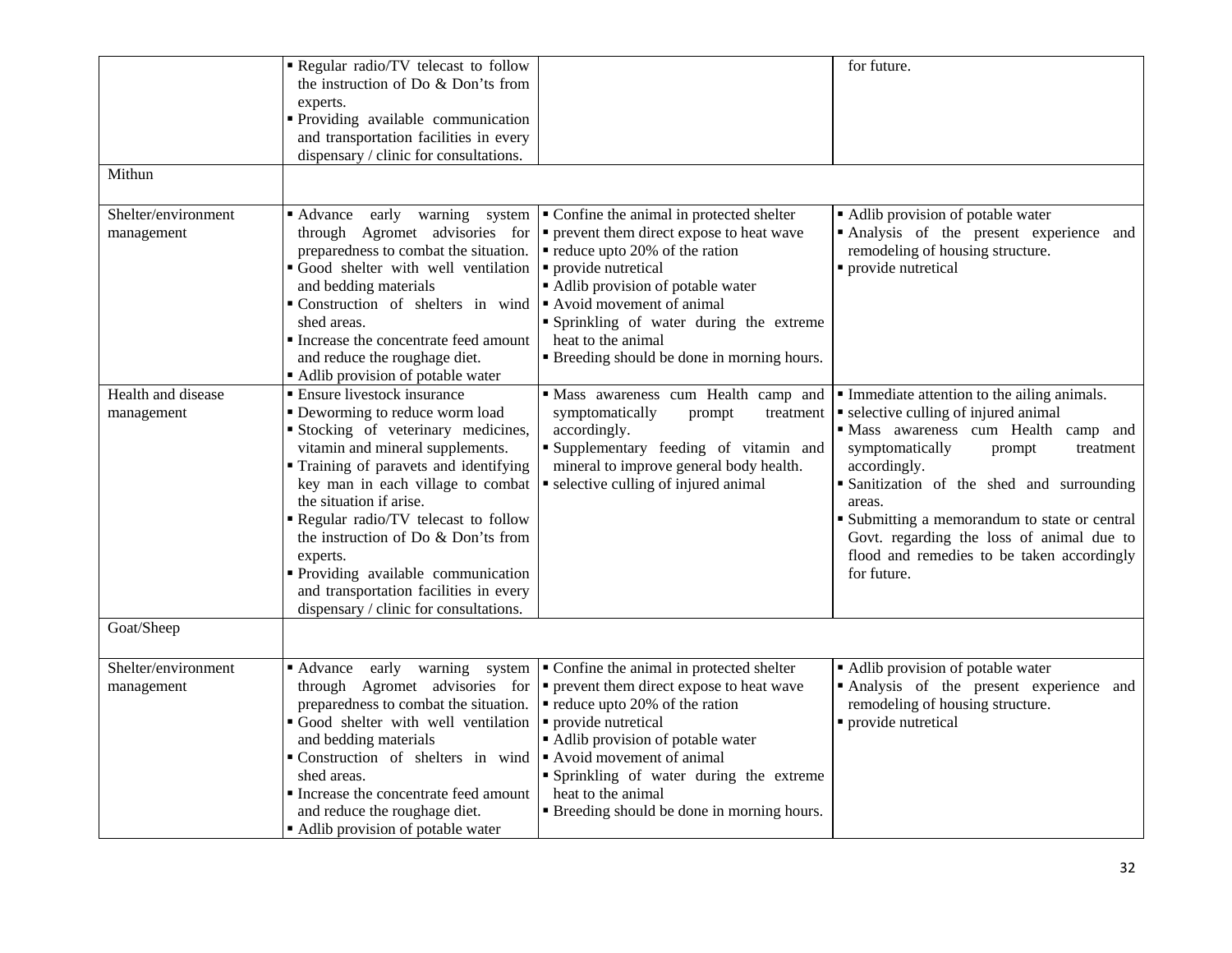| Health and disease<br>management  | <b>Ensure livestock insurance</b><br>• Deworming to reduce worm load<br>Stocking of veterinary medicines,<br>vitamin and mineral supplements.<br>" Training of paravets and identifying<br>key man in each village to combat<br>the situation if arise.<br>Regular radio/TV telecast to follow<br>the instruction of Do & Don'ts from<br>experts.<br>· Providing available communication<br>and transportation facilities in every<br>dispensary / clinic for consultations.                 | "Mass awareness cum Health camp and<br>symptomatically<br>treatment<br>prompt<br>accordingly.<br>Supplementary feeding of vitamin and<br>mineral to improve general body health.<br>• selective culling of injured animal                                                                                                             | • Immediate attention to the ailing animals.<br>• selective culling of injured animal<br>· Mass awareness cum Health camp and<br>symptomatically<br>prompt<br>treatment<br>accordingly.<br>• Sanitization of the shed and surrounding<br>areas.<br>" Submitting a memorandum to state or central<br>Govt. regarding the loss of animal due to<br>flood and remedies to be taken accordingly<br>for future. |
|-----------------------------------|----------------------------------------------------------------------------------------------------------------------------------------------------------------------------------------------------------------------------------------------------------------------------------------------------------------------------------------------------------------------------------------------------------------------------------------------------------------------------------------------|---------------------------------------------------------------------------------------------------------------------------------------------------------------------------------------------------------------------------------------------------------------------------------------------------------------------------------------|------------------------------------------------------------------------------------------------------------------------------------------------------------------------------------------------------------------------------------------------------------------------------------------------------------------------------------------------------------------------------------------------------------|
| Pig                               |                                                                                                                                                                                                                                                                                                                                                                                                                                                                                              |                                                                                                                                                                                                                                                                                                                                       |                                                                                                                                                                                                                                                                                                                                                                                                            |
| Shelter/environment<br>management | ■ Advance<br>early warning system<br>through Agromet advisories for<br>preparedness to combat the situation.<br>Good shelter with well ventilation<br>and bedding materials<br>Construction of shelters in wind<br>shed areas.<br>Increase the concentrate feed amount<br>and reduce the roughage diet.<br>• Adlib provision of potable water                                                                                                                                                | • Confine the animal in protected shelter<br>• prevent them direct expose to heat wave<br>reduce upto 20% of the ration<br>• provide nutretical<br>Adlib provision of potable water<br>Avoid movement of animal<br>• Sprinkling of water during the extreme<br>heat to the animal<br><b>Breeding should be done in morning hours.</b> | • Adlib provision of potable water<br>Analysis of the present experience and<br>remodeling of housing structure.<br>• provide nutretical                                                                                                                                                                                                                                                                   |
| Health and disease<br>management  | $\overline{\phantom{a}}$ Ensure livestock insurance<br>• Deworming to reduce worm load<br>Stocking of veterinary medicines,<br>vitamin and mineral supplements.<br>" Training of paravets and identifying<br>key man in each village to combat<br>the situation if arise.<br>Regular radio/TV telecast to follow<br>the instruction of Do & Don'ts from<br>experts.<br>Providing available communication<br>and transportation facilities in every<br>dispensary / clinic for consultations. | · Mass awareness cum Health camp and<br>symptomatically<br>prompt<br>treatment<br>accordingly.<br>Supplementary feeding of vitamin and<br>mineral to improve general body health.<br>• selective culling of injured animal                                                                                                            | • Immediate attention to the ailing animals.<br>• selective culling of injured animal<br>· Mass awareness cum Health camp and<br>symptomatically<br>prompt<br>treatment<br>accordingly.<br>· Sanitization of the shed and surrounding<br>areas.<br>• Submitting a memorandum to state or central<br>Govt. regarding the loss of animal due to<br>flood and remedies to be taken accordingly<br>for future. |
| Cold wave                         |                                                                                                                                                                                                                                                                                                                                                                                                                                                                                              |                                                                                                                                                                                                                                                                                                                                       |                                                                                                                                                                                                                                                                                                                                                                                                            |
| <b>Cattle</b>                     |                                                                                                                                                                                                                                                                                                                                                                                                                                                                                              |                                                                                                                                                                                                                                                                                                                                       |                                                                                                                                                                                                                                                                                                                                                                                                            |
| Shelter/environment               |                                                                                                                                                                                                                                                                                                                                                                                                                                                                                              | Good shelter with well ventilation $\vert \cdot \vert$ Confine the animal in protected shelter                                                                                                                                                                                                                                        | Analysis of the present experience and                                                                                                                                                                                                                                                                                                                                                                     |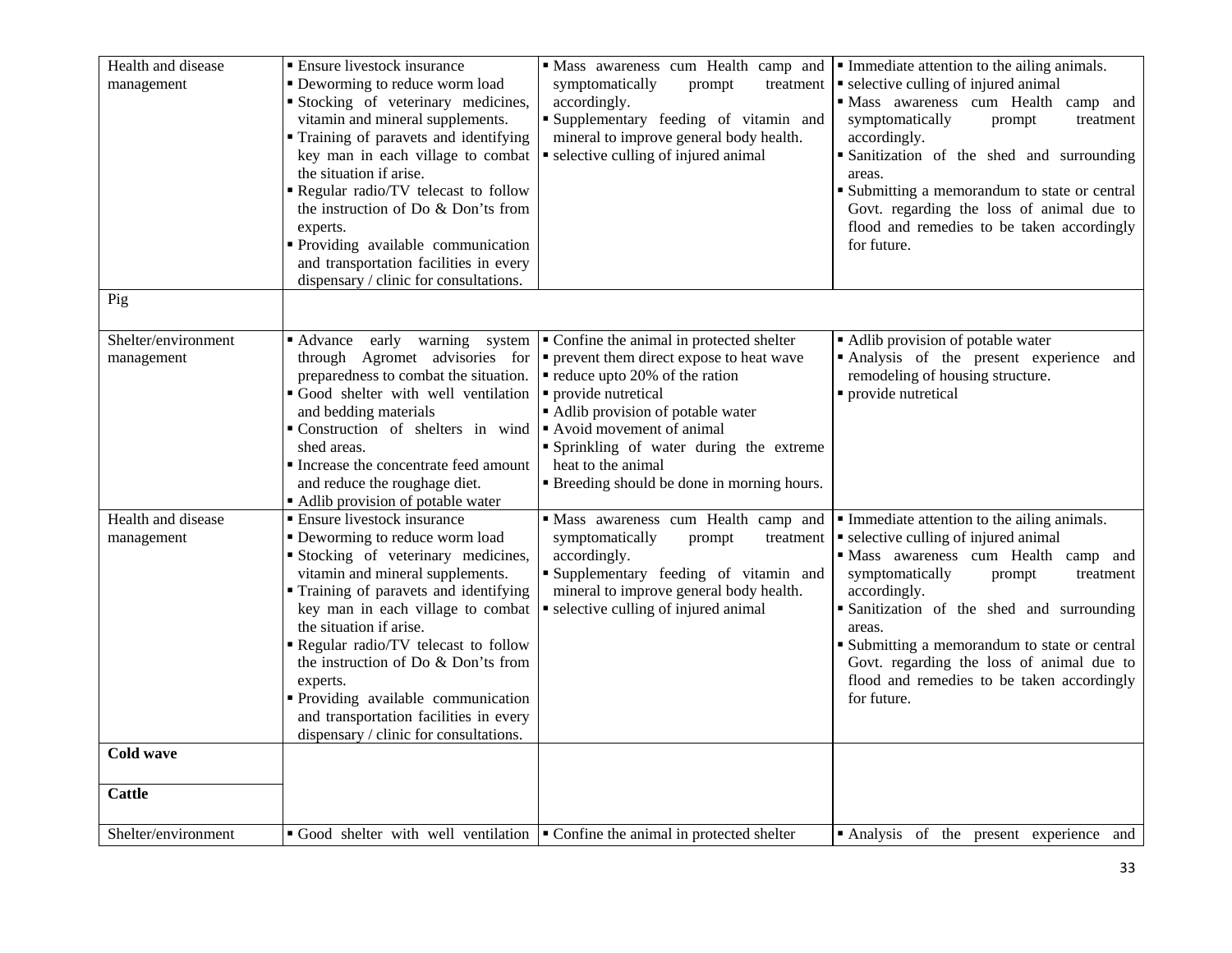| management                        | and bedding materials<br>Construction of shelters in wind<br>shed areas.<br>" Feed balance ration to withstand the<br>cold wave prior to occurrence.                                                                                                                                                                                                                                                                                                                         | • prevent them direct expose to cold wave<br>• provide extra bedding materials<br>" feed extra ration along with mineral and<br>vitamin supplements to withstand cold<br>wave                                            | remodeling of housing structure.                                                                                                                                                                                                                                                                                                                                                                                                 |
|-----------------------------------|------------------------------------------------------------------------------------------------------------------------------------------------------------------------------------------------------------------------------------------------------------------------------------------------------------------------------------------------------------------------------------------------------------------------------------------------------------------------------|--------------------------------------------------------------------------------------------------------------------------------------------------------------------------------------------------------------------------|----------------------------------------------------------------------------------------------------------------------------------------------------------------------------------------------------------------------------------------------------------------------------------------------------------------------------------------------------------------------------------------------------------------------------------|
| Health and disease<br>management  | <b>Ensure livestock insurance</b><br>• Deworming to reduce worm load<br>Stocking of veterinary medicines,<br>vitamin and mineral supplements.<br>" Training of paravets and identifying<br>key man in each village to combat<br>the situation if arise.<br>Regular radio/TV telecast to follow<br>the instruction of Do & Don'ts from<br>experts.<br>" Providing available communication<br>and transportation facilities in every<br>dispensary / clinic for consultations. | · Mass awareness cum Health camp and<br>symptomatically<br>prompt<br>treatment<br>accordingly.<br>Supplementary feeding of vitamin and<br>mineral to improve general body health.                                        | · Mass awareness cum Health<br>camp and<br>symptomatically<br>prompt<br>treatment<br>accordingly.<br>Immediate attention to the ailing animals.<br>• Sanitization of the shed and surrounding<br>areas.<br>• selective culling of animal<br>• Submitting a memorandum to state or central<br>Govt. regarding the loss of animal due to cold<br>wave and remedies to be taken accordingly<br>for future.                          |
| Mithun                            |                                                                                                                                                                                                                                                                                                                                                                                                                                                                              |                                                                                                                                                                                                                          |                                                                                                                                                                                                                                                                                                                                                                                                                                  |
| Shelter/environment<br>management | Good shelter with well ventilation<br>and bedding materials<br>Construction of shelters in wind<br>shed areas.<br>" Feed balance ration to withstand the<br>cold wave prior to occurrence.                                                                                                                                                                                                                                                                                   | Confine the animal in protected shelter<br>• prevent them direct expose to cold wave<br>• provide extra bedding materials<br>" feed extra ration along with mineral and<br>vitamin supplements to withstand cold<br>wave | Analysis of the present experience and<br>remodeling of housing structure.                                                                                                                                                                                                                                                                                                                                                       |
| Health and disease<br>management  | <b>Ensure livestock insurance</b><br>• Deworming to reduce worm load<br>Stocking of veterinary medicines,<br>vitamin and mineral supplements.<br>" Training of paravets and identifying<br>key man in each village to combat<br>the situation if arise.<br>Regular radio/TV telecast to follow<br>the instruction of Do & Don'ts from<br>experts.<br>· Providing available communication<br>and transportation facilities in every<br>dispensary / clinic for consultations. | <sup>1</sup> 1. Mass awareness cum Health camp and<br>symptomatically<br>prompt<br>treatment<br>accordingly.<br>• 2. Supplementary feeding of vitamin and<br>mineral to improve general body health.                     | <sup>1</sup> 1. Mass awareness cum Health camp and<br>symptomatically<br>treatment<br>prompt<br>accordingly.<br>• 2. Immediate attention to the ailing animals.<br>• 3. Sanitization of the shed and surrounding<br>areas.<br>■ 4. selective culling of animal<br>• 5. Submitting a memorandum to state or<br>central Govt. regarding the loss of animal due<br>to cold wave and remedies to be taken<br>accordingly for future. |
| Pig                               |                                                                                                                                                                                                                                                                                                                                                                                                                                                                              |                                                                                                                                                                                                                          |                                                                                                                                                                                                                                                                                                                                                                                                                                  |
| Shelter/environment<br>management | Good shelter with well ventilation<br>and bedding materials<br>$\bullet$ Construction of shelters in wind $\bullet$ provide extra bedding materials                                                                                                                                                                                                                                                                                                                          | Confine the animal in protected shelter<br>• prevent them direct expose to cold wave                                                                                                                                     | Analysis of the present experience and<br>remodeling of housing structure.                                                                                                                                                                                                                                                                                                                                                       |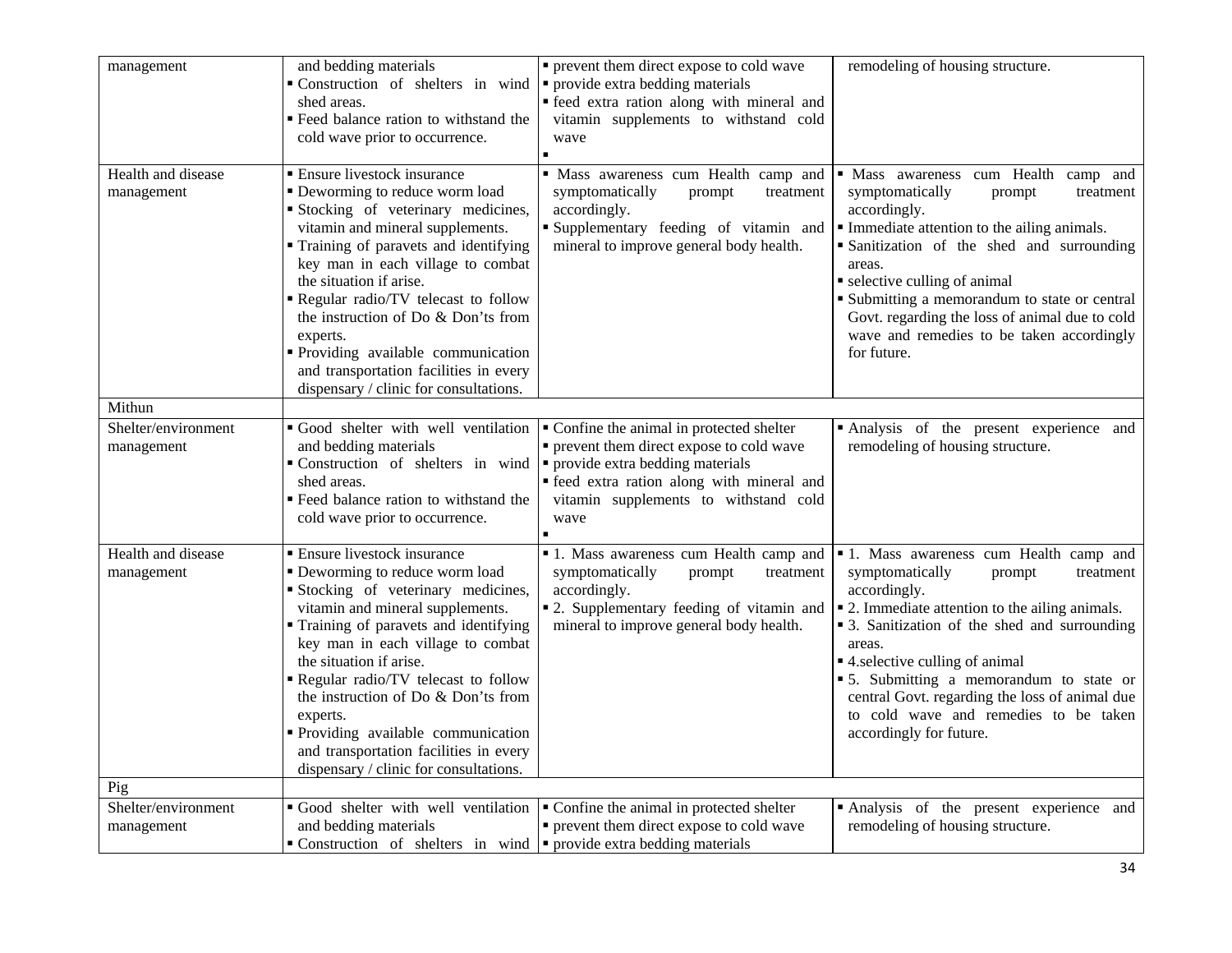|                                   | shed areas.<br>Feed balance ration to withstand the<br>cold wave prior to occurrence.                                                                                                                                                                                                                                                                                                                                                                                        | • feed extra ration along with mineral and<br>vitamin supplements to withstand cold<br>wave                                                                                                                                |                                                                                                                                                                                                                                                                                                                                                                                                      |
|-----------------------------------|------------------------------------------------------------------------------------------------------------------------------------------------------------------------------------------------------------------------------------------------------------------------------------------------------------------------------------------------------------------------------------------------------------------------------------------------------------------------------|----------------------------------------------------------------------------------------------------------------------------------------------------------------------------------------------------------------------------|------------------------------------------------------------------------------------------------------------------------------------------------------------------------------------------------------------------------------------------------------------------------------------------------------------------------------------------------------------------------------------------------------|
| Health and disease<br>management  | <b>Ensure livestock insurance</b><br>• Deworming to reduce worm load<br>Stocking of veterinary medicines,<br>vitamin and mineral supplements.<br>• Training of paravets and identifying<br>key man in each village to combat<br>the situation if arise.<br>Regular radio/TV telecast to follow<br>the instruction of Do & Don'ts from<br>experts.<br>" Providing available communication<br>and transportation facilities in every<br>dispensary / clinic for consultations. | Mass awareness cum Health camp and<br>symptomatically<br>prompt<br>treatment<br>accordingly.<br>Supplementary feeding of vitamin and<br>mineral to improve general body health.                                            | · Mass awareness cum Health camp and<br>symptomatically<br>prompt<br>treatment<br>accordingly.<br>Immediate attention to the ailing animals.<br>• Sanitization of the shed and surrounding<br>areas.<br>• Selective culling of animal<br>• Submitting a memorandum to state or central<br>Govt. regarding the loss of animal due to cold<br>wave and remedies to be taken accordingly<br>for future. |
| Goat/Sheep                        |                                                                                                                                                                                                                                                                                                                                                                                                                                                                              |                                                                                                                                                                                                                            |                                                                                                                                                                                                                                                                                                                                                                                                      |
| Shelter/environment<br>management | Good shelter with well ventilation<br>and bedding materials<br>Construction of shelters in wind<br>shed areas.<br>" Feed balance ration to withstand the<br>cold wave prior to occurrence.                                                                                                                                                                                                                                                                                   | • Confine the animal in protected shelter<br>• prevent them direct expose to cold wave<br>• provide extra bedding materials<br>· feed extra ration along with mineral and<br>vitamin supplements to withstand cold<br>wave | Analysis of the present experience and<br>remodeling of housing structure.                                                                                                                                                                                                                                                                                                                           |
| Health and disease<br>management  | <b>Ensure livestock insurance</b><br>• Deworming to reduce worm load<br>Stocking of veterinary medicines,<br>vitamin and mineral supplements.<br>• Training of paravets and identifying<br>key man in each village to combat<br>the situation if arise.<br>Regular radio/TV telecast to follow<br>the instruction of Do & Don'ts from<br>experts.<br>Providing available communication<br>and transportation facilities in every<br>dispensary / clinic for consultations.   | Mass awareness cum Health camp and<br>symptomatically<br>prompt<br>treatment<br>accordingly.<br>Supplementary feeding of vitamin and<br>mineral to improve general body health.                                            | · Mass awareness cum Health camp and<br>symptomatically<br>prompt<br>treatment<br>accordingly.<br>Immediate attention to the ailing animals.<br>Sanitization of the shed and surrounding<br>areas.<br>• Selective culling of animal<br>• Submitting a memorandum to state or central<br>Govt. regarding the loss of animal due to cold<br>wave and remedies to be taken accordingly<br>for future.   |
| Snowfall                          | <b>Ensure livestock insurance</b><br>• Deworming to reduce worm load<br>Stocking of veterinary medicines,<br>vitamin and mineral supplements.<br>" Training of paravets and identifying<br>key man in each village to combat                                                                                                                                                                                                                                                 | Mass awareness cum Health camp and<br>symptomatically<br>prompt<br>treatment<br>accordingly.<br>" Supplementary feeding of vitamin and<br>mineral to improve general body health.                                          | · Mass awareness cum Health<br>camp and<br>symptomatically<br>prompt<br>treatment<br>accordingly.<br>Immediate attention to the ailing animals.<br>Sanitization of the shed and surrounding<br>areas.                                                                                                                                                                                                |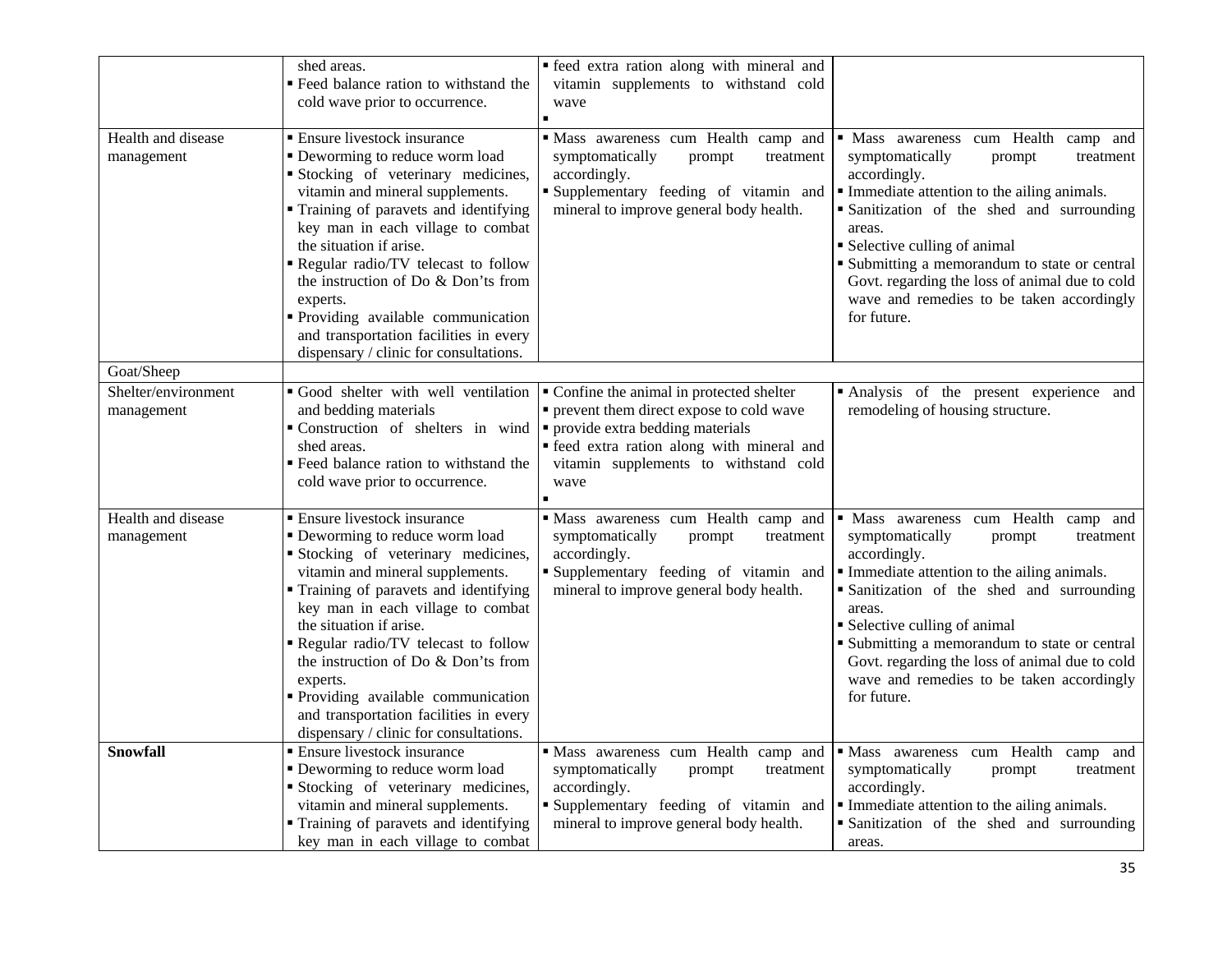|                   | the situation if arise.<br>Regular radio/TV telecast to follow<br>the instruction of Do & Don'ts from<br>experts.<br>• Providing available communication<br>and transportation facilities in every<br>dispensary / clinic for consultations.                                                                                                                                                                                                                            |                                                                                                                                                                                                                                                              | • selective culling of animal<br>• Submitting a memorandum to state or central<br>Govt. regarding the loss of animal due to cold<br>wave and remedies to be taken accordingly<br>for future.                                                                                                                                                                                                                 |
|-------------------|-------------------------------------------------------------------------------------------------------------------------------------------------------------------------------------------------------------------------------------------------------------------------------------------------------------------------------------------------------------------------------------------------------------------------------------------------------------------------|--------------------------------------------------------------------------------------------------------------------------------------------------------------------------------------------------------------------------------------------------------------|--------------------------------------------------------------------------------------------------------------------------------------------------------------------------------------------------------------------------------------------------------------------------------------------------------------------------------------------------------------------------------------------------------------|
| <b>Earthquake</b> | NA.                                                                                                                                                                                                                                                                                                                                                                                                                                                                     | <b>NA</b>                                                                                                                                                                                                                                                    | NA                                                                                                                                                                                                                                                                                                                                                                                                           |
| <b>Landslides</b> | ■ Ensure livestock insurance<br>• Deworming to reduce worm load<br>Stocking of veterinary medicines,<br>vitamin and mineral supplements.<br>• Training of paravets and identifying<br>key man in each village to combat<br>the situation if arise.<br>Regular radio/TV telecast to follow<br>the instruction of Do & Don'ts from<br>experts.<br>• Providing available communication<br>and transportation facilities in every<br>dispensary / clinic for consultations. | "Mass awareness cum Health camp and<br>symptomatically<br>treatment<br>prompt<br>accordingly.<br>• Supplementary feeding of vitamin and<br>mineral to improve general body health.<br>• immediate rescue operation<br>• Shifting of livestock to safe areas. | • Mass awareness<br>cum Health<br>camp and<br>symptomatically<br>treatment<br>prompt<br>accordingly.<br>Immediate attention to the ailing animals.<br>Sanitization of the shed and surrounding<br>areas.<br>• selective culling of animal<br>• Submitting a memorandum to state or central<br>Govt. regarding the loss of animal due to<br>landslides and remedies to be<br>taken<br>accordingly for future. |

<sup>s</sup> based on forewarning wherever available

## **2.5.2 Poultry**

|                                 |                                                                                                                                                                                                    | <b>Convergence/linkages with</b><br>ongoing programs, if any                                                                                                                                                                                                                |                                                                                                                                                                                                                                                                                          |                                       |
|---------------------------------|----------------------------------------------------------------------------------------------------------------------------------------------------------------------------------------------------|-----------------------------------------------------------------------------------------------------------------------------------------------------------------------------------------------------------------------------------------------------------------------------|------------------------------------------------------------------------------------------------------------------------------------------------------------------------------------------------------------------------------------------------------------------------------------------|---------------------------------------|
|                                 | Before the event                                                                                                                                                                                   | During the event                                                                                                                                                                                                                                                            | After the event                                                                                                                                                                                                                                                                          |                                       |
| <b>Drought</b>                  |                                                                                                                                                                                                    |                                                                                                                                                                                                                                                                             |                                                                                                                                                                                                                                                                                          |                                       |
| Shortage of feed<br>ingredients | Awareness on maze, pea and Use of stored feed<br>poultry feed<br>in bulk.<br>Installation of feed mixing<br>plant                                                                                  | oil seed cultivation for use of $\bullet$ Use of feeds from the local<br>resources<br><b>Procurement of feed ingredients FRegular radio/TV telecast to</b><br>follow the instruction of Do $\&$<br>Don'ts from experts.                                                     | Availing insurance for the crop<br>loss.<br>Availing subsidiary schemes from<br>line deptt.                                                                                                                                                                                              | Schemes from Line<br>Deptt./RKVY/ATMA |
| Drinking water                  | of<br>• Construction<br>harvesting structures.<br>Harvesting rain water & water<br>from natural source<br>Developing watershed areas.<br>follow the instruction of Do $\&$<br>Don'ts from experts. | water Provision of potable water<br>Use of stored water from water<br>harvesting structure.<br>Fetching water from watershed<br>areas and natural stream/river.<br>Regular radio/TV telecast to Avail subsidy water supply<br>through tankers from sate or<br>central Govt. | Submitting a memorandum to<br>sate or central Govt. regarding<br>amount of water shortfall during<br>drought and action to be initiate<br>accordingly.<br>Construction of permanent water<br>harvesting structure with a<br>planning to fulfill the water<br>requirement during drought. |                                       |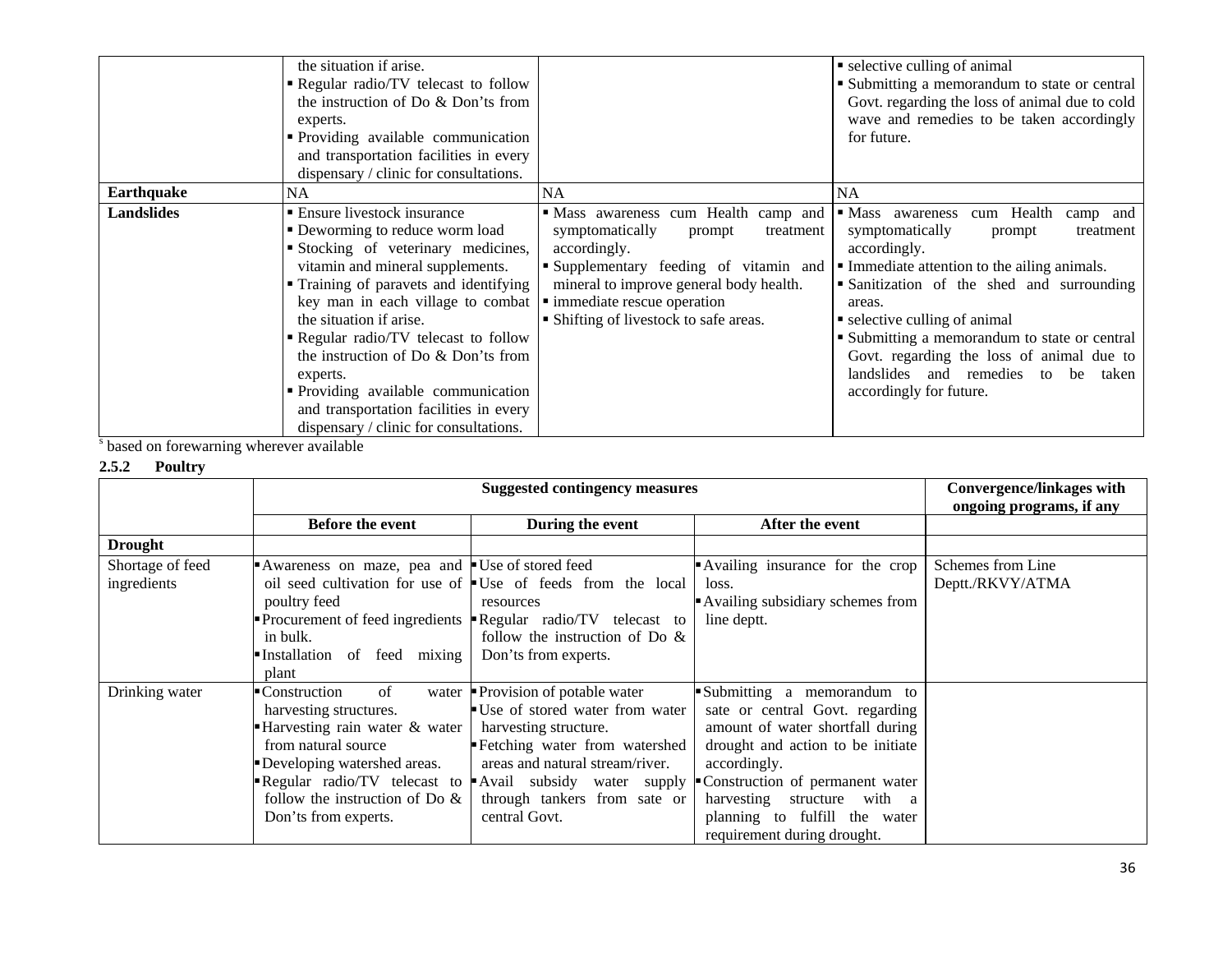| Health and disease | Regular<br>deworming<br>and        | Mass awareness cum Health                                                   | $\blacksquare$ Mass<br>awareness cum Health              |  |
|--------------------|------------------------------------|-----------------------------------------------------------------------------|----------------------------------------------------------|--|
| management         | vaccination<br>against<br>viral    | and<br>symptomatically<br>camp                                              | and<br>symptomatically<br>camp                           |  |
|                    | disease.                           | prompt treatment accordingly.                                               | prompt treatment accordingly.                            |  |
|                    | Stocking<br>of<br>veterinary       | Supplementary<br>feeding                                                    | of $\blacksquare$ selective culling of bird              |  |
|                    |                                    | vitamin and mineral to reduce                                               |                                                          |  |
|                    | medicines, vitamin and mineral     |                                                                             | Submitting a memorandum to                               |  |
|                    | supplements.                       | heat stress                                                                 | sate or central Govt. regarding                          |  |
|                    | Training of<br>paravets            | and <b>Regular</b> radio/TV telecast to                                     | the loss of poultry due to Drought                       |  |
|                    | identifying key man in each        | follow the instruction of Do $\&$                                           | and remedies to be taken                                 |  |
|                    | village to combat the situation    | Don'ts from experts.                                                        | accordingly for future.                                  |  |
|                    | if arise.                          |                                                                             |                                                          |  |
|                    | Providing<br>available             |                                                                             |                                                          |  |
|                    | communication<br>and               |                                                                             |                                                          |  |
|                    | facilities<br>transportation<br>in |                                                                             |                                                          |  |
|                    | every dispensary / clinic for      |                                                                             |                                                          |  |
|                    | consultations.                     |                                                                             |                                                          |  |
|                    |                                    |                                                                             |                                                          |  |
|                    | Proper ventilation system of       |                                                                             |                                                          |  |
|                    | Housing to reduce heat stress.     |                                                                             |                                                          |  |
| <b>Floods</b>      |                                    |                                                                             |                                                          |  |
| Shortage of feed   | Awareness on maze, pea and         | Use of stored feed                                                          | Availing insurance for the crop                          |  |
| ingredients        |                                    | oil seed cultivation for use of Use of feeds from the local                 | loss.                                                    |  |
|                    | poultry feed                       | resources                                                                   | Availing subsidiary schemes from                         |  |
|                    |                                    | Procurement of feed ingredients $\blacksquare$ Regular radio/TV telecast to | line deptt.                                              |  |
|                    | in bulk and store in raise floor.  | follow the instruction of Do $\&$                                           |                                                          |  |
|                    | Installation of feed mixing        | Don'ts from experts.                                                        |                                                          |  |
|                    | plant                              |                                                                             |                                                          |  |
| Drinking water     | Storage of safe drinking water     | Chlorination of the drinking                                                | • Cleaning of water storage tanks                        |  |
|                    | in community tanks / water         | water and use of sand filter                                                | Relief for damaged tanks and                             |  |
|                    |                                    |                                                                             |                                                          |  |
|                    |                                    | harvesting structures which is Supply of fresh drinking water               | community<br>pipe<br>line<br>for                         |  |
|                    | not prone to seepage of flood      | from nearby district.                                                       | reconstruction.                                          |  |
|                    | water.                             | Regular radio/TV telecast to                                                |                                                          |  |
|                    | Installation of large sized sand   | follow the instruction of Do $\&$                                           |                                                          |  |
|                    | filters with charcoal.             | Don'ts from experts.                                                        |                                                          |  |
|                    | Tying up with PHED Deptt. of       |                                                                             |                                                          |  |
|                    | neighboring district to supply     |                                                                             |                                                          |  |
|                    | water at needy time.               |                                                                             |                                                          |  |
|                    | Creating awareness amongst         |                                                                             |                                                          |  |
|                    | public how to conserve water       |                                                                             |                                                          |  |
|                    | and judiciously use in flood       |                                                                             |                                                          |  |
|                    | situation.                         |                                                                             |                                                          |  |
| Health and disease | Regular<br>deworming               | and Mass awareness cum Health Mass                                          | cum Health<br>awareness                                  |  |
| management         | vaccination<br>against<br>viral    | and<br>symptomatically<br>camp                                              | and<br>symptomatically<br>camp                           |  |
|                    | disease.                           | prompt treatment accordingly.                                               |                                                          |  |
|                    |                                    |                                                                             | prompt treatment accordingly.                            |  |
|                    | ■ Stocking<br>of                   | veterinary Supplementary<br>feeding                                         | of $\blacksquare$ selective culling of bird              |  |
|                    | medicines, vitamin and mineral     |                                                                             | vitamin and mineral to reduce Submitting a memorandum to |  |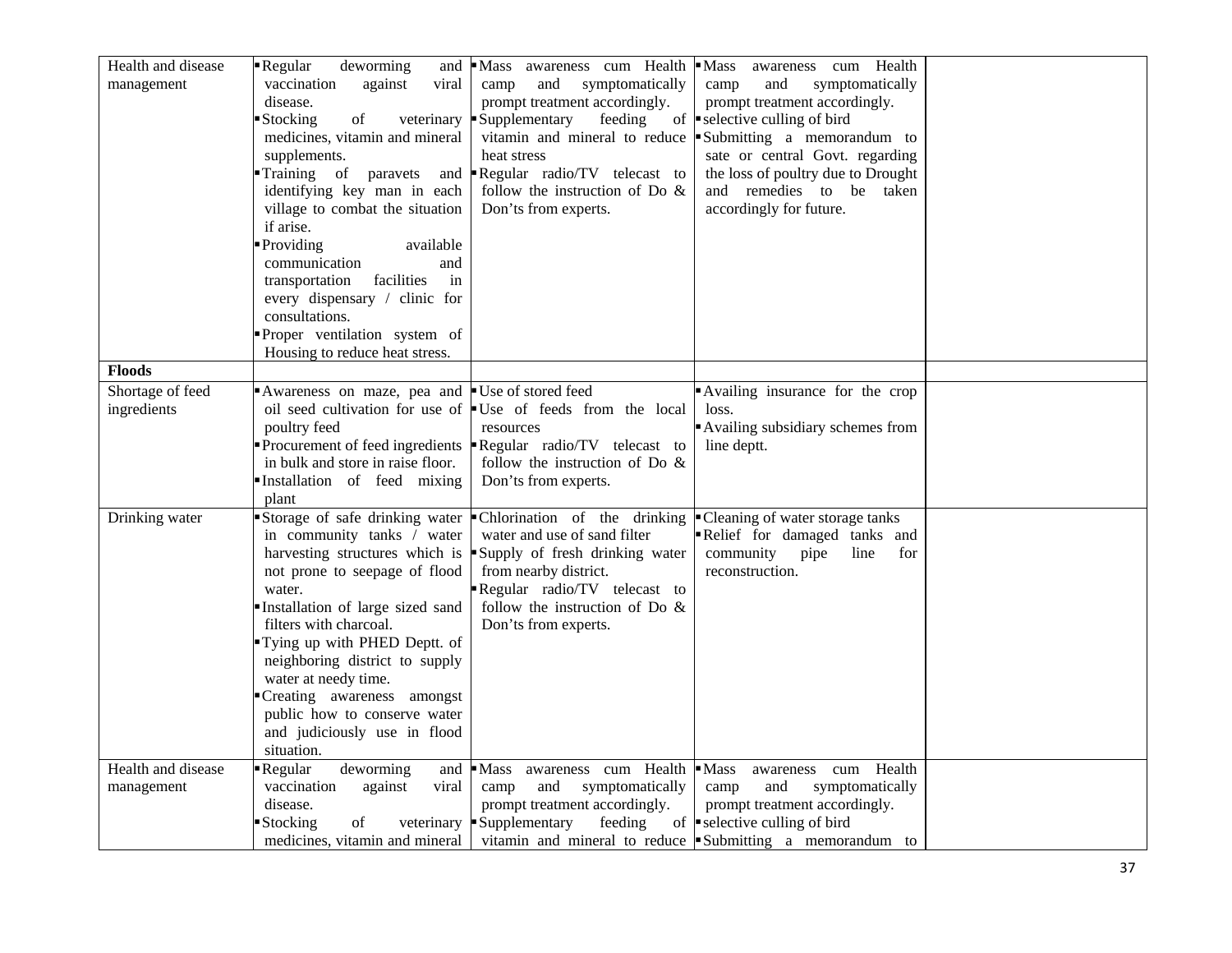|                                   | supplements.<br>Training of paravets<br>and<br>identifying key man in each<br>village to combat the situation<br>if arise.<br><b>Providing</b><br>available<br>communication<br>and<br>facilities<br>transportation<br>in<br>every dispensary / clinic for<br>consultations.<br>Proper ventilation system of<br>Housing to reduce heat stress.                    | heat stress<br>Regular radio/TV telecast to<br>follow the instruction of Do $\&$<br>Don'ts from experts.                                                                                                                                                                                               | sate or central Govt. regarding<br>the loss of poultry due to Drought<br>and remedies to be taken<br>accordingly for future.                                                                                                                                                                                      |           |
|-----------------------------------|-------------------------------------------------------------------------------------------------------------------------------------------------------------------------------------------------------------------------------------------------------------------------------------------------------------------------------------------------------------------|--------------------------------------------------------------------------------------------------------------------------------------------------------------------------------------------------------------------------------------------------------------------------------------------------------|-------------------------------------------------------------------------------------------------------------------------------------------------------------------------------------------------------------------------------------------------------------------------------------------------------------------|-----------|
| Cyclone                           |                                                                                                                                                                                                                                                                                                                                                                   |                                                                                                                                                                                                                                                                                                        |                                                                                                                                                                                                                                                                                                                   |           |
| Shortage of feed<br>ingredients   | NA                                                                                                                                                                                                                                                                                                                                                                | NA                                                                                                                                                                                                                                                                                                     | NA                                                                                                                                                                                                                                                                                                                | NA        |
| Drinking water                    | NA                                                                                                                                                                                                                                                                                                                                                                | NA                                                                                                                                                                                                                                                                                                     | NA                                                                                                                                                                                                                                                                                                                | <b>NA</b> |
| Health and disease<br>management  | NA                                                                                                                                                                                                                                                                                                                                                                | NA                                                                                                                                                                                                                                                                                                     | NA                                                                                                                                                                                                                                                                                                                | <b>NA</b> |
| <b>Heat wave</b>                  |                                                                                                                                                                                                                                                                                                                                                                   |                                                                                                                                                                                                                                                                                                        |                                                                                                                                                                                                                                                                                                                   |           |
| Shelter/environment<br>management | Advance early warning system<br>through Agromet advisories<br>for preparedness to combat the<br>situation.<br>Good shelter with well<br>ventilation<br>and<br>bedding<br>materials<br>Construction of shelters in<br>wind shed areas.<br>Increase the concentrate feed<br>amount<br>and<br>reduce<br>the<br>roughage diet.<br>Adlib provision of potable<br>water | • Confine the animal in protected<br>shelter<br>• prevent them direct expose to<br>heat wave<br>$\blacksquare$ reduce upto 20% of the ration<br>• provide nutretical<br>Adlib provision of potable<br>water<br>Avoid movement of animal<br>• Misting of water during the<br>extreme heat to the animal | • Adlib provision of potable water<br>$\blacksquare$ Analysis<br>of<br>the<br>present<br>experience and remodeling of<br>housing structure.<br>• provide nutretical                                                                                                                                               |           |
| Health and disease<br>management  | <b>Ensure livestock insurance</b><br>Deworming to reduce worm<br>load<br>■ Stocking<br>of<br>veterinary<br>medicines,<br>vitamin<br>and<br>mineral supplements.<br>Training of paravets<br>and<br>identifying key man in each<br>village to combat the situation<br>if arise.<br>Regular radio/TV telecast to                                                     | · Mass awareness cum Health<br>and symptomatically<br>camp<br>prompt treatment accordingly.<br>• Supplementary<br>feeding<br>of<br>vitamin and mineral to improve<br>general body health.<br>selective culling of injured<br>animal                                                                    | Immediate attention to the ailing<br>animals.<br>selective culling of injured<br>animal<br>· Mass awareness cum Health<br>symptomatically<br>camp<br>and<br>prompt treatment accordingly.<br>Sanitization of the shed and<br>surrounding areas.<br>Submitting a memorandum to<br>state or central Govt. regarding |           |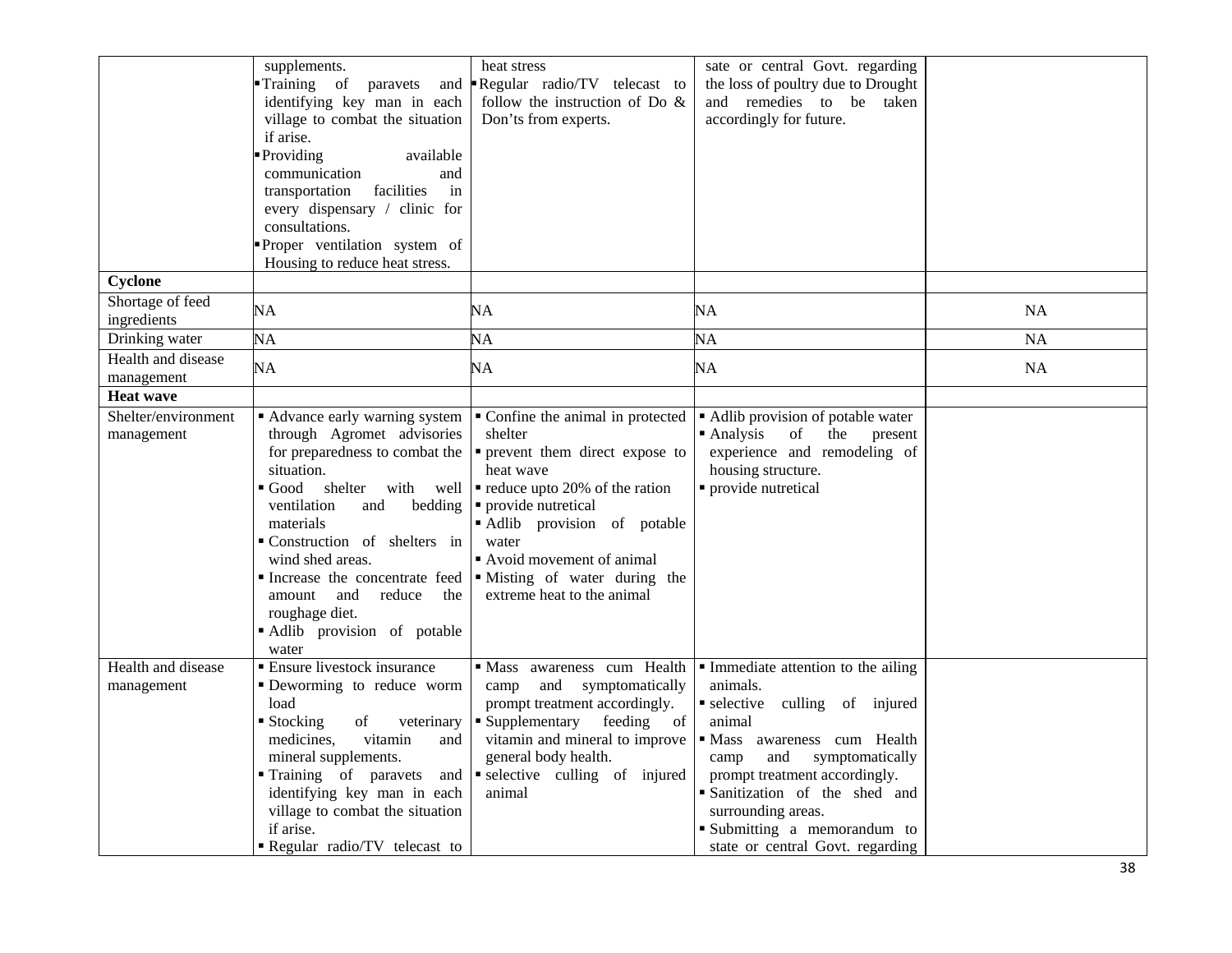|                     | follow the instruction of Do &                 |                                                                         | the loss of animal due to flood       |           |
|---------------------|------------------------------------------------|-------------------------------------------------------------------------|---------------------------------------|-----------|
|                     | Don'ts from experts.                           |                                                                         | and remedies to be taken              |           |
|                     | $\blacksquare$ Providing<br>available          |                                                                         | accordingly for future.               |           |
|                     | communication<br>and                           |                                                                         |                                       |           |
|                     | transportation facilities<br>in                |                                                                         |                                       |           |
|                     | every dispensary / clinic for                  |                                                                         |                                       |           |
|                     | consultations.                                 |                                                                         |                                       |           |
| Cold wave           |                                                |                                                                         |                                       |           |
|                     |                                                |                                                                         |                                       |           |
| Shelter/environment | $\blacksquare$ Good<br>shelter<br>with         | well Confine the bird in protected                                      |                                       |           |
| management          | ventilation<br>and<br>bedding                  | shelter                                                                 | Analysis of the present experience    |           |
|                     | materials                                      | prove extra light to keep them                                          | and remodeling of housing             |           |
|                     | Construction of shelters in wind               | warm                                                                    | structure.                            |           |
|                     | shed areas.                                    | prevent them direct expose to                                           |                                       |           |
|                     | $\blacksquare$ Feed<br>balance<br>ration<br>to | cold wave                                                               |                                       |           |
|                     | withstand the cold wave prior                  | provide extra bedding materials                                         |                                       |           |
|                     | to occurrence.                                 | feed extra ration along with                                            |                                       |           |
|                     |                                                | vitamin<br>mineral<br>and                                               |                                       |           |
|                     |                                                | supplements to withstand cold                                           |                                       |           |
|                     |                                                | wave                                                                    |                                       |           |
|                     |                                                | Regular radio/TV telecast to                                            |                                       |           |
|                     |                                                | follow the instruction of Do $\&$                                       |                                       |           |
|                     |                                                | Don'ts from experts.                                                    |                                       |           |
| Health and disease  | Ensure livestock insurance                     | Mass awareness cum Health                                               | Health<br>$-Mass$<br>cum<br>awareness |           |
| management          | Deworming to reduce worm                       | symptomatically<br>camp<br>and                                          | camp<br>and<br>symptomatically        |           |
|                     | load and vaccination to protect                | prompt treatment accordingly.                                           | prompt treatment accordingly.         |           |
|                     | viral disease                                  | Supplementary<br>feeding                                                | of Immediate attention to the ailing  |           |
|                     | Stocking<br>$\sigma f$<br>veterinary           | vitamin and mineral to improve                                          | animals.                              |           |
|                     | medicines, vitamin and mineral                 | general body health.                                                    | Sanitization of the shed and          |           |
|                     | supplements.                                   | Regular radio/TV telecast to                                            | surrounding areas.                    |           |
|                     | Training of paravets<br>and                    | follow the instruction of Do $\&$ $\bullet$ selective culling of animal |                                       |           |
|                     | identifying key man in each                    | Don'ts from experts.                                                    | Submitting a memorandum to            |           |
|                     | village to combat the situation                |                                                                         | state or central Govt. regarding      |           |
|                     | if arise.                                      |                                                                         | the loss of animal due to cold        |           |
|                     | Providing<br>available                         |                                                                         | wave and remedies to be taken         |           |
|                     | and<br>communication                           |                                                                         | accordingly for future.               |           |
|                     | in<br>transportation<br>facilities             |                                                                         |                                       |           |
|                     | every dispensary / clinic for                  |                                                                         |                                       |           |
|                     | consultations.                                 |                                                                         |                                       |           |
| Snowfall            | Ensure livestock insurance                     | Mass awareness cum Health                                               | Mass awareness cum Health             |           |
|                     | Deworming to reduce worm                       | camp and symptomatically                                                | camp and symptomatically              |           |
|                     | load and vaccination to protect                | prompt treatment accordingly.                                           | prompt treatment accordingly.         |           |
|                     |                                                |                                                                         |                                       | <b>NA</b> |
|                     | against viral disease                          | Supplementary feeding of                                                | Immediate attention to the ailing     |           |
|                     | Stocking of veterinary                         | vitamin and mineral to improve                                          | animals.                              |           |
|                     | medicines, vitamin and mineral                 | general body health.                                                    | Sanitization of the shed and          |           |